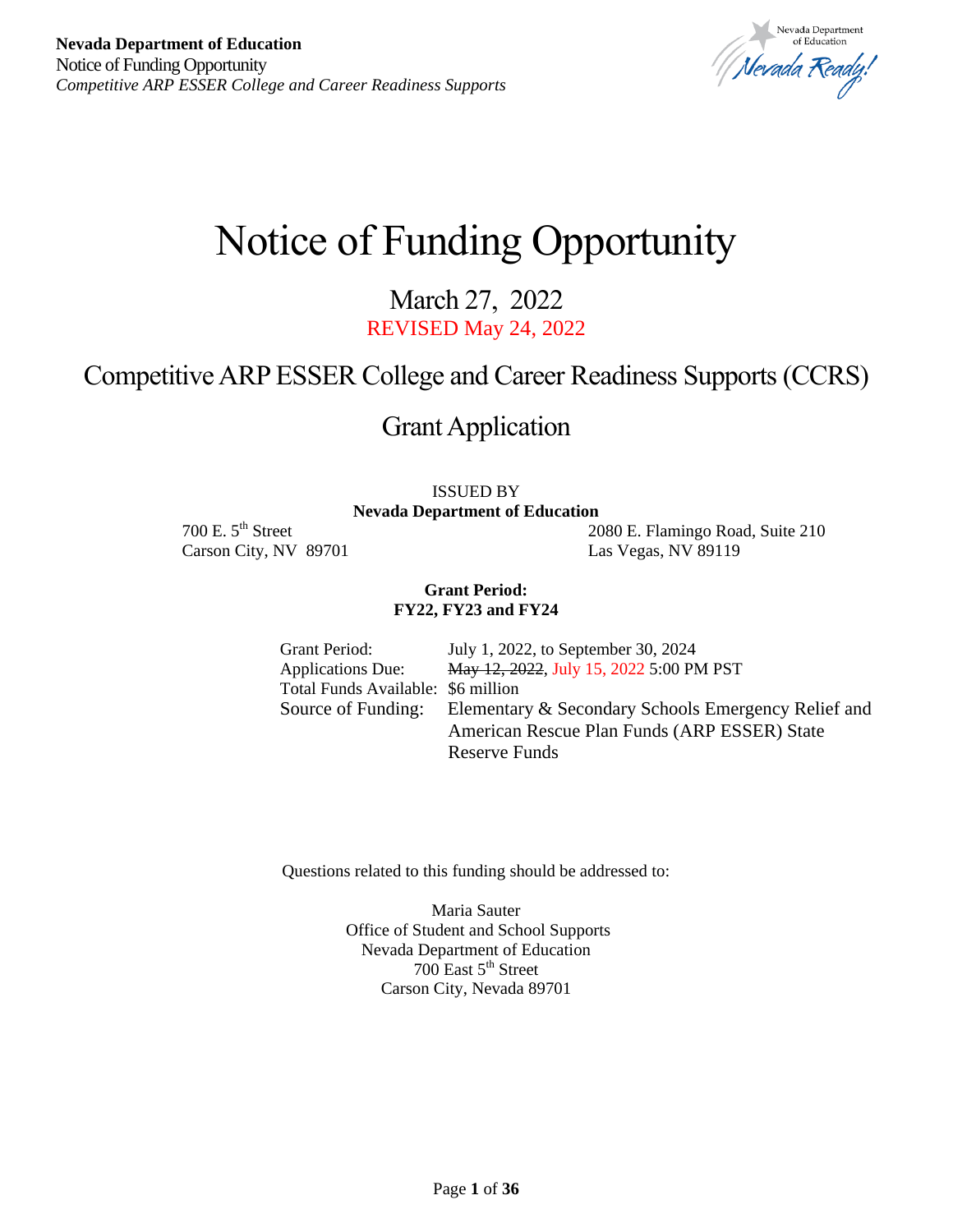

# Contents

| Evidence-Based College and Career Readiness Learning Supports, Activities, and Interventions for K-12 Students 14 |  |
|-------------------------------------------------------------------------------------------------------------------|--|
| Evidence-based interventions to build College and Career Readiness capacity and strengthening the College and     |  |
| Expanded Access to College and Career Readiness Enrichment Opportunities and Rigorous Coursework24                |  |
|                                                                                                                   |  |
|                                                                                                                   |  |
|                                                                                                                   |  |
|                                                                                                                   |  |
|                                                                                                                   |  |
|                                                                                                                   |  |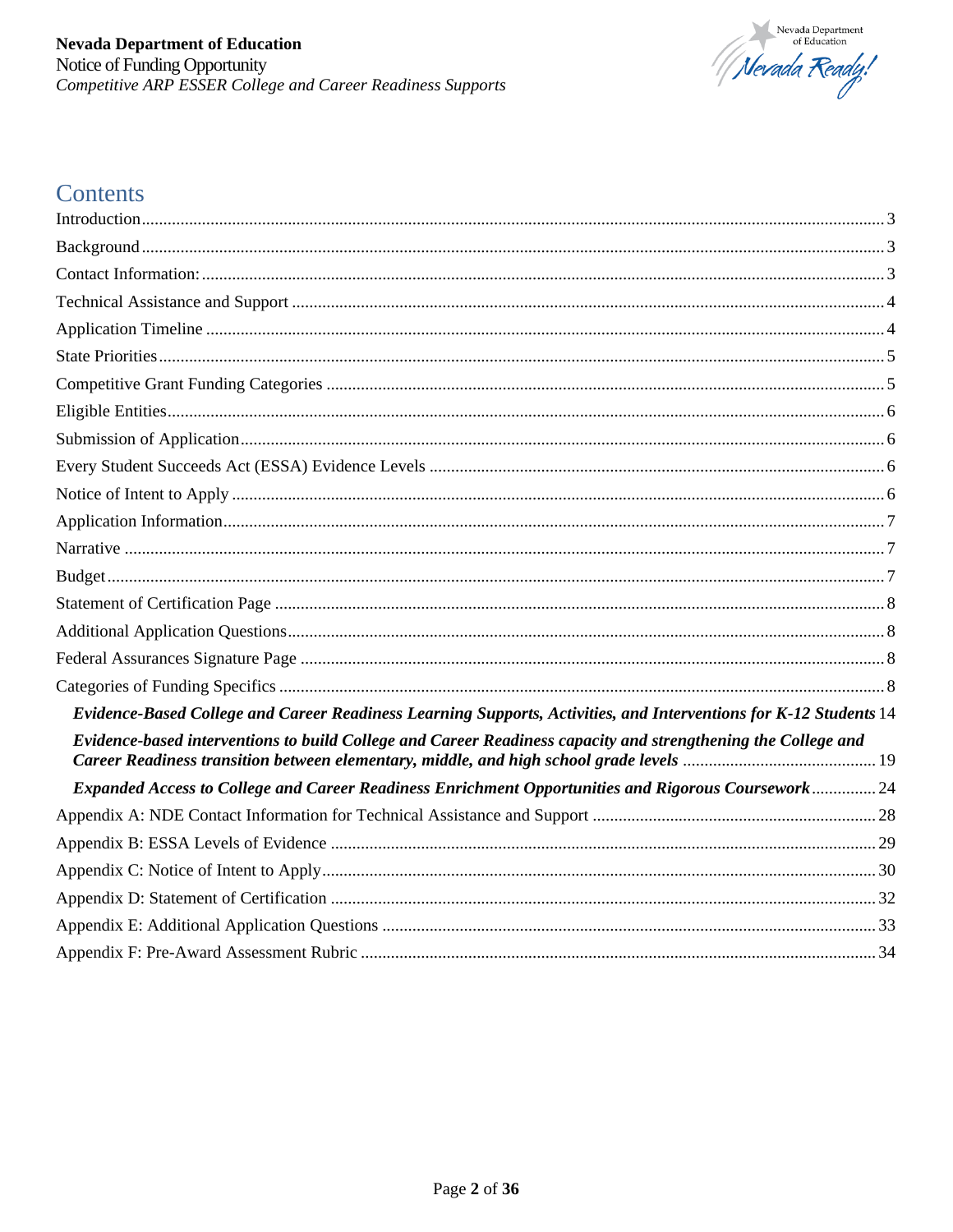# **Nevada Department of Education** Notice of Funding Opportunity *Competitive ARP ESSER College and Career Readiness Supports*



# <span id="page-2-0"></span>**Introduction**

Please read this Notice of Funding Opportunity carefully. The following guidance is provided to support the submission of a well-written, student-centered grant application focusing on increasing College and Career readiness (CCR) for K-12 students across the state.

# <span id="page-2-1"></span>**Background**

The American Rescue Plan Elementary and Secondary School Emergency Relief ("ARP ESSER") Fund, authorized under the American Rescue Plan ("ARP") Act of 2021, provides nearly \$122 billion to States to support the Nation's schools in safely reopening and sustaining safe operations of schools while meeting the academic, social, emotional, and mental health needs of students resulting from the coronavirus disease 2019 ("COVID-19") pandemic.

This competitive grant application is funded by Nevada's ARP ESSER five percent (5%) SEA reserve for statewide activities as allowed in Section 2001 (f)(1) of the ARP Act. These funds will be used to provide evidence-based strategies and interventions aimed at strengthening the College and Career Readiness pipeline between elementary and middle grade levels and to create a robust system of College and Career Readiness supports to ensure all students graduate future-ready and are globally prepared for postsecondary success and civic life.

# <span id="page-2-2"></span>**Contact Information:**

If you have general questions about this competitive grant application process, please contact the following:

# *Programmatic Supports:*

**Maria Sauter** Office of Student and School Supports Email address: [msauter@doe.nv.gov](mailto:msauter@doe.nv.gov)

# **Lori Botelho**

Office of Student and School Supports Email address: [lbotelho@doe.nv.gov](mailto:lbotelho@doe.nv.gov)

**Blakely Hume** Office of Student and School Supports Email address: [bhume@doe.nv.gov](mailto:bhume@doe.nv.gov)

# *Financial Supports:*

**Grants Management Unit** Office of District Support Services Email address: [grantsinfo@doe.nv.gov](mailto:grantsinfo@doe.nv.gov)

# **Amelia Thibault**

<span id="page-2-3"></span>Office of Division Compliance Email address: [acthibault@doe.nv.gov](mailto:acthibault@doe.nv.gov) (775) 687-2451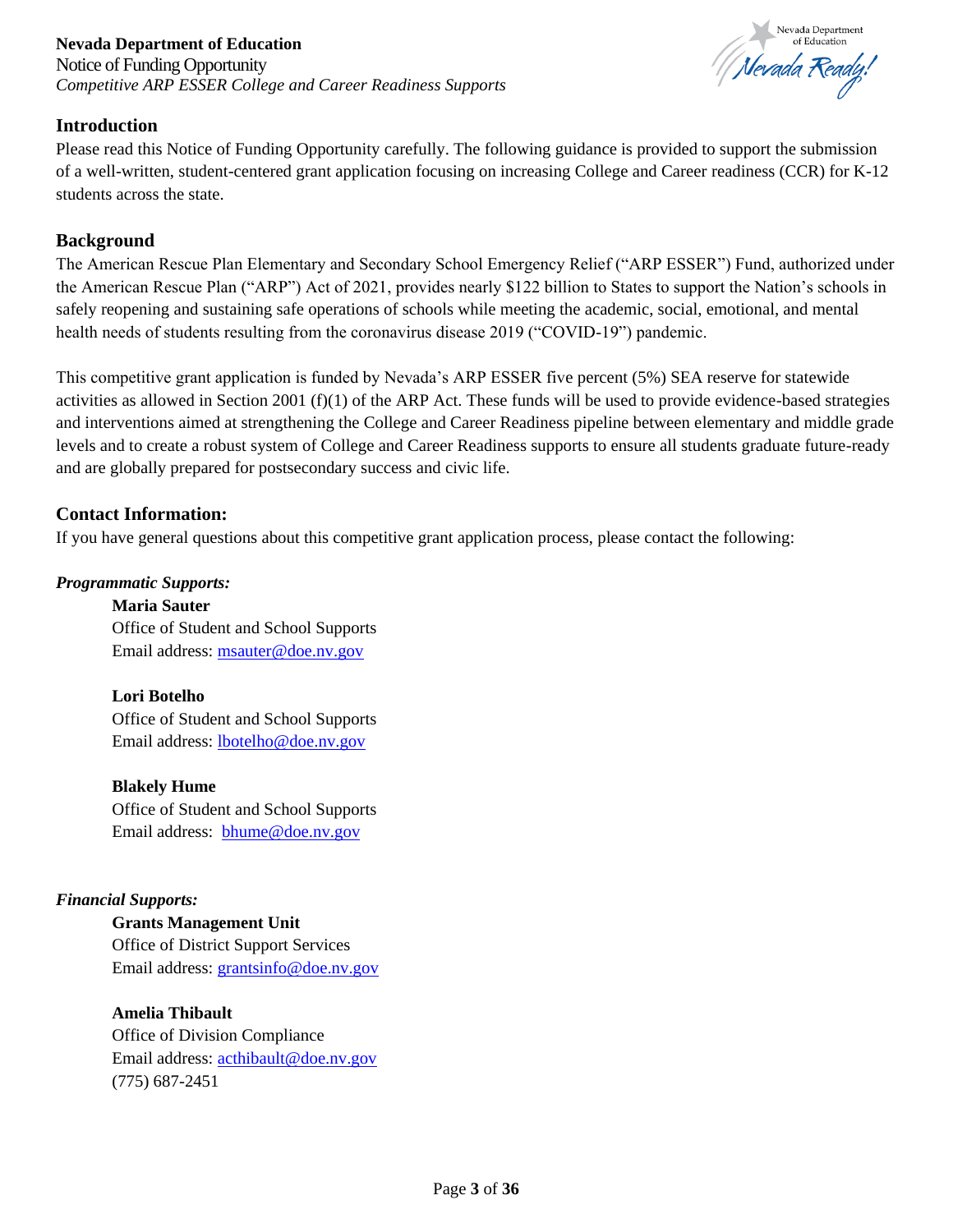Notice of Funding Opportunity *Competitive ARP ESSER College and Career Readiness Supports*



# **Technical Assistance and Support**

The Nevada Department of Education's (NDE) Office of Student and School Supports (OSSS) and Office of District Support Services, Grants Management Unit (GMU), are committed to supporting local education agencies (LEAs), charter schools, and non-profit community-based organizations focused on elementary and/or secondary education. We are available to provide personalized consultation and technical assistance regarding this competitive grant application process and grants management.

# **Scheduled Technical Assistance Webinars at this time include:**

| <b>Technical Assistance</b>                             | <b>Date and Time</b>                      |
|---------------------------------------------------------|-------------------------------------------|
| Technical Assistance webinar for all eligible entities  | Tuesday, April 12, 2022, at 9:00 AM (PST) |
|                                                         | https://us06web.zoom.us/j/83390035488     |
| Technical Assistance webinar for all eligible entities  | Wednesday, April 27, at 9:00 AM (PST)     |
|                                                         | https://us06web.zoom.us/j/86934974786     |
| ePAGE technical assistance webinar (navigation webinar) | Tuesday, May 10, 2022, at 9:00 AM (PST)   |
| and other questions)                                    | https://us06web.zoom.us/j/86236755489     |
| Combined technical assistance webinar to cover all      | Thursday, June 8, at 10:00 PM (PST)       |
| questions regarding submission of the NOFO              | https://us06web.zoom.us/j/85812749251     |

Please use the information above to connect to the Technical Assistance (TA) webinars. Participants will be provided with step-by-step guidance through the application document and the expectations for completion. All TA webinars will be recorded, and the recording links will be made available on the NDE Grants webpage:

# <span id="page-3-0"></span>**Application Timeline**

| <b>Date</b>                      | <b>Activity</b>                                                                                                                |
|----------------------------------|--------------------------------------------------------------------------------------------------------------------------------|
| March 28, 2022                   | Applications made available to applicants                                                                                      |
| April 12, 2022                   | NDE provides application technical assistance webinar to eligible entities                                                     |
| April 27, 2022                   | NDE provides application technical assistance webinar to eligible entities                                                     |
| May 3, 2022 June 2, 2022         | Notice of Intent to Apply due by 5 PM PST                                                                                      |
| May 10, 2022                     | NDE provides technical assistance to online grants management system -<br>ePAGE and assistance of other questions              |
| June 8, 2022                     | NDE provides technical assistance webinar to eligible entities                                                                 |
| <b>July 14, 2022</b>             | Applications due to the Nevada Department of Education (all levels of<br>submission in ePAGE must be completed by 5:00 PM PST) |
| June 2-17, 2022 July 15-29, 2022 | Applications are reviewed by NDE review team                                                                                   |
| June 24, 2022 August 10, 2022    | Names of awardees are announced by the Nevada Department of Education                                                          |
| June 27, 2022 August 11, 2022    | Budget modification process in ePAGE (final approval on a rolling basis)                                                       |
| <b>Upon Department Approval</b>  | Funds made available to awardees (this is the beginning of the grant award<br>period; expenses may be obligated)               |
| August 15, 2022 October 15, 2022 | 1st monthly Request for Reimbursement (RFR) due<br>(RFFs due on the $15th$ of each month thereafter)                           |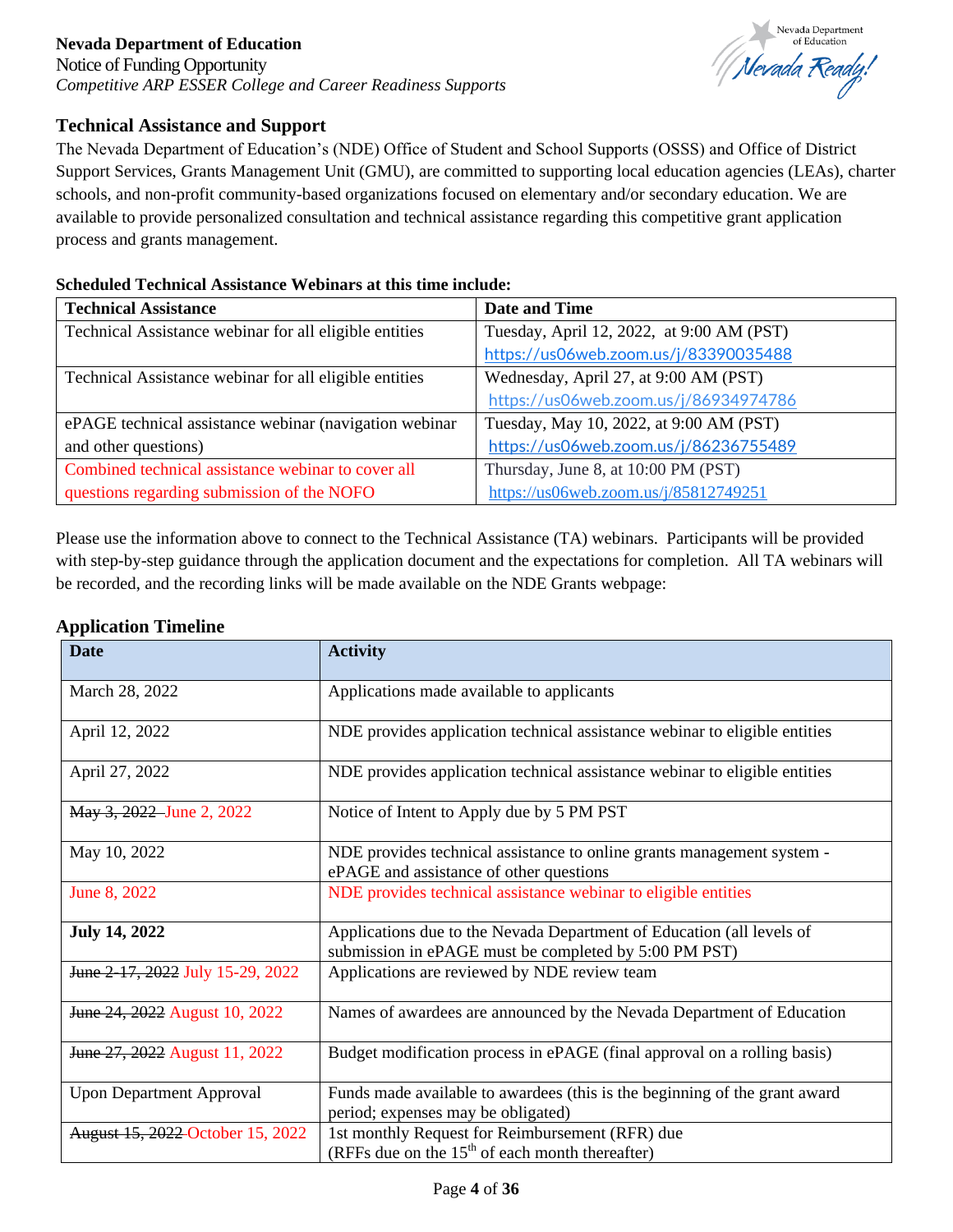Notice of Funding Opportunity *Competitive ARP ESSER College and Career Readiness Supports*



| <b>Date</b>                | <b>Activity</b>                                                  |
|----------------------------|------------------------------------------------------------------|
| Fiscal Years 2023 and 2024 |                                                                  |
| September 30, 2024         | Federal ARP ESSER CCRS funds must be obligated                   |
| December 31, 2024          | All expenditures and Request for Reimbursement must be submitted |
| December 31, 2024          | Final Financial Report for federal funds due                     |

Please note that dates are subject to change. NDE will communicate any changes to applicants/awardees, as necessary and appropriate.

# <span id="page-4-0"></span>**Statewide Priorities and Focus Areas**

#### *Statewide Priorities*

- 1. Access to high-quality professional development for the delivery of in-person and distance College and Career Readiness education
- 2. Providing evidence-based College and Career Readiness learning interventions and supports for K-12 students
- 3. Providing evidence-based interventions to strengthen the College and Career Readiness transition between elementary to middle grade levels, and/or middle school to high school
- 4. Expanding access to College and Career Readiness enrichment opportunities and rigorous coursework

#### *Focus Areas*

- A. Focus on highest need students (low-income children or students, children with disabilities, English learners, racial and ethnic minorities, students experiencing homelessness, foster care youth and neglected and delinquent youth in detention centers and prisons)
- B. Focus on building capacity and supports at the lowest-performing schools (i.e., Comprehensive Support and Improvement schools, Targeted Support and Improvement schools, and Additional Targeted Support and Improvement schools)
- C. Focus on evidence-based interventions and alignment to Statewide Plan for the Improvement of Pupils
- D. Focus on collection of data and evaluation to inform continuous improvement

# <span id="page-4-1"></span>**Competitive Grant Funding Categories**

There are four (4) funding categories for this application. Descriptions given are examples and does not represent all the activities that could be requested.

| <b>Category</b>                                                                                                                                                                                                   | <b>Source</b>       | Allowable Use of Funds (but not limited to)                                                                                                                                                  |
|-------------------------------------------------------------------------------------------------------------------------------------------------------------------------------------------------------------------|---------------------|----------------------------------------------------------------------------------------------------------------------------------------------------------------------------------------------|
| High-quality professional development<br>and teacher training                                                                                                                                                     | ARP<br><b>ESSER</b> | Dual Enrollment teacher certifications; CTE certifications;<br>National Board Certification; Micro-Credentialing, Counselor<br>CCR Professional Development; Educator Externships            |
| Evidence-based College and Career<br>Readiness learning supports, activities,<br>and interventions for K-12 students                                                                                              | ARP<br><b>ESSER</b> | Project-based learning; First-Gen support services; college<br>visits; field trips; online career exploration platforms and<br>portfolios; scale up successful programs; college application |
| Evidence-based interventions to build<br>College and Career Readiness capacity<br>and strengthening the College and<br>Career Readiness transition between<br>elementary, middle, and high school<br>grade levels | ARP<br><b>ESSER</b> | Investment in interest and aptitude testing and software;<br>summer bridge/transition programs; expansion of in-school<br>student support centers; enhanced postsecondary advising;          |
| Expanded access to College and Career                                                                                                                                                                             | ARP                 | Summer Learning/Enrichment programs; STEM camps; Dual                                                                                                                                        |
| Readiness enrichment opportunities and                                                                                                                                                                            | <b>ESSER</b>        | Enrollment, Advance Placement and International                                                                                                                                              |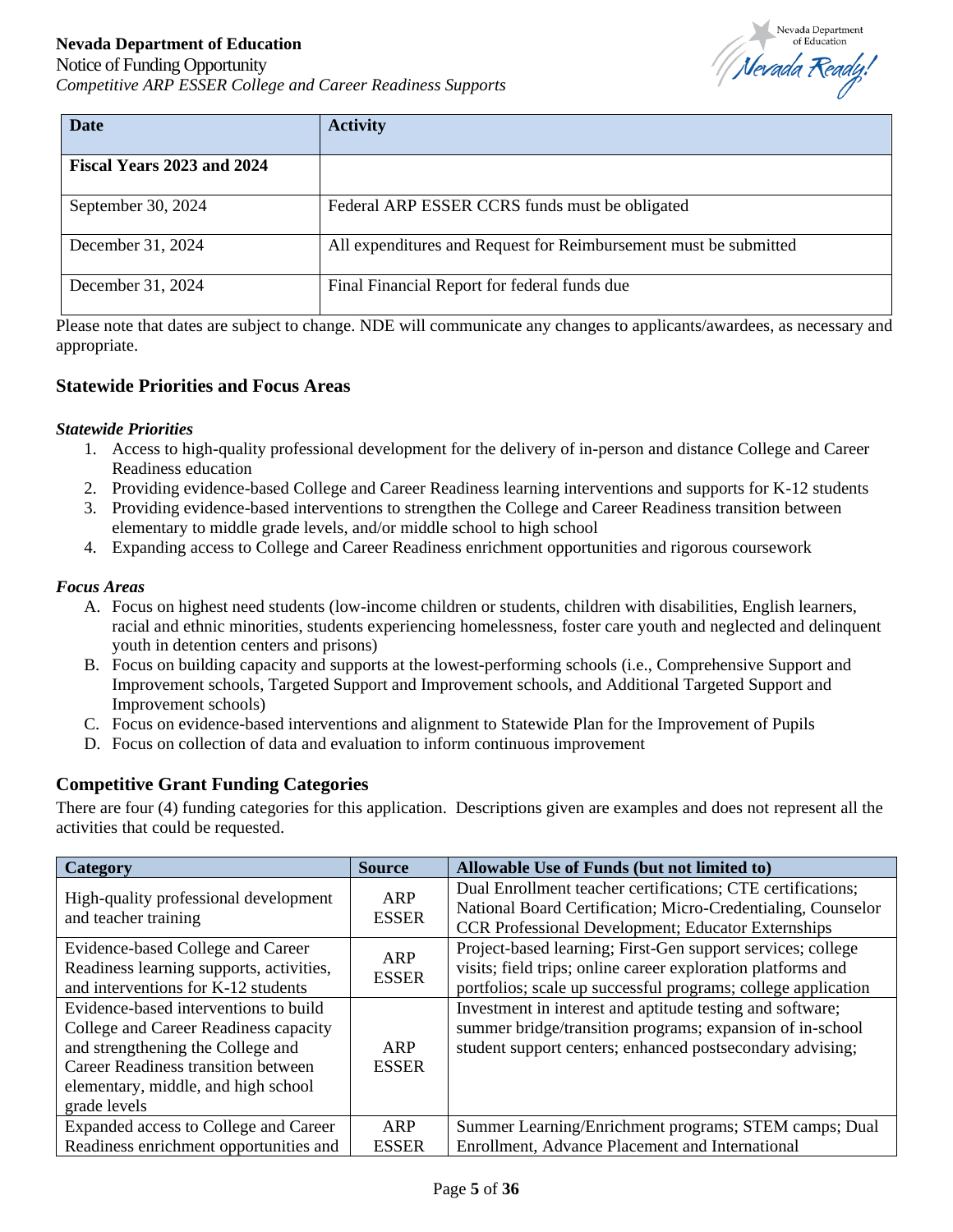

| rigorous coursework | Baccalaureate course fees, test fees, and/or transportation;  |
|---------------------|---------------------------------------------------------------|
|                     | high-quality tutoring programs; ACT bootcamps; ACT retake     |
|                     | fees; CTE courses; work-based learning activities; internship |
|                     | programs; Industry Recognized Credentials, including course,  |
|                     | materials, and assessment costs.                              |

# <span id="page-5-0"></span>**Eligible Entities**

# *Local educational agencies (LEAs)*

All Nevada LEAs are eligible to apply for the four (4) funding categories within this competitive grant. An LEA is defined as a public board of education or other public authority legally constituted within a State for either administrative control or direction of, or to perform a service function for, public elementary schools or secondary schools in a city, county, township, school district, or other political subdivision of a State, or for a combination of school districts or counties as are recognized in a State as an administrative agency for its public elementary schools or secondary schools (34 CFR 303.23).

# *Charter Schools*

Nevada charter schools are eligible to apply for the four (4) funding categories for this competitive grant and are not required to apply through their sponsors/authorizers (e.g., Clark County School District, the State Public Charter School Authority (SPCSA), and Washoe County School District).

#### *Non-Profit Community Based Organizations*

All non-profit community-based organizations focused on elementary and/or secondary education in Nevada are eligible to apply for the four (4) funding categories. The non-profit community-based organization must already be working within elementary and/or secondary education in Nevada in order to be eligible.

# <span id="page-5-1"></span>**Submission of Application**

All applicants must apply through the Department's online electronic plans, applications, grants and expenditures (ePAGE) system. Applicants must submit a Notice of Intent to Apply document (Appendix C). The Department will then provide a log-in for ePAGE for applicants not currently already within the ePAGE grants management system. In addition, the Department will provide technical assistance and support on how to submit applications within ePAGE and, if awarded competitive funds, how to manage the grant in ePAGE (i.e., making budget amendments, submitting Requests for Reimbursements, and submitting the Final Financial Reports). If funded, the subgrantee will be required to follow a monitoring and evaluation plan and submit any data requested by the Nevada Department of Education.

# <span id="page-5-2"></span>**Every Student Succeeds Act (ESSA) Evidence Levels**

Applications must demonstrate the effectiveness of the requested strategies, activities, and interventions. They may do this be referencing which ESSA Evidence Levels each strategy, activity, or intervention meets—if relevant for the request. Please see **Appendix B** for a table illustrating the four levels of ESSA Evidence: Level 1, *Strong*; Level 2, *Moderate*; Level 3, *Promising*; and Level 4, *Demonstrates a Rationale*.

Demonstration of effectiveness is an element of the Rubric. Strategies, programs, services, and interventions requested for grant approval that demonstrate effectiveness will receive a strong rating. Applications may leverage ESSA Evidence Levels as an indicator of effectiveness. Please refer to the rubric located at the end of each category for additional information.

# <span id="page-5-3"></span>**Notice of Intent to Apply**

Each entity wishing to apply for funding must complete the *Notice of Intent to Apply* form. (Please see Appendix C for the Notice of Intent to Apply.) Only one form needs to be submitted per entity. We understand that entities may not know exactly yet which funding categories and/or how much funding they will ultimately apply for. However, please note that we are asking entities to be as accurate as possible on this form. This does not prevent your entity from applying for more /less or for different funding categories. *NDE will use the information you provide for planning purposes and to create an account for your organization for NDE's electronic plans, applications, grants and expenditures online management system, ePAGE, so that your entity can apply for funding.*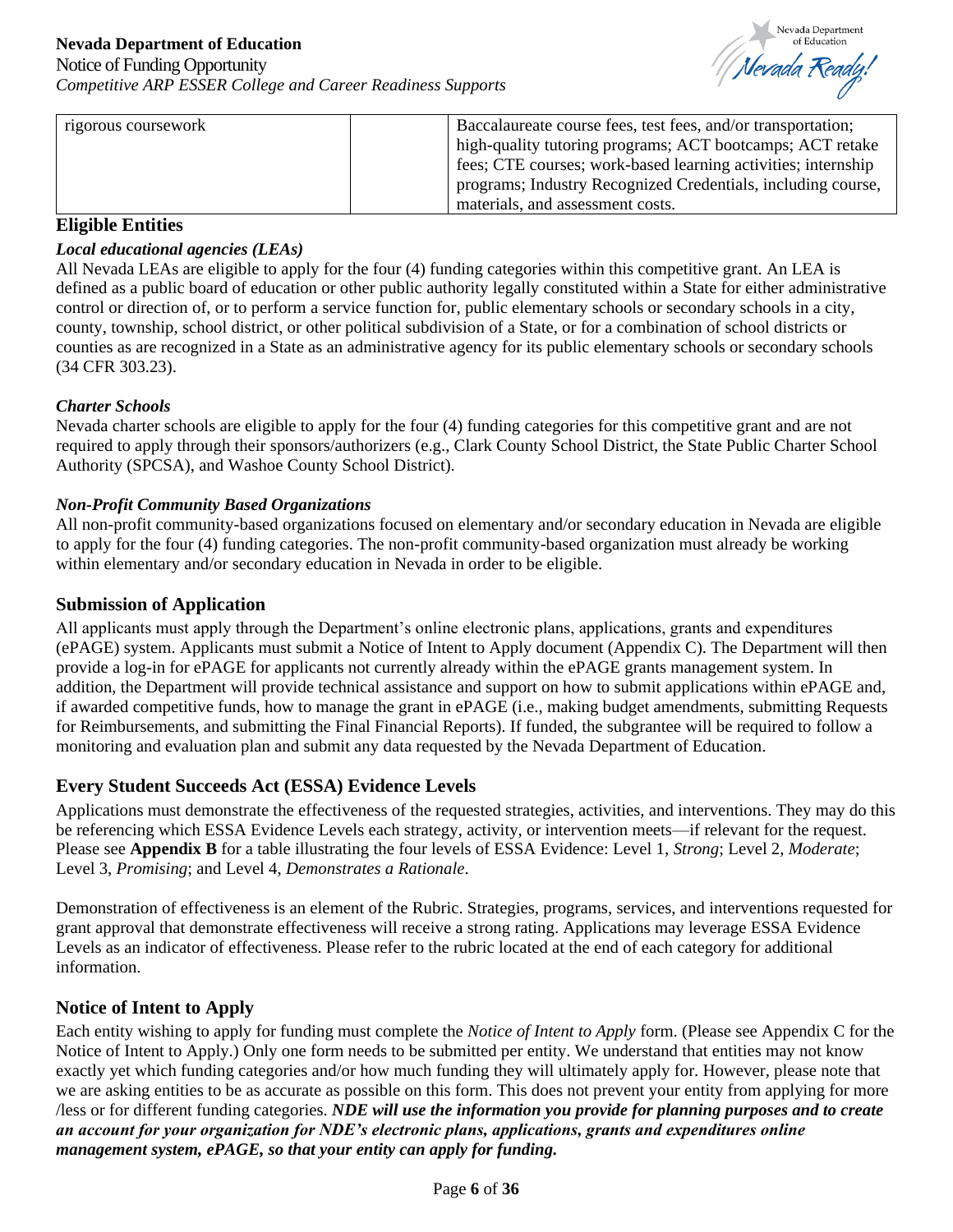

Please submit your Notice of Intent to Apply by: **Tuesday, May 3, 2022 Thursday, June 2, 2022**

# <span id="page-6-0"></span>**Application Information**

Please complete all required applicant information within the online ePAGE system for the following categories:

- High-quality professional development and teacher training
- Evidence-based College and Career Readiness learning supports, activities, and interventions for K-12 students
- Evidence-based interventions to build College and Career Readiness capacity and strengthening the College and Career Readiness transition between elementary, middle, and high school grade levels
- Expanded access to College and Career Readiness enrichment opportunities and rigorous coursework

#### <span id="page-6-1"></span>**Narrative**

Please answer all five questions for each category of competitive funding. Each question response is limited to 4 pages, single-spaced, in Times Roman size 12 font. Within ePAGE, this will be 1,200 characters per question (that is inclusive of spaces).

Competitive applications will clearly demonstrate a focus on highest need students (i.e., low-income children or students, children with disabilities, English learners, racial and ethnic minorities, students experiencing homelessness, foster care youth and neglected and delinquent youth in detention centers and prisons). This should be addressed within the first question on need and the second question on the implementation plan.

In addition, competitive applications will request funding for strategies, programs, services, and interventions that demonstrate effectiveness. This may be demonstrated by showing that an intervention meets the federal ESSA Evidence Level criteria. For other requested items, ESSA Evidence Levels may not be relevant (e.g., testing fees and transportation costs), so the NDE recommends specifying how data and evidence will be used to inform decision-making and how rigorous monitoring and evaluations will help to determine the effectiveness of a strategy, activity, or intervention on student and school outcomes.

# <span id="page-6-2"></span>**Budget**

Please focus attention to the following:

- *Alignment to Implementation Plan*
	- o All expenditures should be aligned to the implementation plan and should also be reasonable, necessary, and allowable to support the implementation of the grant requirements and application.
- *Specific Budget Narrative*
	- o Provide a strong, clear, and concise explanation of expenditures with a complete narrative that includes:
		- A breakdown of proposed spending as identified in the action steps supported by the ESSA evidence level. Provide details for the proposed spending so that the NDE review team has a sufficient understanding of the request (e.g., 25 teachers will receive professional development for one full day four times throughout the year, once every quarter, by X organization focused on standards-based instruction).
		- An equation that clearly demonstrates the use of funds.
- *Accuracy of Budget*
	- o All proposed spending indicated in the plan are included and identified by correct object codes; all line item totals balance with total funding request.

Please complete all required budget information within ePAGE for any of the following four (4) categories being requested:

#### **Category**

High-quality professional development and teacher training

Evidence-based College and Career Readiness learning supports, activities, and interventions for K-12 students

Evidence-based interventions to build College and Career Readiness capacity and strengthening the College and Career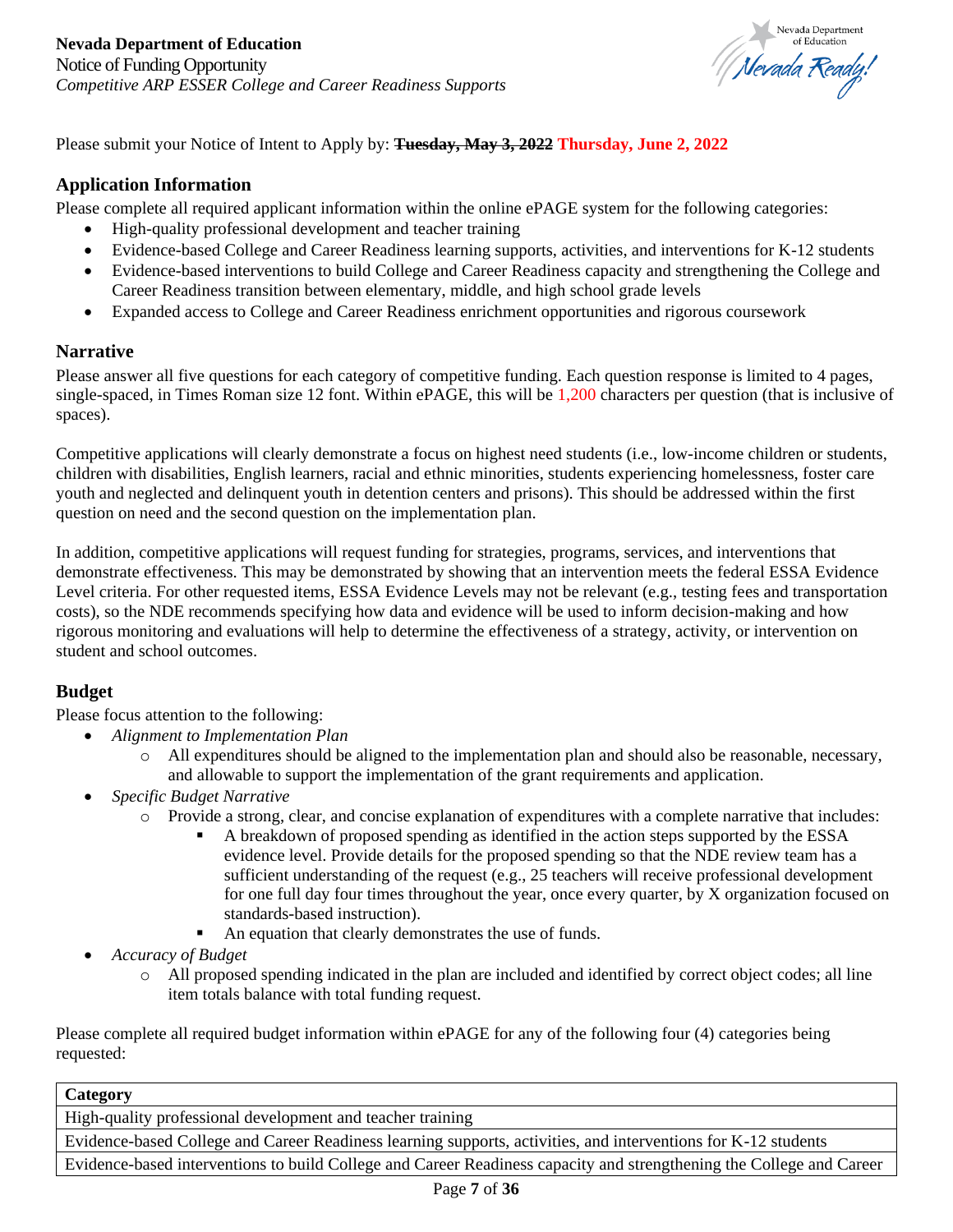

Readiness transition between elementary, middle, and high school grade levels

Expanded access to College and Career Readiness enrichment opportunities and rigorous coursework

# <span id="page-7-0"></span>**Statement of Certification Page**

Complete and sign the certification page. This will be in ePAGE for the following four (4) categories:

#### **Category**

High-quality professional development and teacher training

Evidence-based College and Career Readiness learning supports, activities, and interventions for K-12 students

Evidence-based interventions to build College and Career Readiness capacity and strengthening the College and Career Readiness transition between elementary, middle, and high school grade levels

Expanded access to College and Career Readiness enrichment opportunities and rigorous coursework

Please see Appendix D for the Statement of Certification page.

# <span id="page-7-1"></span>**Additional Application Questions**

Please complete and submit the Additional Application Questions, as well as the requested documents, in ePAGE. This information will be used for the financial risk assessment.

#### <span id="page-7-2"></span>**Federal Assurances Signature Page**

Complete and sign the signature page of the appropriate assurances for which the LEA or eligible entity is applying. This will be in ePAGE for the following four (4) categories:

#### **Category**

High-quality professional development and teacher training

Evidence-based College and Career Readiness learning supports, activities, and interventions for K-12 students

Evidence-based interventions to build College and Career Readiness capacity and strengthening the College and Career Readiness transition between elementary, middle, and high school grade levels

Expanded access to College and Career Readiness enrichment opportunities and rigorous coursework

Please see Appendix E for the Federal Assurances Signature pages.

#### <span id="page-7-3"></span>**Categories of Funding Specifics**

#### *High-Quality Professional Development and Teacher Training*

*Eligible entities:* Nevada LEAs; charter schools; and non-profit community-based organizations focused on elementary and/or secondary education in Nevada.

*Activities:* Please reference the table on page 6.

*Submission directions:* Your entity must complete a Notice of Intent to Apply. Please see Appendix C for the Notice of Intent to Apply. The NDE will provide your contact person with log-in information onto ePAGE, NDE's grant management system, and will also provide technical assistance support to help your entity submit a complete application.

#### **Component 1**

Please submit your Notice of Intent to Apply by 5 pm PST on <del>Tuesday, May 3</del>, Thursday, June 2, 2022, to: Lori Botelho, [lbotelho@doe.nv.gov](mailto:lbotelho@doe.nv.gov) and Blakely Hume, [bhume@doe.nv.gov.](mailto:bhume@doe.nv.gov)

#### **Component 2**

Please complete all of the required Applicant Information in ePAGE and submit the requested documents.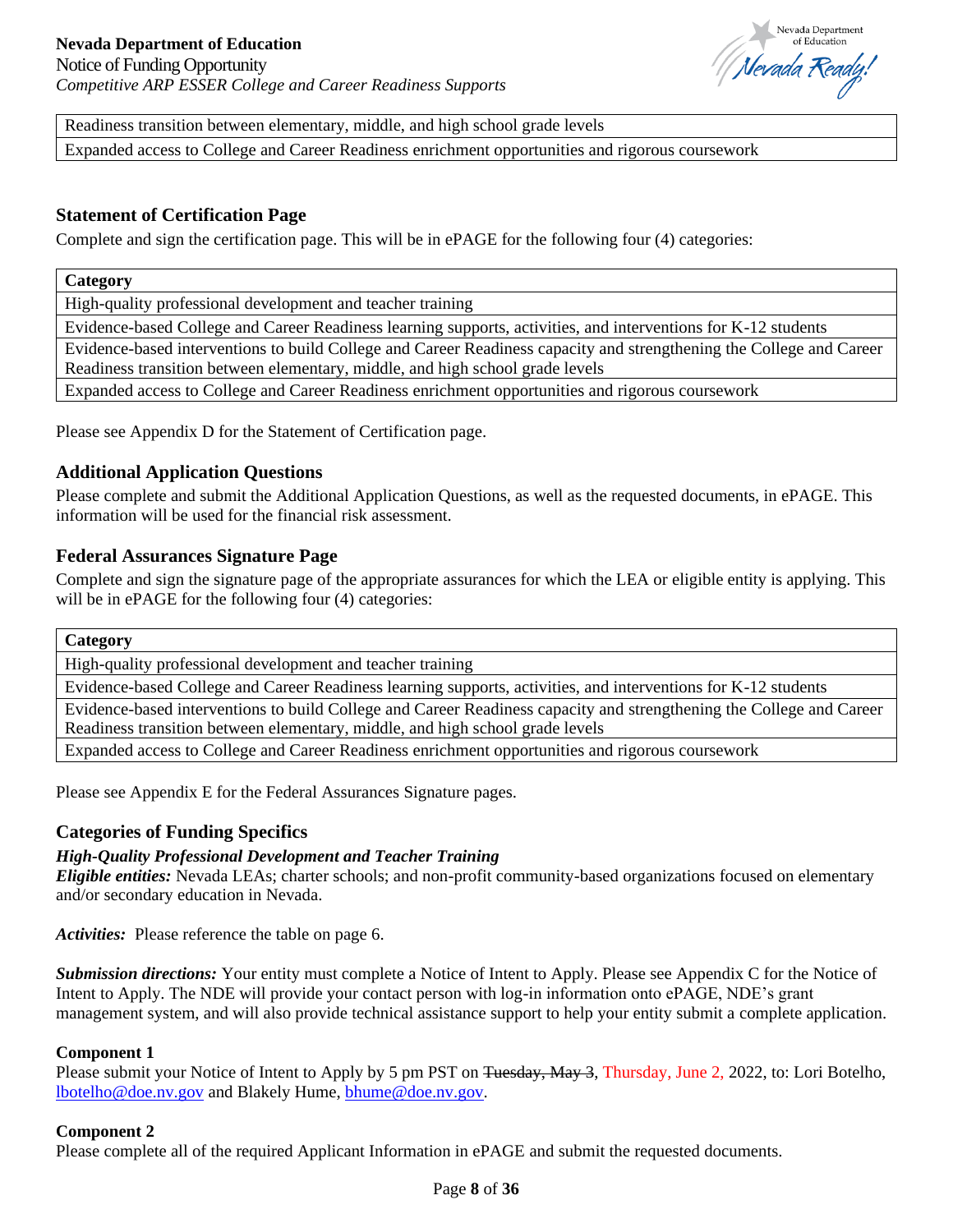

# **Component 3**

Please answer the following five questions in ePAGE. Competitive applications will clearly demonstrate a focus on highest need students (i.e., low-income children or students, children with disabilities, English learners, racial and ethnic minorities, students experiencing homelessness, foster care youth and neglected and delinquent youth in detention centers and prisons).

- 1. What is the need due to the impact of COVID?
- 2. What is the implementation plan for the high-quality professional development and teacher training? How does this support your entity's performance/improvement/strategic plan? Please provide the rationale for which school(s) will be served by these funds. For entities that are not LEAs, please provide the rationale for which  $LEA(s)$  and school(s) will be served by these funds.
- 3. What is the evidence supporting the effectiveness of the proposed strategies, activities, or interventions?
- 4. How will the effectiveness be monitored and measured?
- 5. How did your entity engage stakeholders in identifying needs, developing the strategies, and assessing the effectiveness of the activities?

#### **Component 4**

Please submit the budget in ePAGE.

#### **Component 5**

Please submit the Statement of Certification in ePAGE (Appendix D).

#### **Component 6**

Please complete and submit the Additional Application Questions and its requested documents in ePage (Appendix E).

#### **Component 7**

Please submit the Federal Assurances Signature Page(s) in ePAGE (Attached).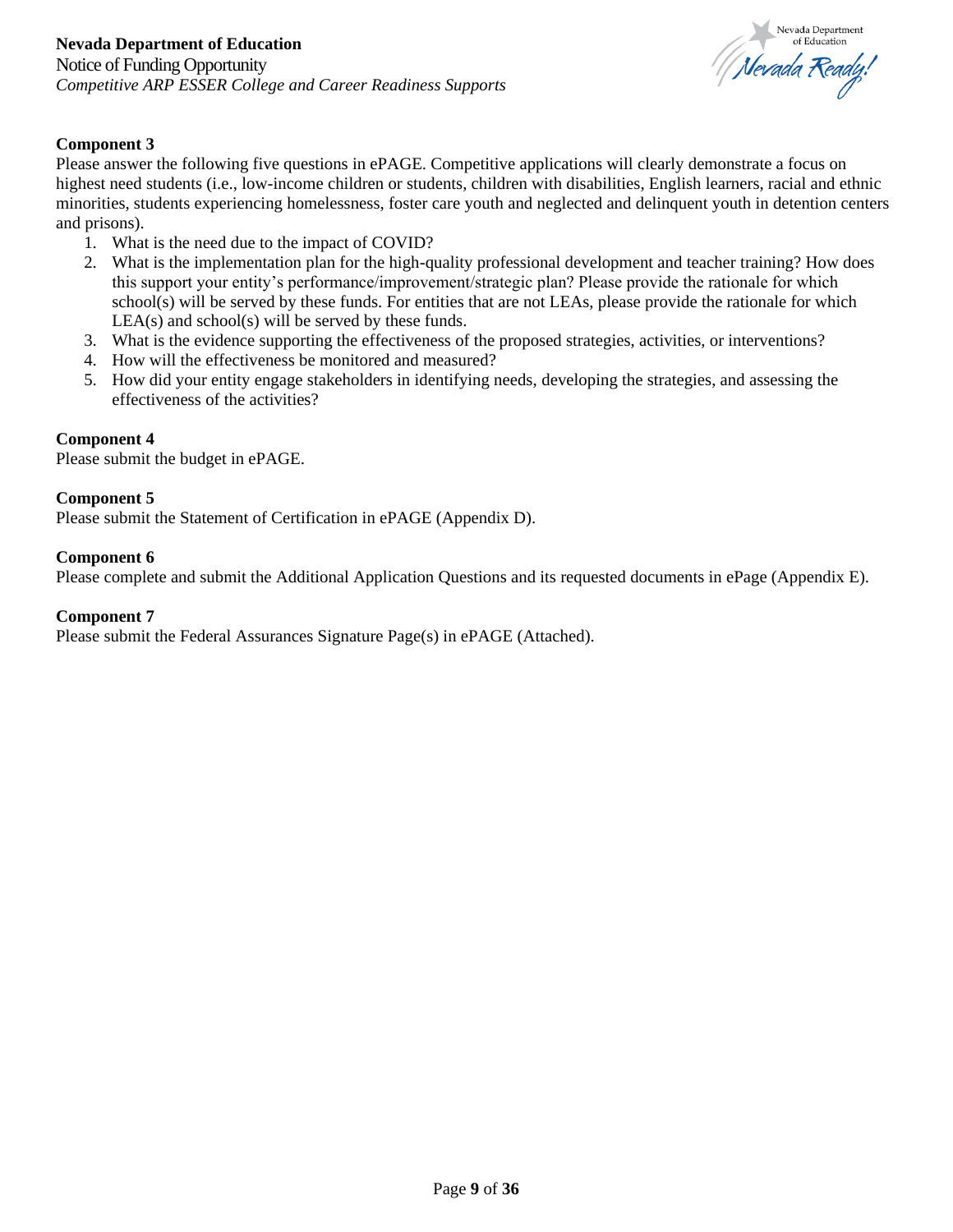Notice of Funding Opportunity *Competitive ARP ESSER College and Career Readiness Supports*



# **RUBRIC**

| Section 1: Need and Plan (80 total points) |
|--------------------------------------------|
|--------------------------------------------|

| <b>Component</b>      | $Strong-4$              | Adequate $-3$           | $Marginal-2$            | Weak $-1$               | Absent - 0         |
|-----------------------|-------------------------|-------------------------|-------------------------|-------------------------|--------------------|
| <b>Need</b>           | The eligible            | The eligible            | The eligible            | The eligible            | No response or     |
| $(28 \text{ pts})$    | entity has              | entity has              | entity has              | entity has              | evidence is        |
|                       | provided an             | provided an             | provided a              | provided an             | provided that      |
|                       | intentional,            | adequate process        | limited process         | incomplete              | addresses the      |
|                       | compelling, and         | for identifying         | for identifying         | process for             | criteria listed in |
|                       | concise process         | greatest needs,         | greatest needs,         | identifying             | the rubric         |
|                       | for identifying         | including a focus       | including a focus       | greatest needs          | elements.          |
|                       | greatest needs,         | on teacher              | on teacher              | and does not            |                    |
|                       | including a focus       | capacity to             | capacity to             | include a focus         |                    |
|                       | on teacher              | deliver effective       | deliver effective       | on teacher              |                    |
|                       | capacity to             | College and             | College and             | capacity to             |                    |
|                       | deliver effective       | <b>Career Readiness</b> | <b>Career Readiness</b> | deliver effective       |                    |
|                       | College and             | instruction.            | instruction.            | College and             |                    |
|                       | <b>Career Readiness</b> |                         |                         | <b>Career Readiness</b> |                    |
|                       | instruction.            |                         |                         | instruction.            |                    |
| Implementation        | The eligible            | The eligible            | The eligible            | The eligible            | No response or     |
| Plan                  | entity has              | entity has              | entity has              | entity has              | evidence is        |
| $(20 \text{ pts})$    | provided an             | provided an             | provided a              | provided an             | provided that      |
|                       | intentional,            | adequate plan           | limited plan that       | incomplete plan.        | addresses the      |
|                       | compelling, and         | that defines the        | defines the             |                         | criteria listed in |
|                       | strategic plan that     | strategies that are     | strategies that are     |                         | the rubric         |
|                       | defines the             | aligned with            | aligned with            |                         | elements.          |
|                       | strategies that are     | program and             | program and             |                         |                    |
|                       | aligned with            | professional            | professional            |                         |                    |
|                       | program and             | learning needs.         | learning needs.         |                         |                    |
|                       | professional            |                         |                         |                         |                    |
|                       | learning needs.         |                         |                         |                         |                    |
| <b>Evidence of</b>    | All strategies,         | Most strategies,        | Some strategies,        | Few or no               | No response or     |
| <b>Effectiveness</b>  | programs,               | programs,               | programs,               | strategies,             | evidence is        |
| $(12 \text{ pts})$    | services, and           | services, and           | services, and           | programs,               | provided that      |
|                       | interventions           | interventions           | interventions           | services, and           | addresses the      |
|                       | requested for           | requested for           | requested for           | interventions           | criteria listed in |
|                       | grant approval          | grant approval          | grant approval          | requested for           | the rubric         |
|                       | demonstrate             | demonstrate             | demonstrate             | grant approval          | elements.          |
|                       | effectiveness.          | effectiveness.          | effectiveness.          | demonstrate             |                    |
|                       |                         |                         |                         | effectiveness.          |                    |
| <b>Monitoring and</b> | The proposal            | The proposal            | The proposal            | The proposal            | No response or     |
| <b>Evaluation</b>     | provides an             | provides a clear        | provides a              | lacks an adequate       | evidence is        |
| $(12 \text{ pts})$    | intentional and         | and complete            | limited or partial      | plan for the            | provided that      |
|                       | compelling plan         | plan for the            | plan for the            | collection of data      | addresses the      |
|                       | for the collection      | collection of data      | collection of data      | in order to             | criteria listed in |
|                       | of data in order to     | in order to             | in order to             | monitor progress,       | the rubric         |
|                       | monitor progress,       | monitor progress,       | monitor progress,       | evaluate                | elements.          |
|                       | evaluate                | evaluate                | evaluate                | effectiveness and       |                    |
|                       | effectiveness and       | effectiveness and       | effectiveness and       | inform                  |                    |
|                       | inform                  | inform                  | inform                  | improvement             |                    |
|                       | improvement             | improvement             | improvement             | efforts.                |                    |
|                       | efforts.                | efforts.                | efforts.                |                         |                    |
| <b>Stakeholder</b>    | The eligible            | The eligible            | The eligible            | The eligible            | No response or     |
| Input                 | entity has              | entity has              | entity has              | entity has              | evidence is        |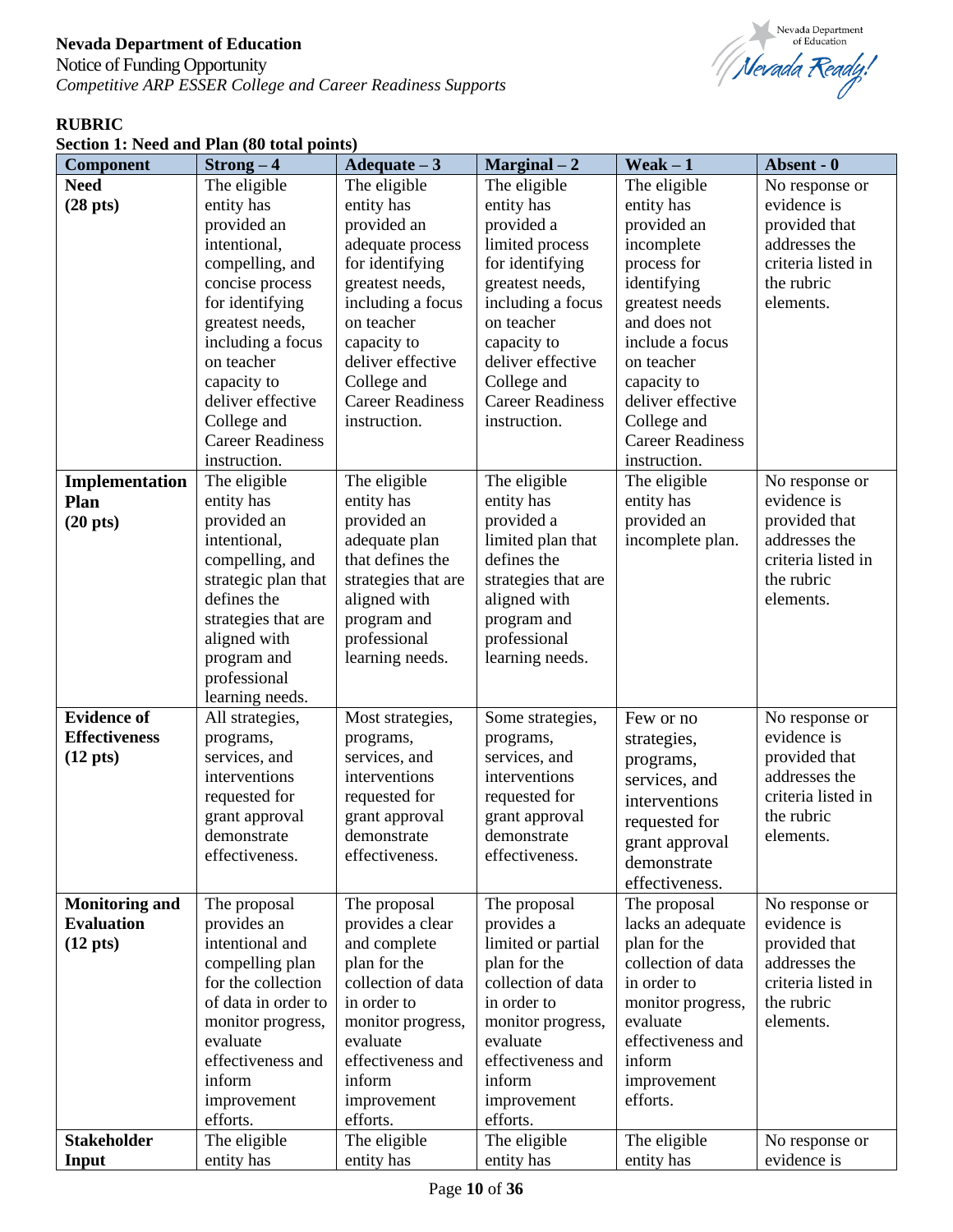# Notice of Funding Opportunity *Competitive ARP ESSER College and Career Readiness Supports*



| <b>Component</b>    | $Strong-4$        | Adequate $-3$     | $Marginal-2$      | Weak $-1$        | Absent - 0         |
|---------------------|-------------------|-------------------|-------------------|------------------|--------------------|
| (8 <sub>pts</sub> ) | documented        | documented        | documented        | provided minimal | provided that      |
|                     | intentional,      | timely            | engagement with   | evidence of      | addresses the      |
|                     | timely and        | engagement with   | limited           | stakeholder      | criteria listed in |
|                     | meaningful        | various           | stakeholders to   | engagement.      | the rubric         |
|                     | engagement with   | stakeholders to   | develop the needs |                  | elements.          |
|                     | various           | develop the needs | assessment and    |                  |                    |
|                     | stakeholders to   | assessment and    | implementation    |                  |                    |
|                     | develop the needs | implementation    | plan.             |                  |                    |
|                     | assessment and    | plan.             |                   |                  |                    |
|                     | implementation    |                   |                   |                  |                    |
|                     | plan.             |                   |                   |                  |                    |

# **Section 2: Budget (20 total points)**

| <b>Component</b>    | $Strong-4$            | Adequate $-3$      | $Marginal-2$          | $Weak - 1$            | $ Absent – 0$      |
|---------------------|-----------------------|--------------------|-----------------------|-----------------------|--------------------|
| <b>Alignment</b> to | The budget            | The budget         | The budget            | The budget            | No response or     |
| Plan                | narrative is          | narrative is clear | narrative             | narrative             | evidence is        |
| (8 <sub>pts</sub> ) | intentional and       | and includes       | provides a            | provides little or    | provided that      |
|                     | compelling and        | most proposed      | limited or partial    | no justification      | addresses the      |
|                     | includes all          | grant              | justification for     | for proposed          | criteria listed in |
|                     | proposed grant        | expenditures       | proposed grant        | grant                 | the rubric         |
|                     | expenditures          | outlined in the    | expenditures          | expenditures or       | elements.          |
|                     | outlined in the       | plan; most         | outlined in the       | many aspects of       |                    |
|                     | plan; all             | expenditures are   | plan; a few           | the proposed          |                    |
|                     | expenditures are      | aligned,           | aspects of the        | budget are not        |                    |
|                     | aligned,              | reasonable,        | proposed budget       | reasonable,           |                    |
|                     | reasonable,           | necessary, and     | may not be            | necessary, or         |                    |
|                     | necessary, and        | allowable to       | reasonable,           | allowable.            |                    |
|                     | allowable to          | support the        | necessary, or         |                       |                    |
|                     | support the           | implementation     | allowable.            |                       |                    |
|                     | implementation        | of the grant       |                       |                       |                    |
|                     | of the grant          | requirements and   |                       |                       |                    |
|                     | requirements and      | application.       |                       |                       |                    |
|                     | application.          |                    |                       |                       |                    |
|                     |                       |                    |                       |                       |                    |
| <b>Specific</b>     | An intentional        | An adequate and    | A limited             | The explanation       | No response or     |
| <b>Narrative</b>    | and compelling        | concise            | explanation of        | of expenditures       | evidence is        |
| (8 <sub>pts</sub> ) | well-written and      | explanation of     | expenditures is       | provides little or    | provided that      |
|                     | concise               | expenditures is    | provided; aspects     | no breakdown of       | addresses the      |
|                     | explanation of        | provided; a        | of the breakdown      | proposed              | criteria listed in |
|                     | expenditures is       | breakdown of       | of proposed           | spending,             | the rubric         |
|                     | provided; a           | proposed           | spending are          | <i>(intervention)</i> | elements.          |
|                     | breakdown of          | spending,          | limited,              | strategies and        |                    |
|                     | proposed              | (intervention      | <i>(intervention)</i> | programs) and         |                    |
|                     | spending,             | strategies and     | strategies and        | are not aligned to    |                    |
|                     | <i>(intervention)</i> | programs)          | programs) and         | identify action       |                    |
|                     | strategies and        | aligned to         | somewhat              | steps and lacks an    |                    |
|                     | programs)             | identified action  | aligned to            | equation to           |                    |
|                     | intentionally         | steps, and an      | identified action     | demonstrate the       |                    |
|                     | aligned to            | equation the       | steps, and an         | use of funds.         |                    |
|                     | identified action     | demonstrates that  | equation that         |                       |                    |
|                     | steps, and an         | use of funds.      | demonstrates the      |                       |                    |
|                     | equation that         |                    | use of funds may      |                       |                    |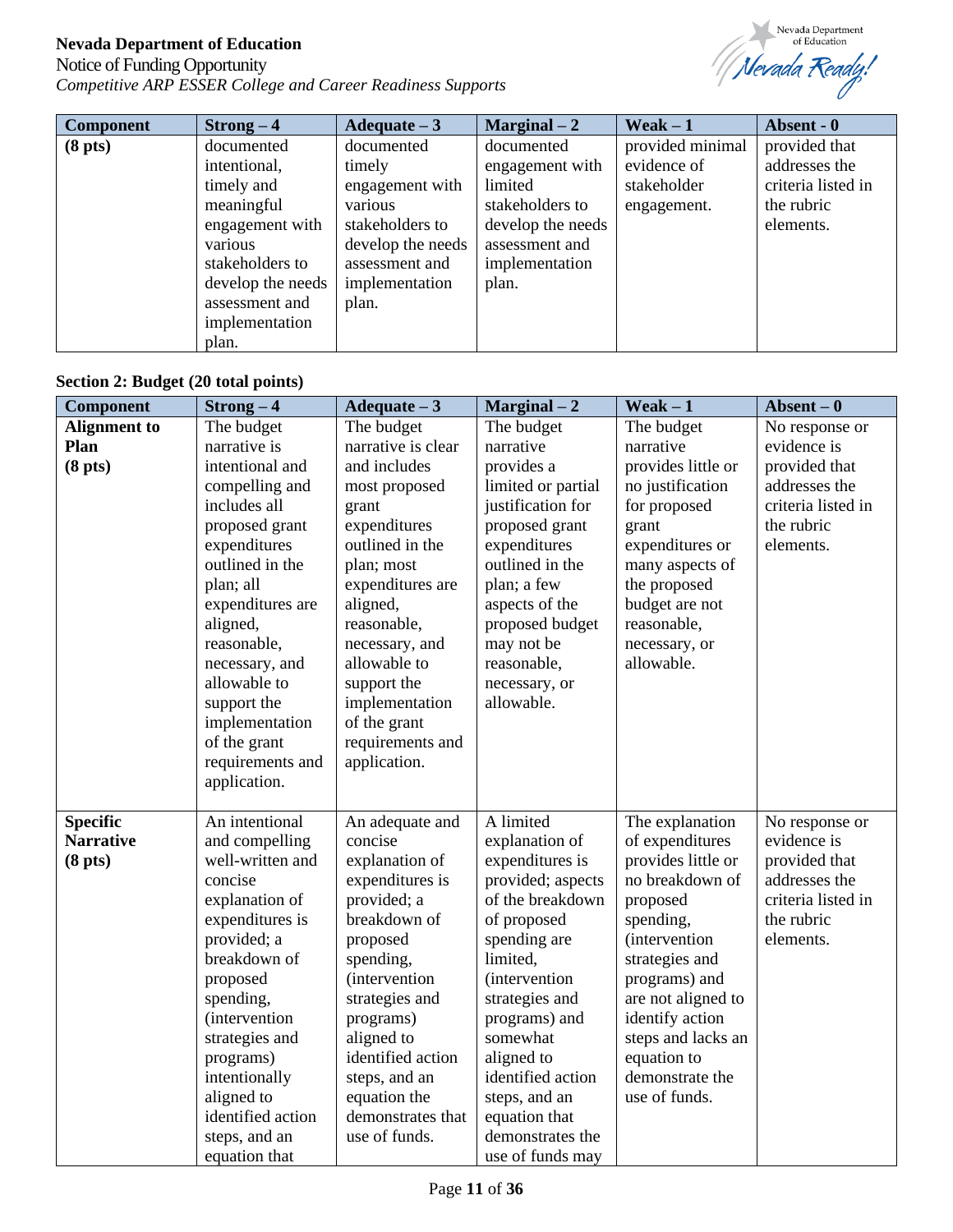# Notice of Funding Opportunity *Competitive ARP ESSER College and Career Readiness Supports*



| <b>Component</b>  | $Strong-4$         | Adequate $-3$      | $Marginal-2$       | $Weak - 1$         | Absent $-0$        |
|-------------------|--------------------|--------------------|--------------------|--------------------|--------------------|
|                   | clearly            |                    | require            |                    |                    |
|                   | demonstrates the   |                    | clarification.     |                    |                    |
|                   | use of funds.      |                    |                    |                    |                    |
| <b>Accuracy</b>   | All proposed       | Most proposed      | Some proposed      | Proposed           | No response or     |
| $(4 \text{ pts})$ | spending           | spending           | spending           | spending           | evidence is        |
|                   | indicated in the   | indicated in the   | indicated in the   | indicated in the   | provided that      |
|                   | action plan is     | action plan is     | action plan;       | action plan is not | addresses the      |
|                   | included and       | included and       | included and       | included and       | criteria listed in |
|                   | identified by      | identified by      | identified by      | identified by      | the rubric         |
|                   | correct object     | correct object     | correct object     | correct object     | elements.          |
|                   | codes; all line-   | codes; all line-   | codes; all line-   | codes; line-item   |                    |
|                   | <i>item totals</i> | <i>item totals</i> | <i>item totals</i> | totals do not      |                    |
|                   | balance with total | balance with total | balance with total | balance with total |                    |
|                   | funding request.   | funding request.   | funding request.   | funding request.   |                    |

#### **Section 3: Pre-Award Assessment**

| <b>PAA Score - Subrecipient</b> | <b>PAA Score - Grant</b> | <b>Criteria</b>        | <b>NOFO Rubric Score</b> |
|---------------------------------|--------------------------|------------------------|--------------------------|
| <b>Debarred</b>                 | N/A                      | Not eligible for funds |                          |
| 16-26                           | $6-10$                   | High Risk              |                          |
| $6 - 15$                        | $3-5$                    | Medium Risk            |                          |
| $0 - 5$                         | $0 - 2$                  | Low Risk               |                          |

A complete rubric for the Pre-Award Assessment is available in the Appendix.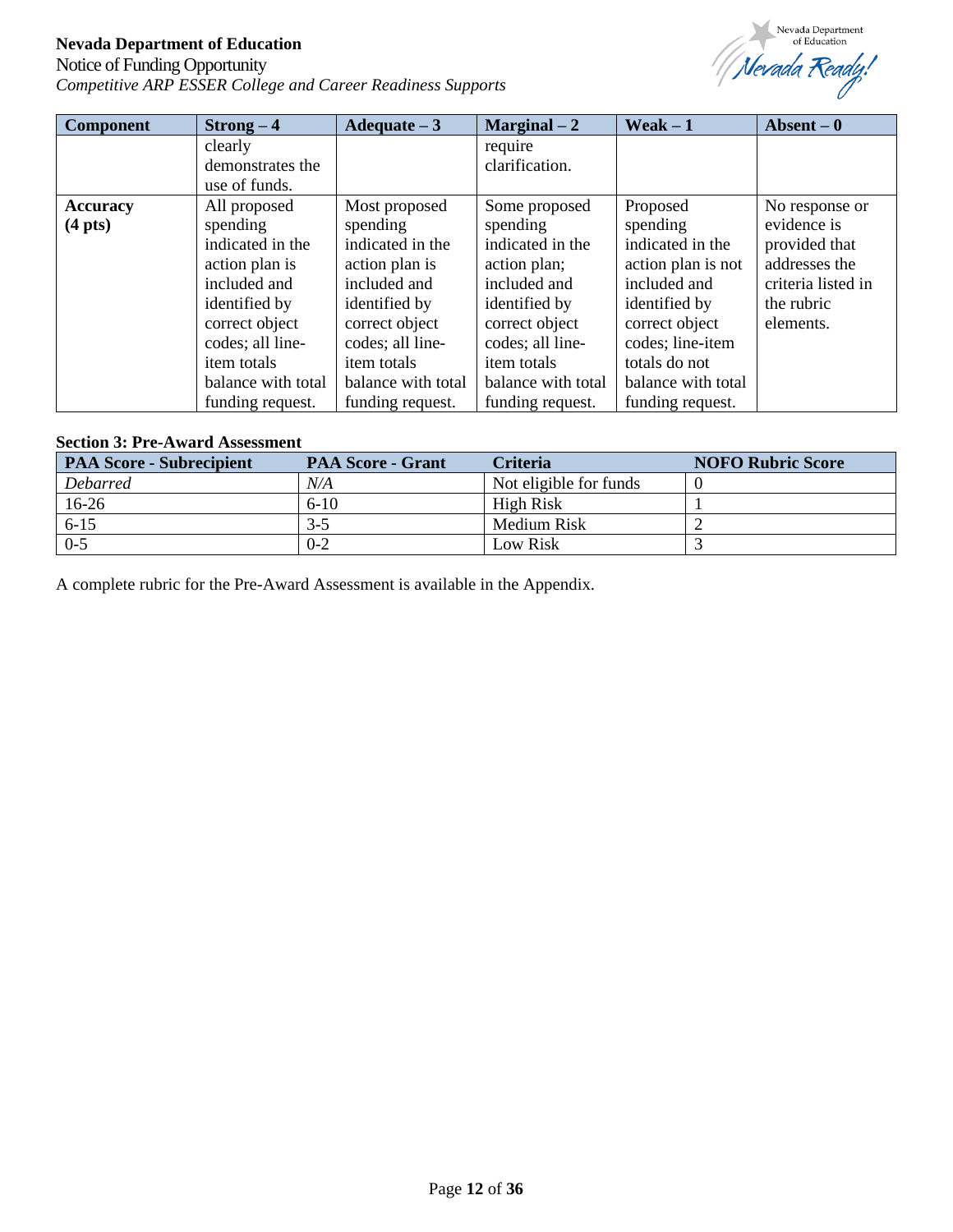

#### **SCORING SHEET**

**Applicant Name: Category: Review Team:**

| <b>Section</b>              | <b>Component</b>                 | <b>Rubric</b><br><b>Score</b> | <b>Multiplier</b>           | <b>Total</b><br><b>Points</b><br>Awarded | <b>Total</b><br><b>Points</b><br><b>Possible</b> |
|-----------------------------|----------------------------------|-------------------------------|-----------------------------|------------------------------------------|--------------------------------------------------|
|                             | Need                             |                               | $x \, 7$                    |                                          | 28                                               |
|                             | <b>Implementation Plan</b>       |                               | $\boldsymbol{\mathrm{x}}$ 5 |                                          | 20                                               |
|                             | <b>Evidence of Effectiveness</b> |                               | x <sub>3</sub>              |                                          | 12                                               |
|                             | Monitoring and Evaluation        |                               | x <sub>3</sub>              |                                          | 12                                               |
|                             | Stakeholder Input                |                               | x <sub>2</sub>              |                                          | 8                                                |
| $\mathcal{D}_{\mathcal{L}}$ | Alignment to Plan                |                               | x <sub>2</sub>              |                                          | 8                                                |
| $\mathfrak{D}$              | Specific Narrative               |                               | x <sub>2</sub>              |                                          | 8                                                |
| ↑                           | Accuracy                         |                               | x 1                         |                                          |                                                  |
| 3                           | Pre-Award Assessment             |                               | x 1                         |                                          |                                                  |

|                                | <b>Total Score</b> | <b>Total Points Possible</b> |
|--------------------------------|--------------------|------------------------------|
| <b>APPLICATION TOTAL SCORE</b> |                    | 103                          |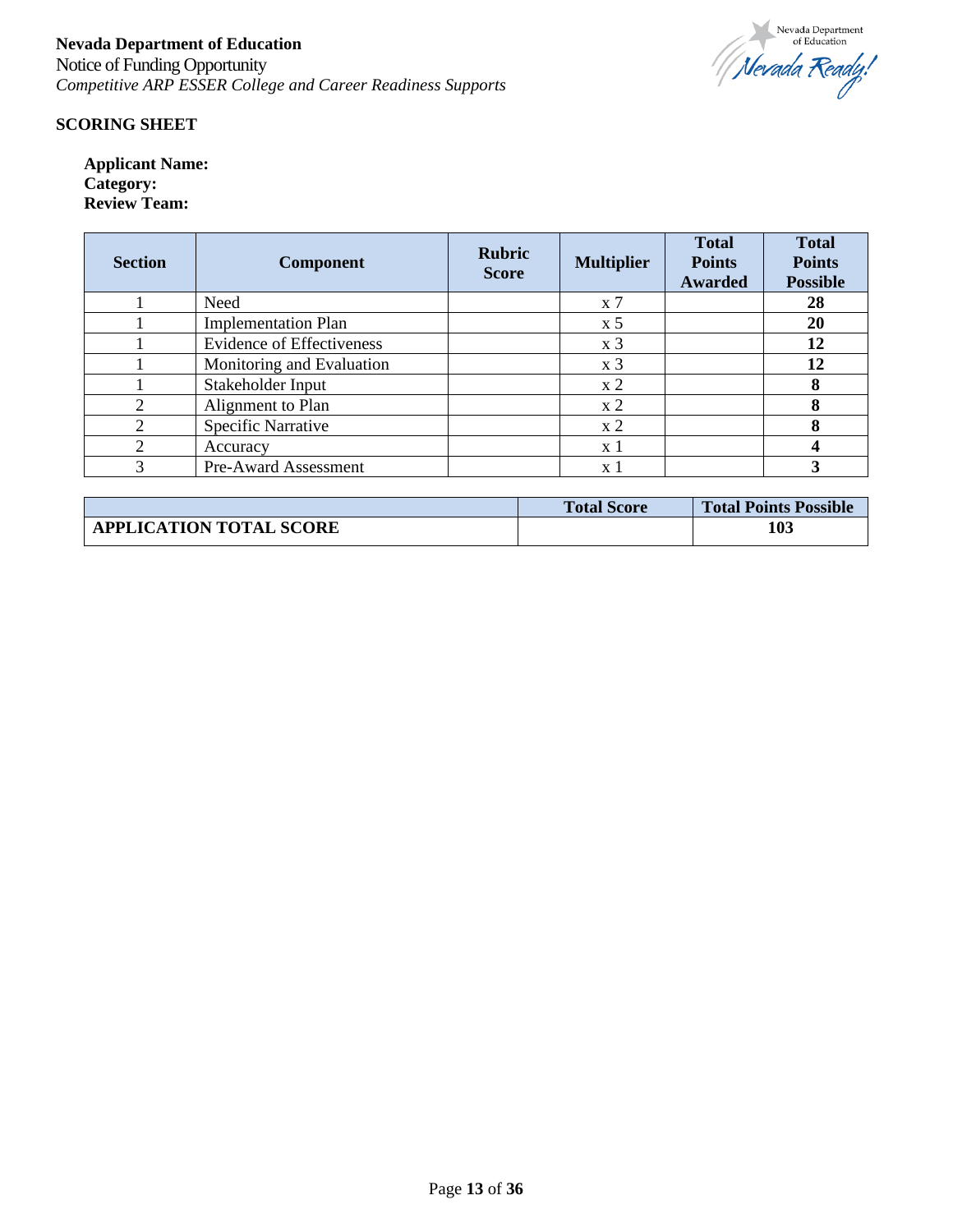

<span id="page-13-0"></span>*Evidence-Based College and Career Readiness Learning Supports, Activities, and Interventions for K-12 Students*

*Eligible entities:* Nevada LEAs; charter schools; and non-profit community-based organizations focused on elementary and/or secondary education in Nevada.

*Activities:* Please reference the table on page 6.

*Submission directions:* Your entity must complete a Notice of Intent to Apply. Please see Appendix C for the Notice of Intent to Apply. The NDE will provide your contact person with log-in information onto ePAGE, NDE's grant management system, and will also provide technical assistance support to help your entity submit a complete application.

#### **Component 1**

Please submit your Notice of Intent to Apply by 5 pm PST on Tuesday, May 3, Thursday, June 2, 2022, to: Lori Botelho, [lbotelho@doe.nv.gov](mailto:lbotelho@doe.nv.gov) and Blakely Hume, [bhume@doe.nv.gov.](mailto:bhume@doe.nv.gov)

#### **Component 2**

Please complete all of the required Applicant Information in ePAGE and submit the requested documents.

#### **Component 3**

Please answer the following five questions in ePAGE. Competitive applications will clearly demonstrate a focus on highest need students (i.e., low-income children or students, children with disabilities, English learners, racial and ethnic minorities, students experiencing homelessness, foster care youth and neglected and delinquent youth in detention centers and prisons).

- 1. What is the need due to the impact of COVID?
- 2. What is the implementation plan for evidence-based college and career readiness learning supports, activities, and interventions for K-12 students? How does this support your entity's performance/improvement/strategic plan? Please provide the rationale for which school(s) will be served by these funds. For entities that are not LEAs, please provide the rationale for which LEA(s) and school(s) will be served by these funds.
- 3. What is the evidence supporting the effectiveness of the proposed strategies, activities, or interventions?
- 4. How will the effectiveness be monitored and measured?
- 5. How did your entity engage stakeholders in identifying needs, developing the strategies, and assessing the effectiveness of the activities?

#### **Component 4**

Please submit the budget in ePAGE.

#### **Component 5**

Please submit the Statement of Certification in ePAGE (Appendix D).

#### **Component 6**

Please complete and submit the Additional Application Questions and its requested documents in ePage (Appendix E).

#### **Component 7**

Please submit the Federal Assurances Signature Page(s) in ePAGE (Attached).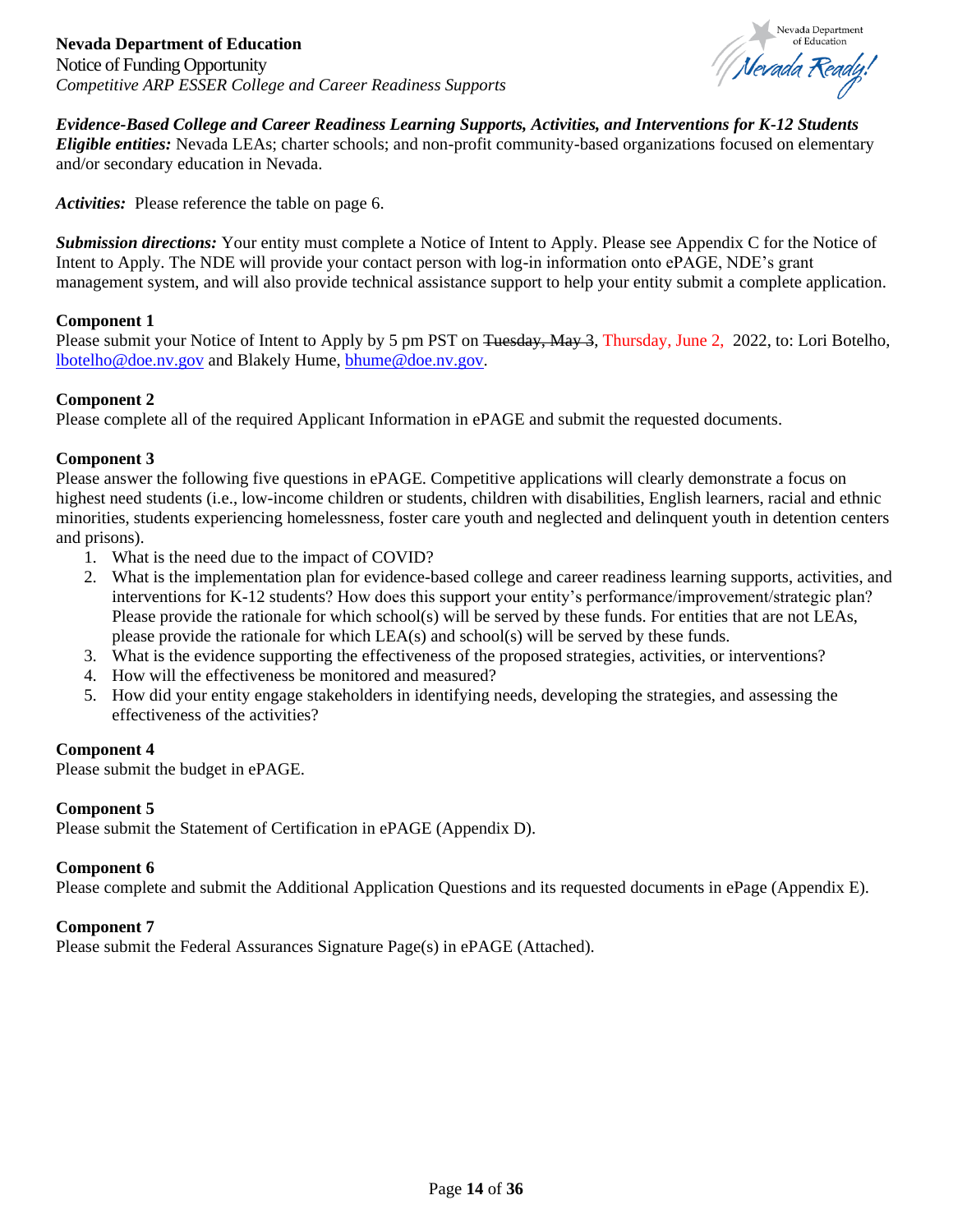Notice of Funding Opportunity *Competitive ARP ESSER College and Career Readiness Supports*



# **RUBRIC**

| Section 1: Need and Plan (80 total points) |  |  |  |  |  |  |  |
|--------------------------------------------|--|--|--|--|--|--|--|
|--------------------------------------------|--|--|--|--|--|--|--|

| <b>Component</b>     | $Strong-4$        | Adequate $-3$       | $Marginal-2$        | Weak $-1$          | Absent - 0         |
|----------------------|-------------------|---------------------|---------------------|--------------------|--------------------|
| <b>Need</b>          | The eligible      | The eligible        | The eligible        | The eligible       | No response or     |
| $(28 \text{ pts})$   | entity has        | entity has          | entity has          | entity has         | evidence is        |
|                      | provided an       | provided an         | provided a          | provided an        | provided that      |
|                      | intentional,      | adequate and        | limited             | incomplete         | addresses the      |
|                      | compelling, and   | process for         | description of a    | process for        | criteria listed in |
|                      | concise process   | identifying         | process for         | identifying        | the rubric         |
|                      | for identifying   | greatest needs,     | identifying         | greatest needs     | elements.          |
|                      | greatest needs,   | including a focus   | greatest needs,     | and does not       |                    |
|                      | including a       | on students with    | including a focus   | include a focus    |                    |
|                      | focus on          | the highest needs.  | on students with    | on students with   |                    |
|                      | students with the |                     | the highest needs.  | the highest needs. |                    |
|                      | highest needs.    |                     |                     |                    |                    |
| Implementation       | The eligible      | The eligible        | The eligible        | The eligible       | No response or     |
| Plan                 | entity has        | entity has          | entity has          | entity has         | evidence is        |
| $(20 \text{ pts})$   | provided an       | provided an         | provided a          | provided an        | provided that      |
|                      | intentional,      | adequate plan       | limited plan that   | incomplete plan.   | addresses the      |
|                      | compelling, and   | that defines the    | defines the         |                    | criteria listed in |
|                      | strategic plan    | strategies that are | strategies that are |                    | the rubric         |
|                      | that defines the  | aligned with        | aligned with        |                    | elements.          |
|                      | strategies that   | program and         | program and         |                    |                    |
|                      | are aligned with  | student needs.      | student needs.      |                    |                    |
|                      | program and       |                     |                     |                    |                    |
|                      | student needs.    |                     |                     |                    |                    |
| <b>Evidence of</b>   | All strategies,   | Most strategies,    | Some strategies,    | Few or no          | No response or     |
| <b>Effectiveness</b> | programs,         | programs,           | programs,           | strategies,        | evidence is        |
| $(12 \text{ pts})$   | services, and     | services, and       | services, and       | programs,          | provided that      |
|                      | interventions     | interventions       | interventions       | services, and      | addresses the      |
|                      | requested for     | requested for       | requested for       | interventions      | criteria listed in |
|                      | grant approval    | grant approval      | grant approval      | requested for      | the rubric         |
|                      | demonstrate       | demonstrate         | demonstrate         | grant approval     | elements.          |
|                      | effectiveness.    | effectiveness.      | effectiveness.      | demonstrate        |                    |
|                      |                   |                     |                     | effectiveness.     |                    |

| <b>Component</b>                                                 | $Strong-4$                                                                                                                                                                                                | Adequate $-3$                                                                                                                                                                                    | $Marginal-2$                                                                                                                                                                                     | $Weak-1$                                                                                                                                                                          | Absent - 0                                                                                                       |
|------------------------------------------------------------------|-----------------------------------------------------------------------------------------------------------------------------------------------------------------------------------------------------------|--------------------------------------------------------------------------------------------------------------------------------------------------------------------------------------------------|--------------------------------------------------------------------------------------------------------------------------------------------------------------------------------------------------|-----------------------------------------------------------------------------------------------------------------------------------------------------------------------------------|------------------------------------------------------------------------------------------------------------------|
| <b>Monitoring and</b><br><b>Evaluation</b><br>$(12 \text{ pts})$ | The proposal<br>provides an<br>intentional and<br>compelling plan<br>for the collection<br>of data in order to<br>monitor progress,<br>evaluate<br>effectiveness and<br>inform<br>improvement<br>efforts. | The proposal<br>provides a clear<br>and complete<br>plan for the<br>collection of data<br>in order to<br>monitor progress,<br>evaluate<br>effectiveness and<br>inform<br>improvement<br>efforts. | The proposal<br>provides a<br>limited or partial<br>plan for the<br>collection of data<br>in order to<br>monitor progress,<br>evaluate<br>effectiveness and<br>inform<br>improvement<br>efforts. | The proposal<br>lacks an adequate<br>plan for the<br>collection of data<br>in order to<br>monitor progress,<br>evaluate<br>effectiveness and<br>inform<br>improvement<br>efforts. | No response or<br>evidence is<br>provided that<br>addresses the<br>criteria listed in<br>the rubric<br>elements. |
| <b>Stakeholder</b>                                               | The eligible                                                                                                                                                                                              | The eligible                                                                                                                                                                                     | The eligible                                                                                                                                                                                     | The eligible                                                                                                                                                                      | No response or                                                                                                   |
| Input                                                            | entity has                                                                                                                                                                                                | entity has                                                                                                                                                                                       | entity has                                                                                                                                                                                       | entity has                                                                                                                                                                        | evidence is                                                                                                      |
| (8 <sub>pts</sub> )                                              | documented                                                                                                                                                                                                | documented                                                                                                                                                                                       | documented                                                                                                                                                                                       | provided minimal                                                                                                                                                                  | provided that                                                                                                    |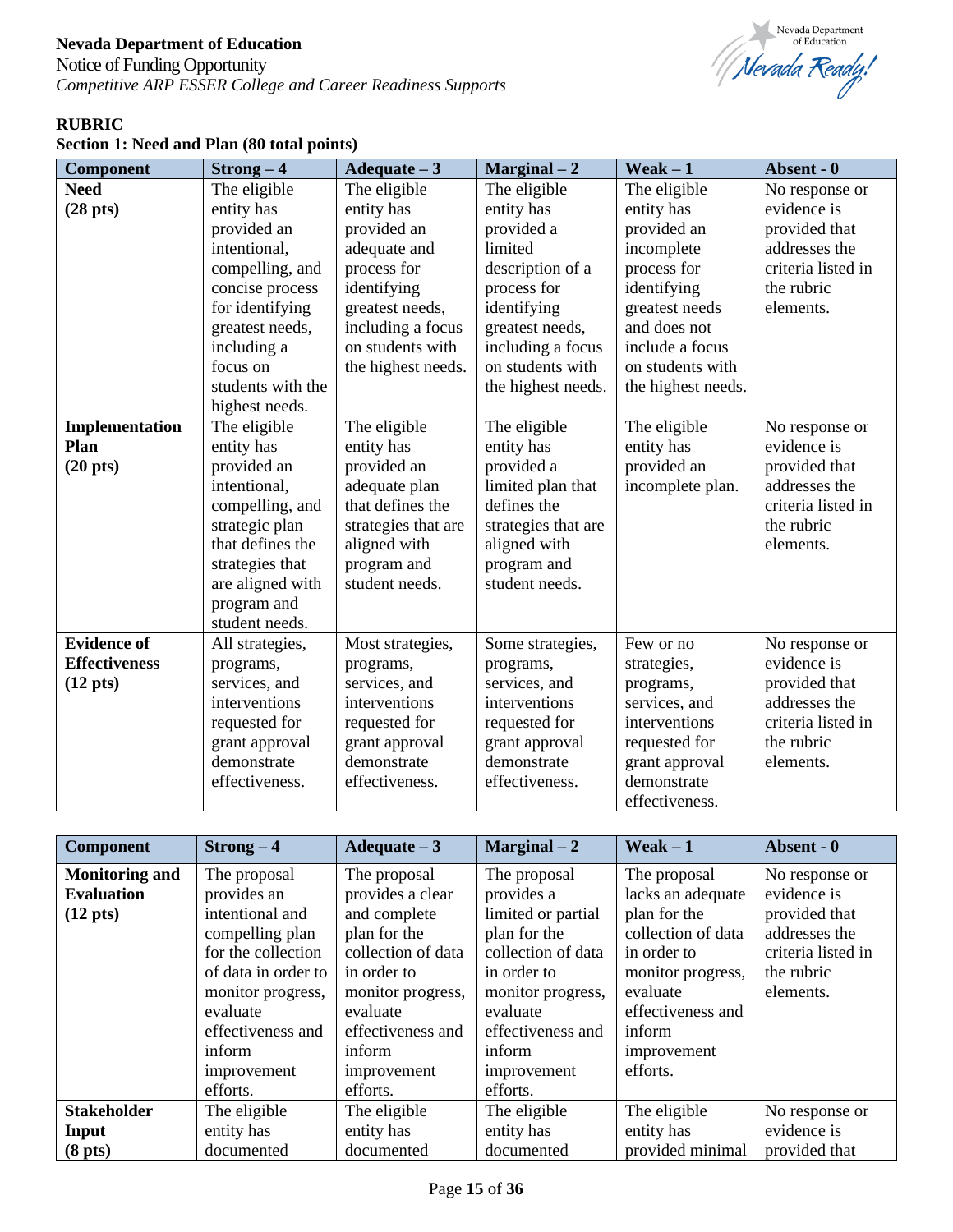# Notice of Funding Opportunity *Competitive ARP ESSER College and Career Readiness Supports*



| <b>Component</b> | $Strong-4$        | Adequate $-3$     | $Marginal-2$      | Weak $-1$   | Absent - 0         |
|------------------|-------------------|-------------------|-------------------|-------------|--------------------|
|                  | intentional,      | timely            | engagement with   | evidence of | addresses the      |
|                  | timely and        | engagement with   | limited           | stakeholder | criteria listed in |
|                  | meaningful        | various           | stakeholders to   | engagement. | the rubric         |
|                  | engagement with   | stakeholders to   | develop the needs |             | elements.          |
|                  | various           | develop the needs | assessment and    |             |                    |
|                  | stakeholders to   | assessment and    | implementation    |             |                    |
|                  | develop the needs | implementation    | plan.             |             |                    |
|                  | assessment and    | plan.             |                   |             |                    |
|                  | implementation    |                   |                   |             |                    |
|                  | plan.             |                   |                   |             |                    |

# **Section 2: Budget (20 total points)**

| <b>Component</b>    | $Strong-4$             | $A d = -3$            | $Marginal-2$          | Weak $-1$             | $ Absent - 0$   |
|---------------------|------------------------|-----------------------|-----------------------|-----------------------|-----------------|
| <b>Alignment</b> to | The budget narrative   | The budget            | The budget            | The budget            | No response     |
| Plan                | is intentional and     | narrative is clear    | narrative             | narrative provides    | or evidence is  |
| (8 <sub>pts</sub> ) | compelling and         | and includes most     | provides a            | little or no          | provided that   |
|                     | includes all proposed  | proposed grant        | limited or partial    | justification for     | addresses the   |
|                     | grant expenditures     | expenditures          | justification for     | proposed grant        | criteria listed |
|                     | outlined in the plan;  | outlined in the       | proposed grant        | expenditures or       | in the rubric   |
|                     | all expenditures are   | plan; most            | expenditures          | many aspects of       | elements.       |
|                     | aligned, reasonable,   | expenditures are      | outlined in the       | the proposed          |                 |
|                     | necessary, and         | aligned,              | plan; a few           | budget are not        |                 |
|                     | allowable to support   | reasonable,           | aspects of the        | reasonable,           |                 |
|                     | the implementation of  | necessary, and        | proposed budget       | necessary, or         |                 |
|                     | the grant              | allowable to          | may not be            | allowable.            |                 |
|                     | requirements and       | support the           | reasonable,           |                       |                 |
|                     | application.           | implementation of     | necessary, or         |                       |                 |
|                     |                        | the grant             | allowable.            |                       |                 |
|                     |                        | requirements and      |                       |                       |                 |
|                     |                        | application.          |                       |                       |                 |
| <b>Specific</b>     | An intentional and     | An adequate and       | A limited             | The explanation of    | No response     |
| <b>Narrative</b>    | compelling well-       | concise               | explanation of        | expenditures          | or evidence is  |
| (8 <sub>pts</sub> ) | written and concise    | explanation of        | expenditures is       | provides little or    | provided that   |
|                     | explanation of         | expenditures is       | provided; aspects     | no breakdown of       | addresses the   |
|                     | expenditures is        | provided; a           | of the breakdown      | proposed              | criteria listed |
|                     | provided; a            | breakdown of          | of proposed           | spending,             | in the rubric   |
|                     | breakdown of           | proposed              | spending are          | <i>(intervention)</i> | elements.       |
|                     | proposed spending,     | spending,             | limited,              | strategies and        |                 |
|                     | (intervention          | <i>(intervention)</i> | <i>(intervention)</i> | programs) and are     |                 |
|                     | strategies and         | strategies and        | strategies and        | not aligned to        |                 |
|                     | programs)              | programs) aligned     | programs) and         | identify action       |                 |
|                     | intentionally aligned  | to identified         | somewhat              | steps and lacks an    |                 |
|                     | to identified action   | action steps, and     | aligned to            | equation to           |                 |
|                     | steps, and an equation | an equation the       | identified action     | demonstrate the       |                 |
|                     | that clearly           | demonstrates that     | steps, and an         | use of funds.         |                 |
|                     | demonstrates the use   | use of funds.         | equation that         |                       |                 |
|                     | of funds.              |                       | demonstrates the      |                       |                 |
|                     |                        |                       | use of funds may      |                       |                 |
|                     |                        |                       | require               |                       |                 |
|                     |                        |                       | clarification.        |                       |                 |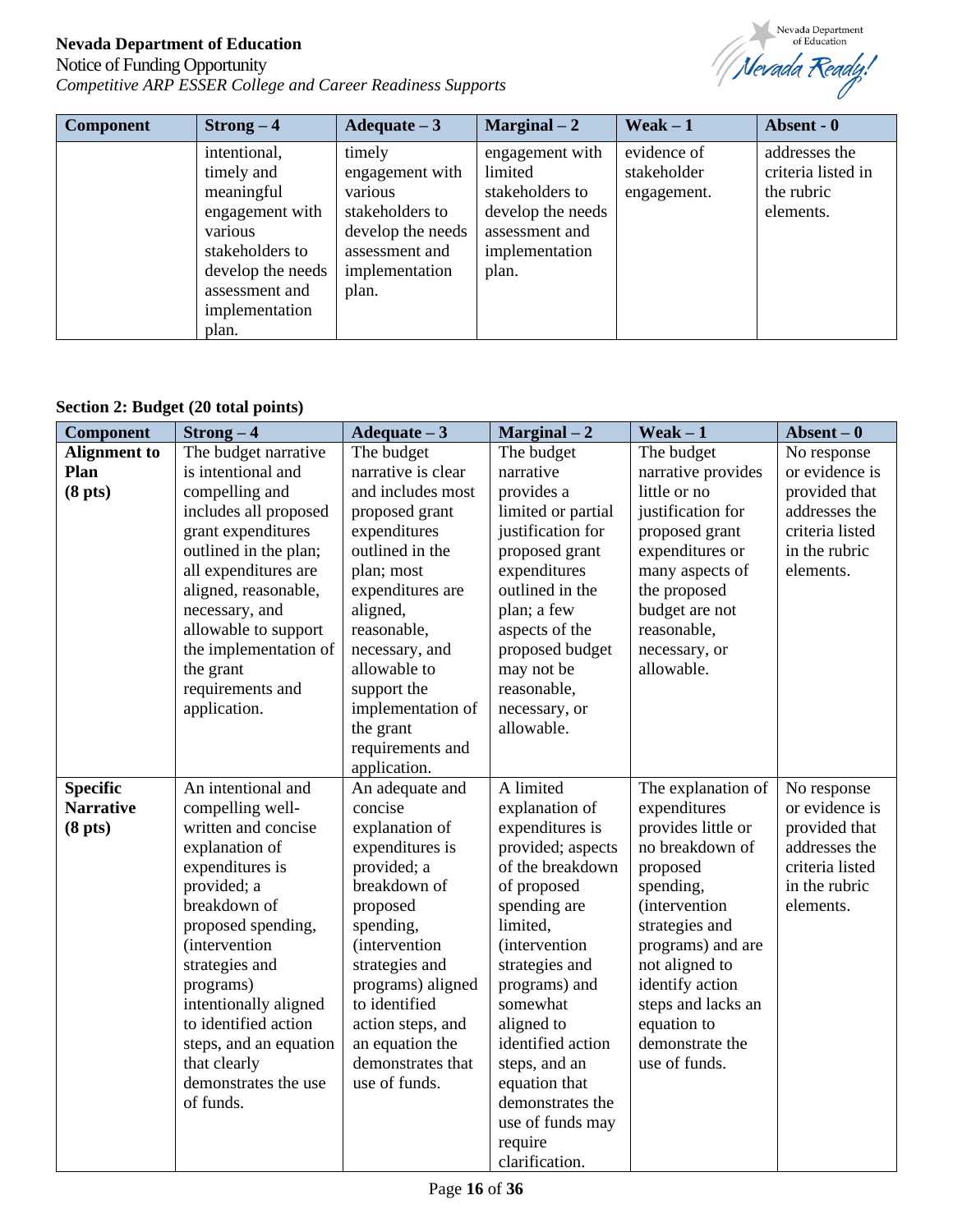# Notice of Funding Opportunity *Competitive ARP ESSER College and Career Readiness Supports*



| Component         | $Strong-4$              | Adequate $-3$       | $Marginal-2$       | Weak $-1$          | Absent $-0$     |
|-------------------|-------------------------|---------------------|--------------------|--------------------|-----------------|
| <b>Accuracy</b>   | All proposed            | Most proposed       | Some proposed      | Proposed spending  | No response     |
| $(4 \text{ pts})$ | spending indicated in   | spending indicated  | spending           | indicated in the   | or evidence is  |
|                   | the action plan is      | in the action plan  | indicated in the   | action plan is not | provided that   |
|                   | included and            | is included and     | action plan;       | included and       | addresses the   |
|                   | identified by correct   | identified by       | included and       | identified by      | criteria listed |
|                   | object codes; all line- | correct object      | identified by      | correct object     | in the rubric   |
|                   | item totals balance     | codes; all line-    | correct object     | codes; line-item   | elements.       |
|                   | with total funding      | item totals balance | codes; all line-   | totals do not      |                 |
|                   | request.                | with total funding  | <i>item totals</i> | balance with total |                 |
|                   |                         | request.            | balance with total | funding request.   |                 |
|                   |                         |                     | funding request.   |                    |                 |

#### **Section 3: Pre-Award Assessment**

| <b>PAA Score - Subrecipient</b> | <b>PAA Score - Grant</b> | <b>Criteria</b>        | <b>NOFO Rubric Score</b> |
|---------------------------------|--------------------------|------------------------|--------------------------|
| <b>Debarred</b>                 | N/A                      | Not eligible for funds |                          |
| $16-26$                         | $6-10$                   | High Risk              |                          |
| $6 - 15$                        | $3-5$                    | Medium Risk            |                          |
| $0 - 5$                         | $0 - 2$                  | Low Risk               |                          |

A complete rubric for the Pre-Award Assessment is available in the Appendix.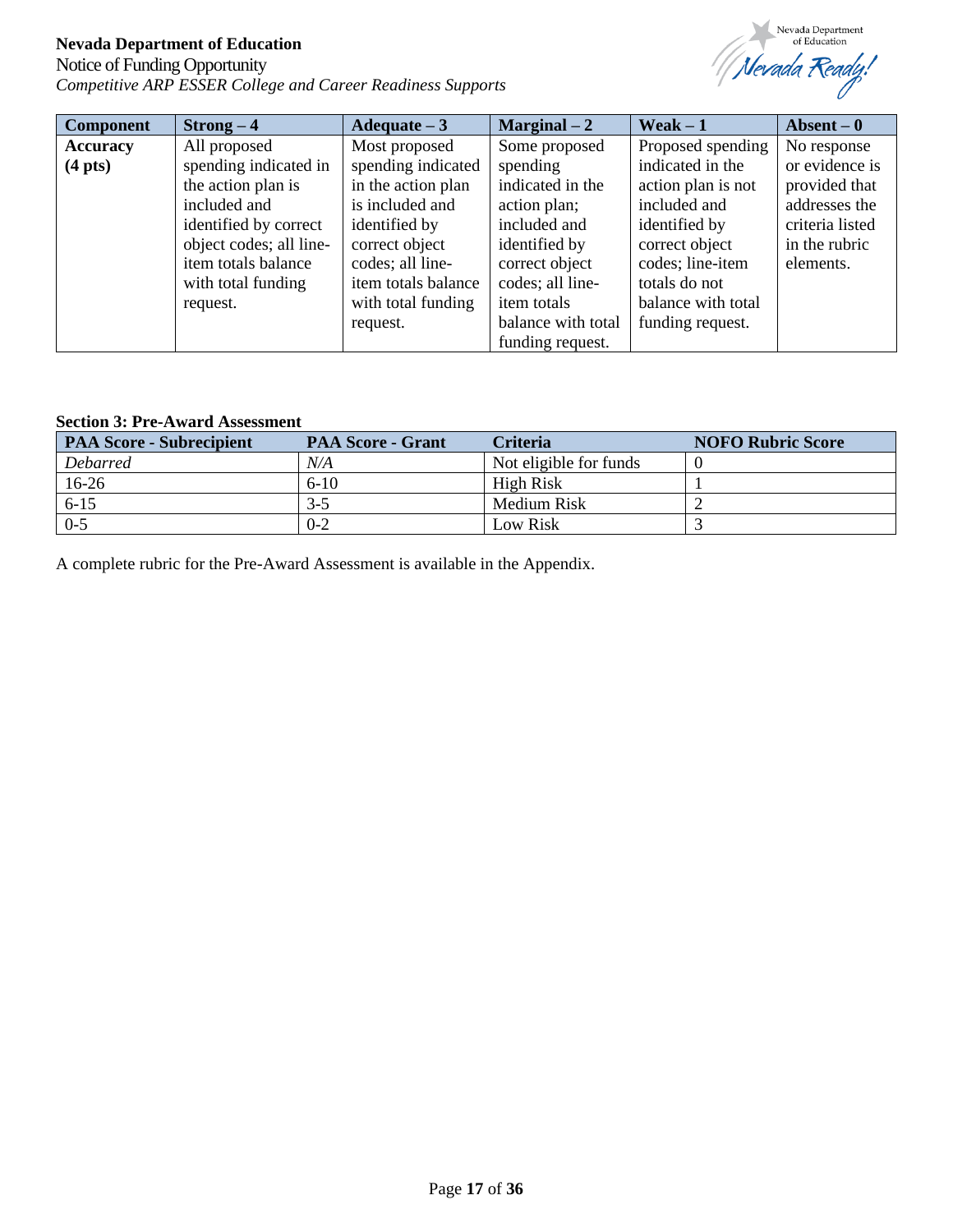

#### **SCORING SHEET**

**Applicant Name: Category: Review Team:**

| <b>Section</b> | <b>Component</b>                 | <b>Rubric</b><br><b>Score</b> | <b>Multiplier</b>  | <b>Total</b><br><b>Points</b><br>Awarded | <b>Total</b><br><b>Points</b><br><b>Possible</b> |
|----------------|----------------------------------|-------------------------------|--------------------|------------------------------------------|--------------------------------------------------|
|                | Need                             |                               | $\boldsymbol{x}$ 7 |                                          | 28                                               |
|                | <b>Implementation Plan</b>       |                               | x <sub>5</sub>     |                                          | 20                                               |
|                | <b>Evidence of Effectiveness</b> |                               | x <sub>3</sub>     |                                          | 12                                               |
|                | Monitoring and Evaluation        |                               | x <sub>3</sub>     |                                          | 12                                               |
|                | Stakeholder Input                |                               | x <sub>2</sub>     |                                          | 8                                                |
| っ              | Alignment to Plan                |                               | x <sub>2</sub>     |                                          | 8                                                |
| ∍              | <b>Specific Narrative</b>        |                               | x <sub>2</sub>     |                                          | 8                                                |
| ∍              | Accuracy                         |                               | $\mathbf{x}$ 1     |                                          |                                                  |
| 3              | Pre-Award Assessment             |                               | x 1                |                                          |                                                  |

|                                | <b>Total Score</b> | <b>Total Points Possible</b> |
|--------------------------------|--------------------|------------------------------|
| <b>APPLICATION TOTAL SCORE</b> |                    | 103                          |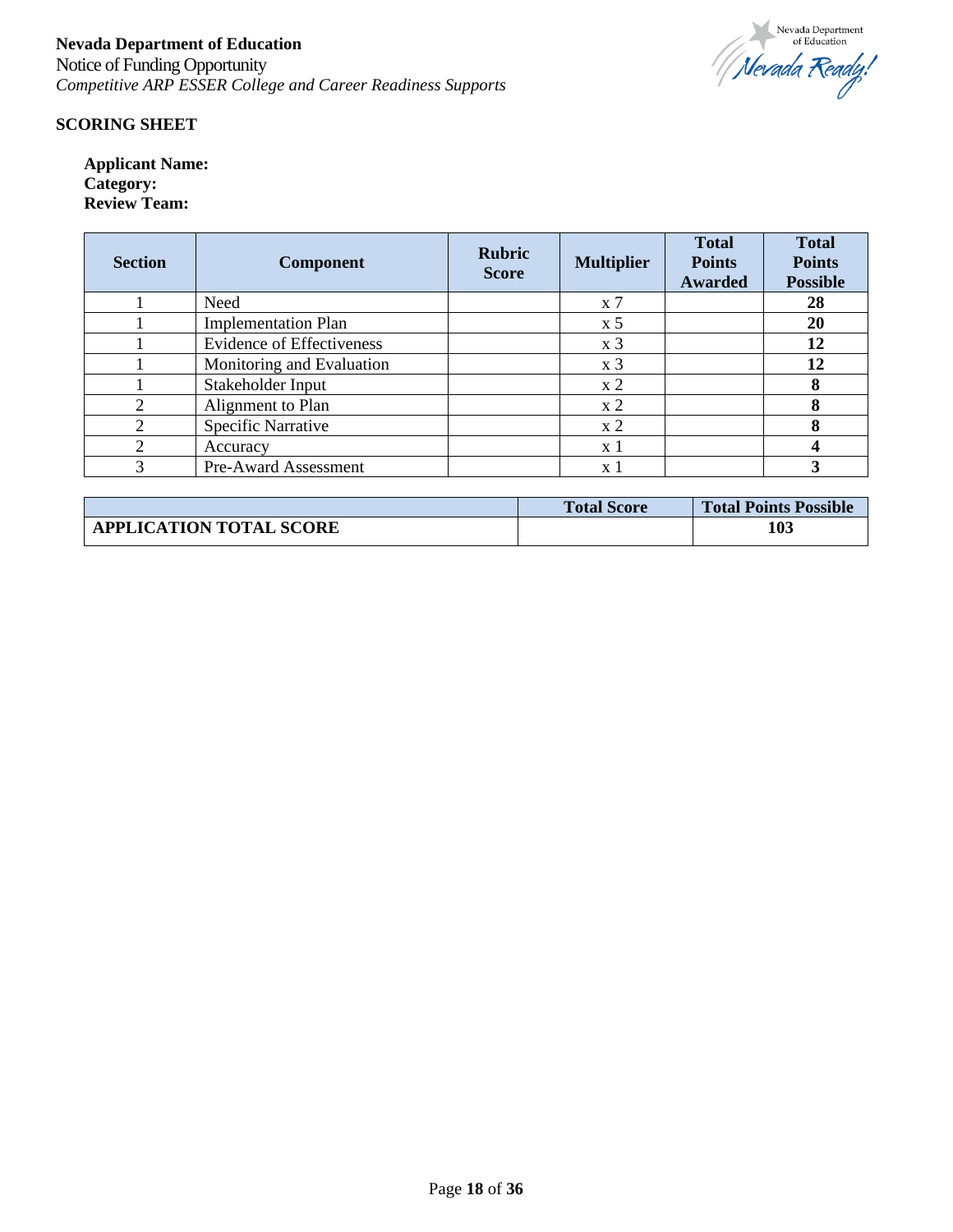

#### <span id="page-18-0"></span>*Evidence-based interventions to build College and Career Readiness capacity and strengthening the College and Career Readiness transition between elementary, middle, and high school grade levels*

*Eligible entities:* Nevada LEAs; charter schools; and non-profit community-based organizations focused on elementary and/or secondary education in Nevada.

*Activities:* Please reference the table on page 6.

*Submission directions:* Your entity must complete a Notice of Intent to Apply. Please see Appendix C for the Notice of Intent to Apply. The NDE will provide your contact person with log-in information onto ePAGE, NDE's grant management system, and will also provide technical assistance support to help your entity submit a complete application.

#### **Component 1**

Please submit your Notice of Intent to Apply by 5 pm PST on <del>Tuesday, May 3</del>, Thursday, June 2, 2022, to: Lori Botelho, [lbotelho@doe.nv.gov](mailto:lbotelho@doe.nv.gov) and Blakely Hume, [bhume@doe.nv.gov.](mailto:bhume@doe.nv.gov)

#### **Component 2**

Please complete all of the required Applicant Information in ePAGE and submit the requested documents.

#### **Component 3**

Please answer the following five questions in ePAGE. Competitive applications will clearly demonstrate a focus on highest need students (i.e., low-income children or students, children with disabilities, English learners, racial and ethnic minorities, students experiencing homelessness, foster care youth and neglected and delinquent youth in detention centers and prisons).

- 1. What is the need due to the impact of COVID?
- 2. What is the implementation plan for the evidence-based interventions to build College and Career Readiness capacity and strengthening the College and Career Readiness transition between elementary, middle, and high school grade levels? How does this support your entity's performance/improvement/strategic plan? Please provide the rationale for which LEA(s), school(s), families, and communities will be served by these funds. For entities that are not LEAs, please provide the rationale for which LEA(s) and school(s) will be served by these funds.
- 3. What is the evidence supporting the effectiveness of the proposed strategies, activities, or interventions?
- 4. How will the effectiveness be monitored and measured?
- 5. How did your entity engage stakeholders in identifying needs, developing the strategies, and assessing the effectiveness of the activities?

#### **Component 4**

Please submit the budget in ePAGE.

#### **Component 5**

Please submit the Statement of Certification in ePAGE (Appendix D).

#### **Component 6**

Please complete and submit the Additional Application Questions and its requested documents in ePage (Appendix E).

#### **Component 7**

Please submit the Federal Assurances Signature Page(s) in ePAGE (Attached).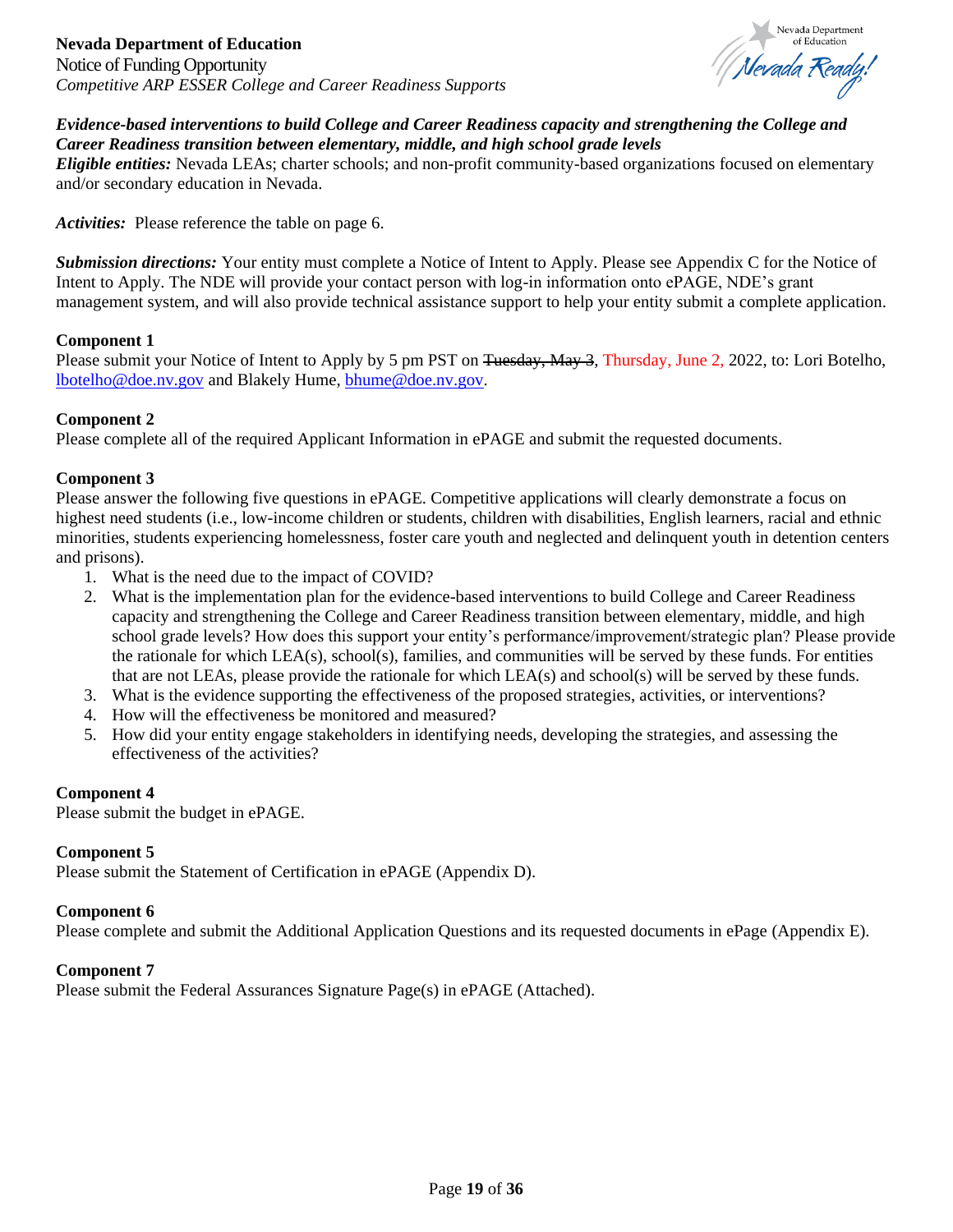Notice of Funding Opportunity *Competitive ARP ESSER College and Career Readiness Supports*



# **RUBRIC**

| Section 1: Need and Plan (80 total points) |  |
|--------------------------------------------|--|
|--------------------------------------------|--|

| <b>Component</b>      | $Strong-4$          | Adequate $-3$       | $Marginal-2$        | $Weak - 1$         | Absent - 0         |
|-----------------------|---------------------|---------------------|---------------------|--------------------|--------------------|
| <b>Need</b>           | The eligible        | The eligible        | The eligible        | The eligible       | No response or     |
| $(28 \text{ pts})$    | entity has          | entity has          | entity has          | entity has         | evidence is        |
|                       | provided an         | provided an         | provided a          | provided an        | provided that      |
|                       | intentional,        | adequate and        | limited             | incomplete         | addresses the      |
|                       | compelling, and     | process for         | description of a    | process for        | criteria listed in |
|                       | concise process     | identifying         | process for         | identifying        | the rubric         |
|                       | for identifying     | greatest needs,     | identifying         | greatest needs     | elements.          |
|                       | greatest needs,     | including a focus   | greatest needs,     | and does not       |                    |
|                       | including a focus   | on students with    | including a focus   | include a focus    |                    |
|                       | on students with    | the highest needs.  | on students with    | on students with   |                    |
|                       | the highest needs.  |                     | the highest needs.  | the highest needs. |                    |
|                       |                     |                     |                     |                    |                    |
| Implementation        | The eligible        | The eligible        | The eligible        | The eligible       | No response or     |
| Plan                  | entity has          | entity has          | entity has          | entity has         | evidence is        |
| $(20 \text{ pts})$    | provided an         | provided an         | provided a          | provided an        | provided that      |
|                       | intentional.        | adequate plan       | limited plan that   | incomplete plan.   | addresses the      |
|                       | compelling, and     | that defines the    | defines the         |                    | criteria listed in |
|                       | strategic plan that | strategies that are | strategies that are |                    | the rubric         |
|                       | defines the         | aligned with        | aligned with        |                    | elements.          |
|                       | strategies that are | program and         | program and         |                    |                    |
|                       | aligned with        | student needs.      | student needs.      |                    |                    |
|                       | program and         |                     |                     |                    |                    |
|                       | student needs.      |                     |                     |                    |                    |
| <b>Evidence of</b>    | All strategies,     | Most strategies,    | Some strategies,    | Few or no          | No response or     |
| <b>Effectiveness</b>  | programs,           | programs,           | programs,           | strategies,        | evidence is        |
| $(12 \text{ pts})$    | services, and       | services, and       | services, and       | programs,          | provided that      |
|                       | interventions       | interventions       | interventions       | services, and      | addresses the      |
|                       | requested for       | requested for       | requested for       | interventions      | criteria listed in |
|                       | grant approval      | grant approval      | grant approval      | requested for      | the rubric         |
|                       | demonstrate         | demonstrate         | demonstrate         | grant approval     | elements.          |
|                       | effectiveness.      | effectiveness.      | effectiveness.      | demonstrate        |                    |
|                       |                     |                     |                     | effectiveness.     |                    |
| <b>Monitoring and</b> | The proposal        | The proposal        | The proposal        | The proposal       | No response or     |
| <b>Evaluation</b>     | provides an         | provides a clear    | provides a          | lacks an adequate  | evidence is        |
| $(12 \text{ pts})$    | intentional and     | and complete        | limited or partial  | plan for the       | provided that      |
|                       | compelling plan     | plan for the        | plan for the        | collection of data | addresses the      |
|                       | for the collection  | collection of data  | collection of data  | in order to        | criteria listed in |
|                       | of data in order to | in order to         | in order to         | monitor progress,  | the rubric         |
|                       | monitor progress,   | monitor progress,   | monitor progress,   | evaluate           | elements.          |
|                       | evaluate            | evaluate            | evaluate            | effectiveness and  |                    |
|                       | effectiveness and   | effectiveness and   | effectiveness and   | inform             |                    |
|                       | inform              | inform              | inform              | improvement        |                    |
|                       | improvement         | improvement         | improvement         | efforts.           |                    |
|                       | efforts.            | efforts.            | efforts.            |                    |                    |
| <b>Stakeholder</b>    | The eligible        | The eligible        | The eligible        | The eligible       | No response or     |
| Input                 | entity has          | entity has          | entity has          | entity has         | evidence is        |
| (8 <sub>pts</sub> )   | documented          | documented          | documented          | provided minimal   | provided that      |
|                       | intentional,        | timely              | engagement with     | evidence of        | addresses the      |
|                       | timely and          | engagement with     | limited             | stakeholder        | criteria listed in |
|                       | meaningful          | various             | stakeholders to     | engagement.        | the rubric         |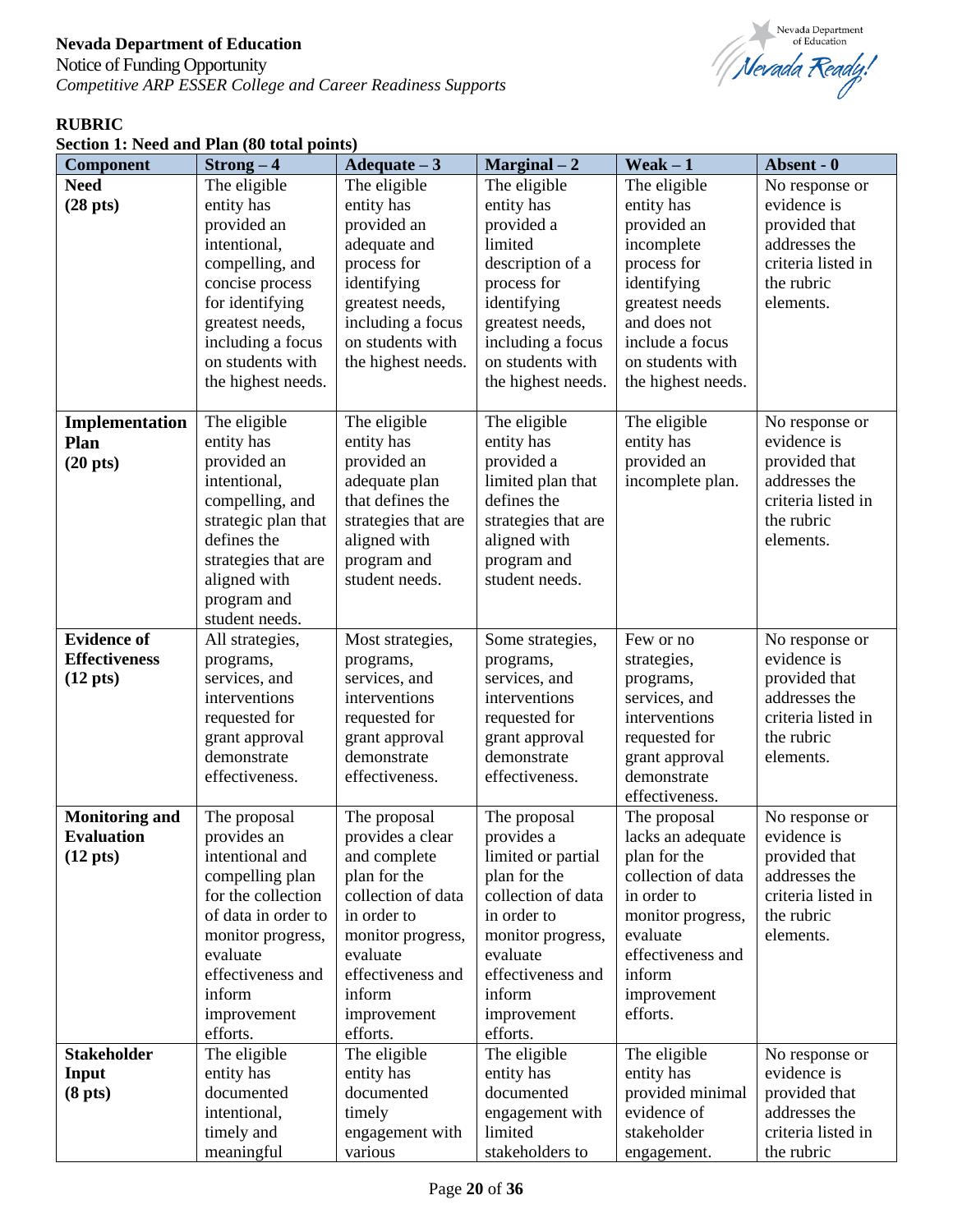# Notice of Funding Opportunity *Competitive ARP ESSER College and Career Readiness Supports*



| <b>Component</b> | $Strong-4$        | Adequate $-3$     | $Marginal-2$      | Weak $-1$ | Absent - 0 |
|------------------|-------------------|-------------------|-------------------|-----------|------------|
|                  | engagement with   | stakeholders to   | develop the needs |           | elements.  |
|                  | various           | develop the needs | assessment and    |           |            |
|                  | stakeholders to   | assessment and    | implementation    |           |            |
|                  | develop the needs | implementation    | plan.             |           |            |
|                  | assessment and    | plan.             |                   |           |            |
|                  | implementation    |                   |                   |           |            |
|                  | plan.             |                   |                   |           |            |

#### **Section 2: Budget (20 total points)**

| Component           | $Strong-4$            | Adequate $-3$         | $Marginal-2$          | $Weak - 1$            | $ Absent – 0$      |
|---------------------|-----------------------|-----------------------|-----------------------|-----------------------|--------------------|
| <b>Alignment</b> to | The budget            | The budget            | The budget            | The budget            | No response or     |
| Plan                | narrative is          | narrative is clear    | narrative             | narrative             | evidence is        |
| (8 <sub>pts</sub> ) | intentional and       | and includes          | provides a            | provides little or    | provided that      |
|                     | compelling and        | most proposed         | limited or partial    | no justification      | addresses the      |
|                     | includes all          | grant                 | justification for     | for proposed          | criteria listed in |
|                     | proposed grant        | expenditures          | proposed grant        | grant                 | the rubric         |
|                     | expenditures          | outlined in the       | expenditures          | expenditures or       | elements.          |
|                     | outlined in the       | plan; most            | outlined in the       | many aspects of       |                    |
|                     | plan; all             | expenditures are      | plan; a few           | the proposed          |                    |
|                     | expenditures are      | aligned,              | aspects of the        | budget are not        |                    |
|                     | aligned,              | reasonable,           | proposed budget       | reasonable,           |                    |
|                     | reasonable,           | necessary, and        | may not be            | necessary, or         |                    |
|                     | necessary, and        | allowable to          | reasonable,           | allowable.            |                    |
|                     | allowable to          | support the           | necessary, or         |                       |                    |
|                     | support the           | implementation        | allowable.            |                       |                    |
|                     | implementation        | of the grant          |                       |                       |                    |
|                     | of the grant          | requirements and      |                       |                       |                    |
|                     | requirements and      | application.          |                       |                       |                    |
|                     | application.          |                       |                       |                       |                    |
| <b>Specific</b>     | An intentional        | An adequate and       | A limited             | The explanation       | No response or     |
| <b>Narrative</b>    | and compelling        | concise               | explanation of        | of expenditures       | evidence is        |
| (8 <sub>pts</sub> ) | well-written and      | explanation of        | expenditures is       | provides little or    | provided that      |
|                     | concise               | expenditures is       | provided; aspects     | no breakdown of       | addresses the      |
|                     | explanation of        | provided; a           | of the breakdown      | proposed              | criteria listed in |
|                     | expenditures is       | breakdown of          | of proposed           | spending,             | the rubric         |
|                     | provided; a           | proposed              | spending are          | <i>(intervention)</i> | elements.          |
|                     | breakdown of          | spending,             | limited,              | strategies and        |                    |
|                     | proposed              | <i>(intervention)</i> | <i>(intervention)</i> | programs) and         |                    |
|                     | spending,             | strategies and        | strategies and        | are not aligned to    |                    |
|                     | <i>(intervention)</i> | programs)             | programs) and         | identify action       |                    |
|                     | strategies and        | aligned to            | somewhat              | steps and lacks an    |                    |
|                     | programs)             | identified action     | aligned to            | equation to           |                    |
|                     | intentionally         | steps, and an         | identified action     | demonstrate the       |                    |
|                     | aligned to            | equation the          | steps, and an         | use of funds.         |                    |
|                     | identified action     | demonstrates that     | equation that         |                       |                    |
|                     | steps, and an         | use of funds.         | demonstrates the      |                       |                    |
|                     | equation that         |                       | use of funds may      |                       |                    |
|                     | clearly               |                       | require               |                       |                    |
|                     | demonstrates the      |                       | clarification.        |                       |                    |
|                     | use of funds.         |                       |                       |                       |                    |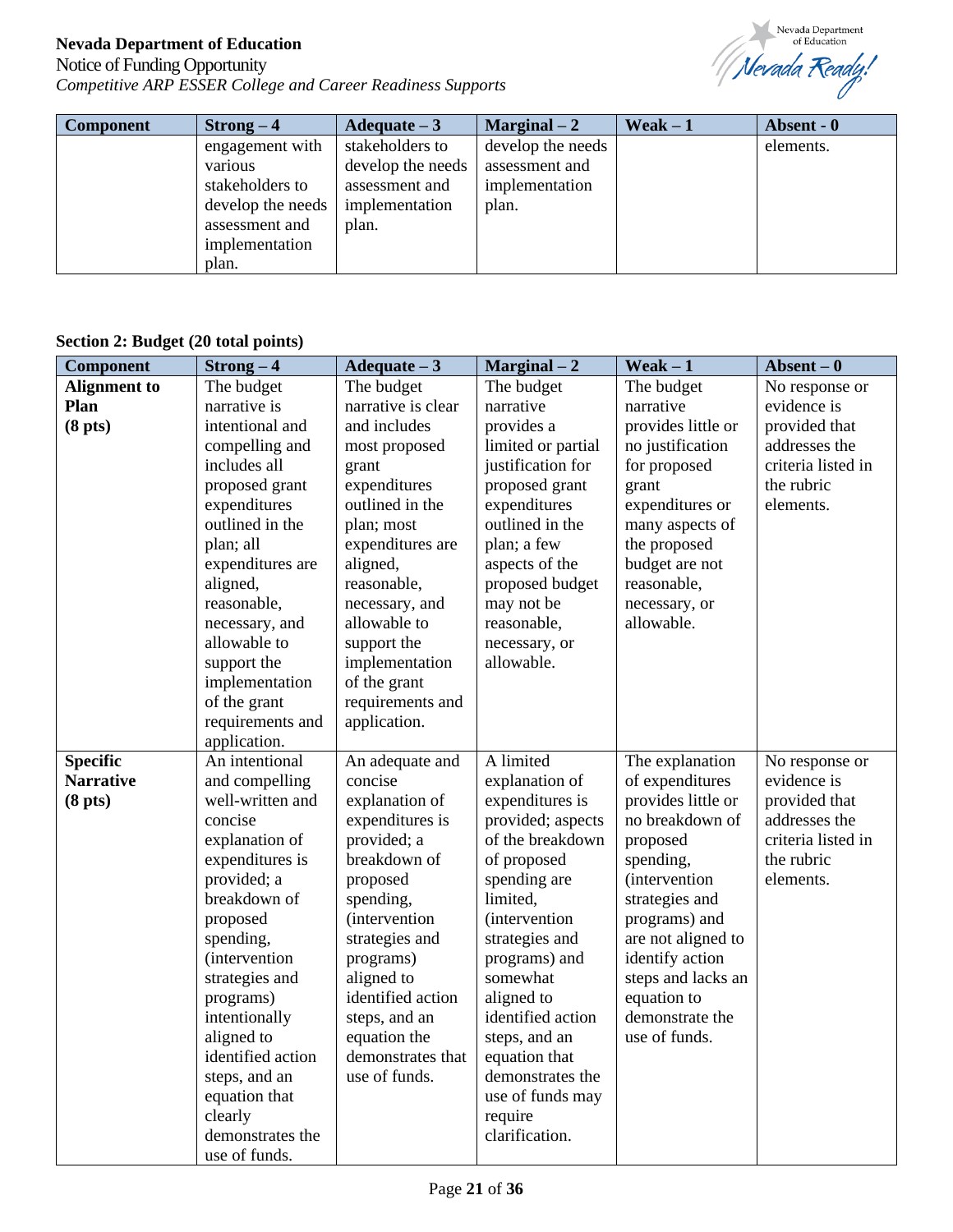# Notice of Funding Opportunity *Competitive ARP ESSER College and Career Readiness Supports*



| <b>Component</b>                       | $Strong-4$         | Adequate $-3$      | Marginal $-2$      | Weak $-1$          | Absent $-0$        |
|----------------------------------------|--------------------|--------------------|--------------------|--------------------|--------------------|
| <b>Accuracy</b>                        | All proposed       | Most proposed      | Some proposed      | Proposed           | No response or     |
| $(4 \text{ pts})$                      | spending           | spending           | spending           | spending           | evidence is        |
|                                        | indicated in the   | indicated in the   | indicated in the   | indicated in the   | provided that      |
|                                        | action plan is     | action plan is     | action plan;       | action plan is not | addresses the      |
|                                        | included and       | included and       | included and       | included and       | criteria listed in |
|                                        | identified by      | identified by      | identified by      | identified by      | the rubric         |
|                                        | correct object     | correct object     | correct object     | correct object     | elements.          |
|                                        | codes; all line-   | codes; all line-   | codes; all line-   | codes; line-item   |                    |
|                                        | <i>item totals</i> | <i>item totals</i> | <i>item totals</i> | totals do not      |                    |
|                                        | balance with total | balance with total | balance with total | balance with total |                    |
|                                        | funding request.   | funding request.   | funding request.   | funding request.   |                    |
| <b>Section 3: Pre-Award Assessment</b> |                    |                    |                    |                    |                    |

| <b>PAA Score - Subrecipient</b> | <b>PAA Score - Grant</b> | <b>Criteria</b>        | <b>NOFO Rubric Score</b> |
|---------------------------------|--------------------------|------------------------|--------------------------|
| <b>Debarred</b>                 | N/A                      | Not eligible for funds |                          |
| 16-26                           | $6-10$                   | High Risk              |                          |
| $6 - 15$                        | $3-5$                    | Medium Risk            |                          |
| $0 - 5$                         | $0 - 2$                  | Low Risk               |                          |

A complete rubric for the Pre-Award Assessment is available in the Appendix.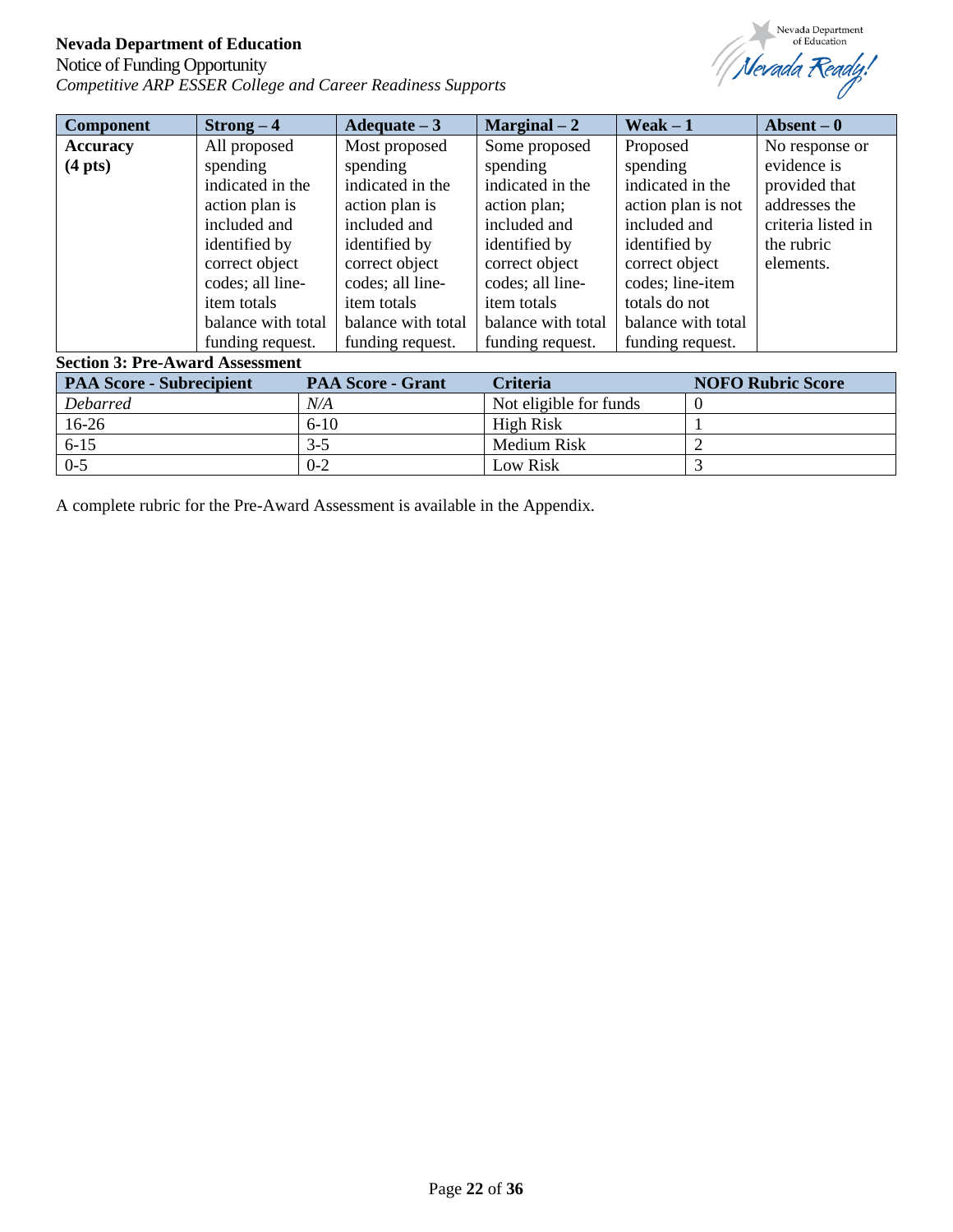

#### **SCORING SHEET**

**Applicant Name: Category: Review Team:**

| <b>Section</b> | <b>Component</b>                 | <b>Rubric</b><br><b>Score</b> | <b>Multiplier</b>  | <b>Total</b><br><b>Points</b><br>Awarded | <b>Total</b><br><b>Points</b><br><b>Possible</b> |
|----------------|----------------------------------|-------------------------------|--------------------|------------------------------------------|--------------------------------------------------|
|                | Need                             |                               | $\boldsymbol{x}$ 7 |                                          | 28                                               |
|                | <b>Implementation Plan</b>       |                               | x <sub>5</sub>     |                                          | 20                                               |
|                | <b>Evidence of Effectiveness</b> |                               | x <sub>3</sub>     |                                          | 12                                               |
|                | Monitoring and Evaluation        |                               | x <sub>3</sub>     |                                          | 12                                               |
|                | Stakeholder Input                |                               | x <sub>2</sub>     |                                          | 8                                                |
| っ              | Alignment to Plan                |                               | x <sub>2</sub>     |                                          | 8                                                |
| ∍              | <b>Specific Narrative</b>        |                               | x <sub>2</sub>     |                                          | 8                                                |
| ∍              | Accuracy                         |                               | $\mathbf{x}$ 1     |                                          |                                                  |
| 3              | Pre-Award Assessment             |                               | x 1                |                                          |                                                  |

|                                | <b>Total Score</b> | <b>Total Points Possible</b> |
|--------------------------------|--------------------|------------------------------|
| <b>APPLICATION TOTAL SCORE</b> |                    | 103                          |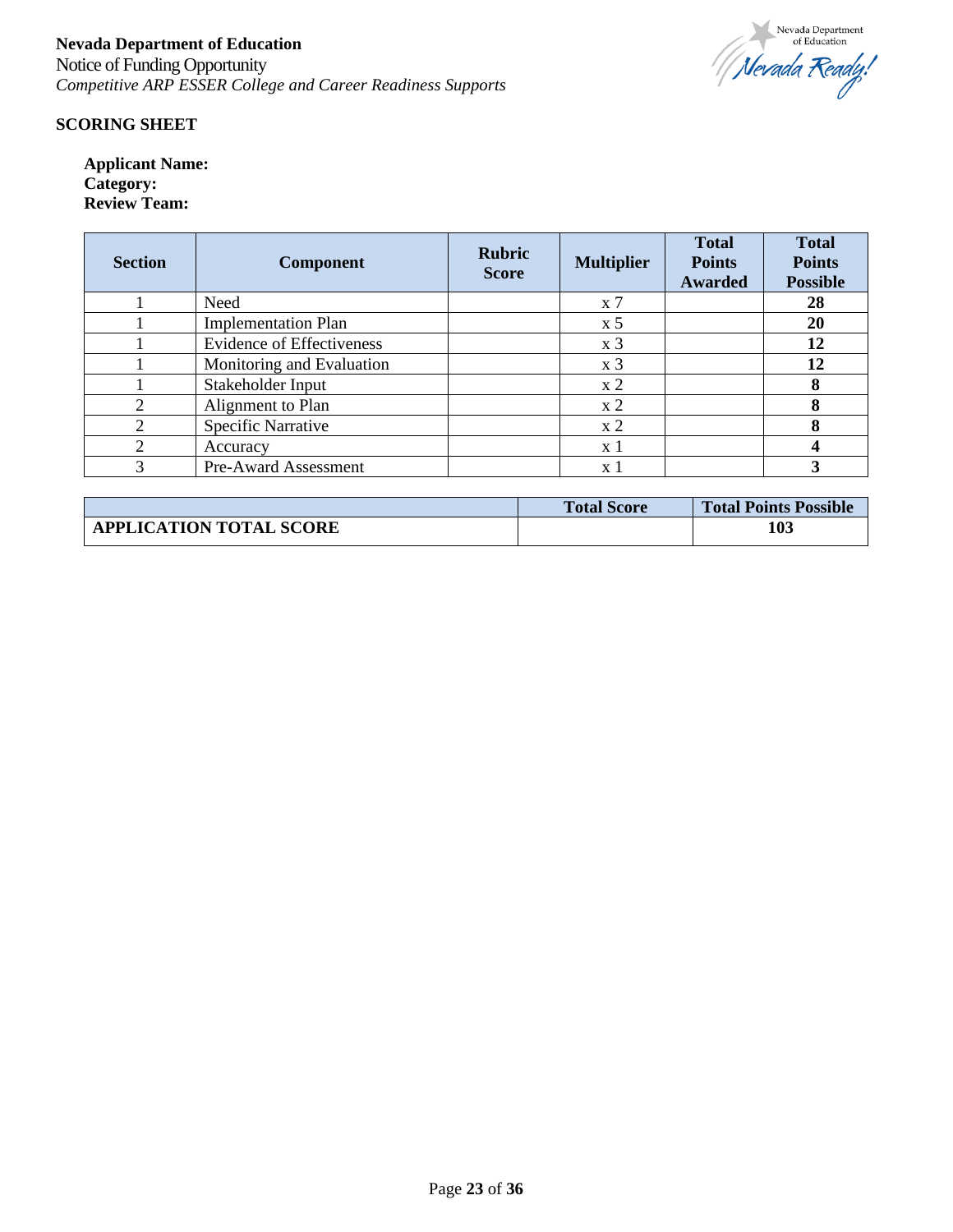Notice of Funding Opportunity *Competitive ARP ESSER College and Career Readiness Supports*



# <span id="page-23-0"></span>*Expanded Access to College and Career Readiness Enrichment Opportunities and Rigorous Coursework*

*Eligible entities:* Nevada LEAs; charter schools; and non-profit community-based organizations focused on elementary and/or secondary education in Nevada.

*Activities:* Please reference the table on page 6.

*Submission directions:* Your entity must complete a Notice of Intent to Apply. Please see Appendix C for the Notice of Intent to Apply. The NDE will provide your contact person with log-in information onto ePAGE, NDE's grant management system, and will also provide technical assistance support to help your entity submit a complete application.

#### **Component 1**

Please submit your Notice of Intent to Apply by 5 pm PST on Tuesday, May 3, Thursday, June 2, 2022, to: Lori Botelho, [lbotelho@doe.nv.gov](mailto:lbotelho@doe.nv.gov) and Blakely Hume, [bhume@doe.nv.gov.](mailto:bhume@doe.nv.gov)

#### **Component 2**

Please complete all of the required Applicant Information in ePAGE.

#### **Component 3**

Please answer the following five questions in ePAGE. Competitive applications will clearly demonstrate a focus on highest need students (i.e., low-income children or students, children with disabilities, English learners, racial and ethnic minorities, students experiencing homelessness, foster care youth and neglected and delinquent youth in detention centers and prisons).

- 1. What is the need due to the impact of COVID?
- 2. What is the implementation plan for the expanded access to College and Career Readiness enrichment opportunities and rigorous coursework? How does this support your entity's performance/improvement/strategic plan? Please provide the rationale for which LEA(s), school(s), families, and communities will be served by these funds. For entities that are not LEAs, please provide the rationale for which LEA(s) and school(s) will be served by these funds.
- 3. What is the evidence supporting the effectiveness of the proposed strategies, activities, or interventions?
- 4. How will the effectiveness be monitored and measured?
- 5. How did your entity engage stakeholders in identifying needs, developing the strategies, and assessing the effectiveness of the activities?

#### **Component 4**

Please submit the budget in ePAGE.

#### **Component 5**

Please submit the Statement of Certification in ePAGE (Appendix D).

#### **Component 6**

Please complete and submit the Additional Application Questions and its requested documents in ePage (Appendix E).

#### **Component 7**

Please submit the Federal Assurances Signature Page(s) in ePAGE (Attached).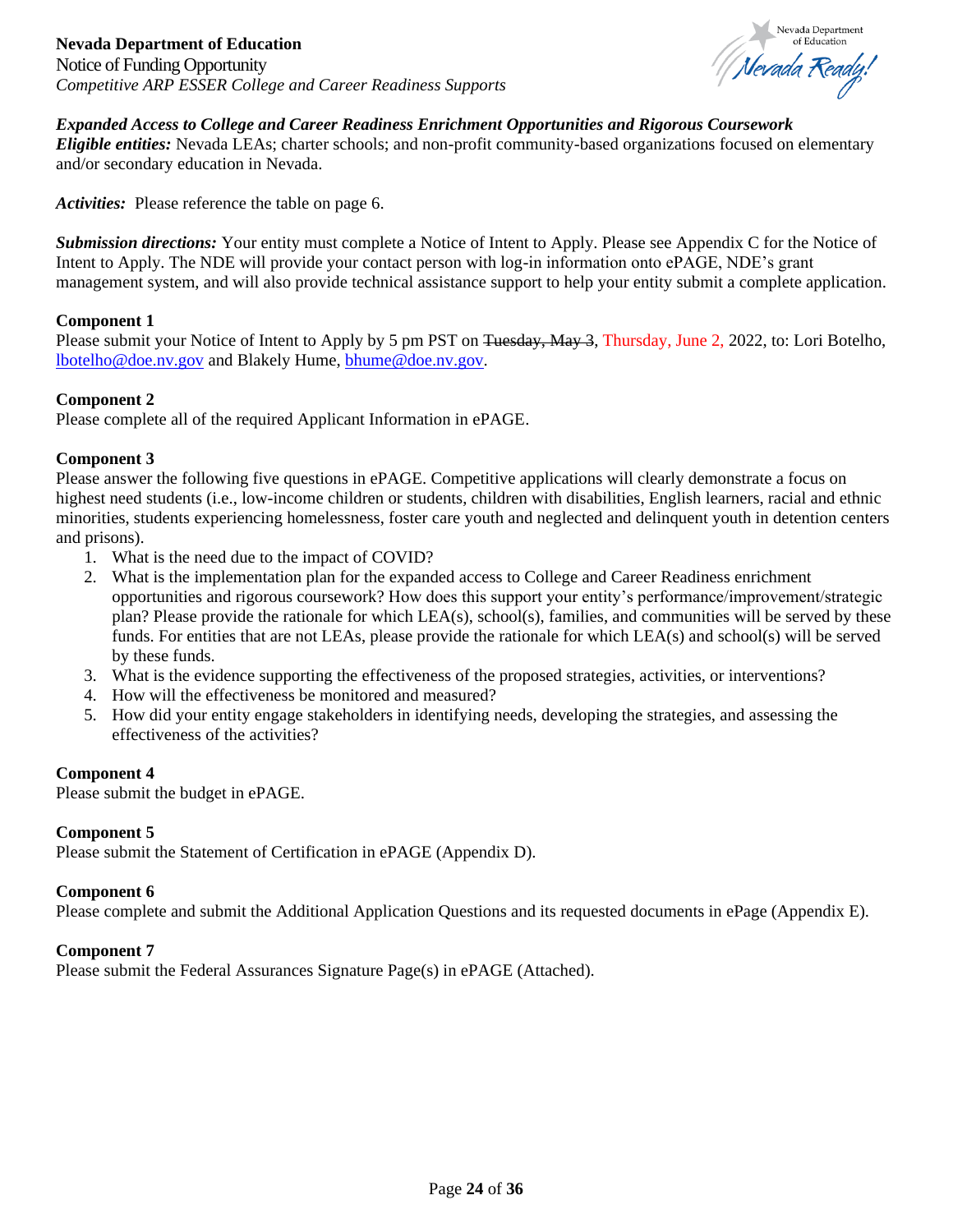Notice of Funding Opportunity *Competitive ARP ESSER College and Career Readiness Supports*



# **RUBRIC**

| Section 1: Need and Plan (80 total points) |  |  |  |  |  |  |  |  |
|--------------------------------------------|--|--|--|--|--|--|--|--|
|--------------------------------------------|--|--|--|--|--|--|--|--|

| <b>Component</b>      | $Strong-4$                 | $A dequate - 3$            | $Marginal-2$               | Weak $-1$                | Absent - 0                    |
|-----------------------|----------------------------|----------------------------|----------------------------|--------------------------|-------------------------------|
| <b>Need</b>           | The eligible               | The eligible               | The eligible               | The eligible             | No response or                |
| $(28 \text{ pts})$    | entity has                 | entity has                 | entity has                 | entity has               | evidence is                   |
|                       | provided an                | provided an                | provided a                 | provided an              | provided that                 |
|                       | intentional,               | adequate and               | limited                    | incomplete               | addresses the                 |
|                       | compelling, and            | process for                | description of a           | process for              | criteria listed in            |
|                       | concise process            | identifying                | process for                | identifying              | the rubric                    |
|                       | for identifying            | greatest needs,            | identifying                | greatest needs           | elements.                     |
|                       | greatest needs,            | including a focus          | greatest needs,            | and does not             |                               |
|                       | including a focus          | on students with           | including a focus          | include a focus          |                               |
|                       | on students with           | the highest needs.         | on students with           | on students with         |                               |
|                       | the highest needs.         |                            | the highest needs.         | the highest needs.       |                               |
|                       |                            |                            |                            |                          |                               |
| Implementation        | The eligible               | The eligible               | The eligible               | The eligible             | No response or                |
| Plan                  | entity has                 | entity has                 | entity has                 | entity has               | evidence is                   |
| $(20 \text{ pts})$    | provided an                | provided an                | provided a                 | provided an              | provided that                 |
|                       | intentional,               | adequate plan              | limited plan that          | incomplete plan.         | addresses the                 |
|                       | compelling, and            | that defines the           | defines the                |                          | criteria listed in            |
|                       | strategic plan that        | strategies that are        | strategies that are        |                          | the rubric                    |
|                       | defines the                | aligned with               | aligned with               |                          | elements.                     |
|                       | strategies that are        | program and                | program and                |                          |                               |
|                       | aligned with               | student needs.             | student needs.             |                          |                               |
|                       | program and                |                            |                            |                          |                               |
| <b>Evidence of</b>    | student needs.             |                            |                            | Few or no                |                               |
| <b>Effectiveness</b>  | All strategies,            | Most strategies,           | Some strategies,           |                          | No response or<br>evidence is |
| $(12 \text{ pts})$    | programs,<br>services, and | programs,<br>services, and | programs,<br>services, and | strategies,<br>programs, | provided that                 |
|                       | interventions              | interventions              | interventions              | services, and            | addresses the                 |
|                       | requested for              | requested for              | requested for              | interventions            | criteria listed in            |
|                       | grant approval             | grant approval             | grant approval             | requested for            | the rubric                    |
|                       | demonstrate                | demonstrate                | demonstrate                | grant approval           | elements.                     |
|                       | effectiveness.             | effectiveness.             | effectiveness.             | demonstrate              |                               |
|                       |                            |                            |                            | effectiveness.           |                               |
| <b>Monitoring and</b> | The proposal               | The proposal               | The proposal               | The proposal             | No response or                |
| <b>Evaluation</b>     | provides an                | provides a clear           | provides a                 | lacks an adequate        | evidence is                   |
| $(12 \text{ pts})$    | intentional and            | and complete               | limited or partial         | plan for the             | provided that                 |
|                       | compelling plan            | plan for the               | plan for the               | collection of data       | addresses the                 |
|                       | for the collection         | collection of data         | collection of data         | in order to              | criteria listed in            |
|                       | of data in order to        | in order to                | in order to                | monitor progress,        | the rubric                    |
|                       | monitor progress,          | monitor progress,          | monitor progress,          | evaluate                 | elements.                     |
|                       | evaluate                   | evaluate                   | evaluate                   | effectiveness and        |                               |
|                       | effectiveness and          | effectiveness and          | effectiveness and          | inform                   |                               |
|                       | inform                     | inform                     | inform                     | improvement              |                               |
|                       | improvement                | improvement                | improvement                | efforts.                 |                               |
|                       | efforts.                   | efforts.                   | efforts.                   |                          |                               |
| <b>Stakeholder</b>    | The eligible               | The eligible               | The eligible               | The eligible             | No response or                |
| Input                 | entity has                 | entity has                 | entity has                 | entity has               | evidence is                   |
| (8 <sub>pts</sub> )   | documented                 | documented                 | documented                 | provided minimal         | provided that                 |
|                       | intentional,               | timely                     | engagement with            | evidence of              | addresses the                 |
|                       | timely and                 | engagement with            | limited                    | stakeholder              | criteria listed in            |
|                       | meaningful                 | various                    | stakeholders to            | engagement.              | the rubric                    |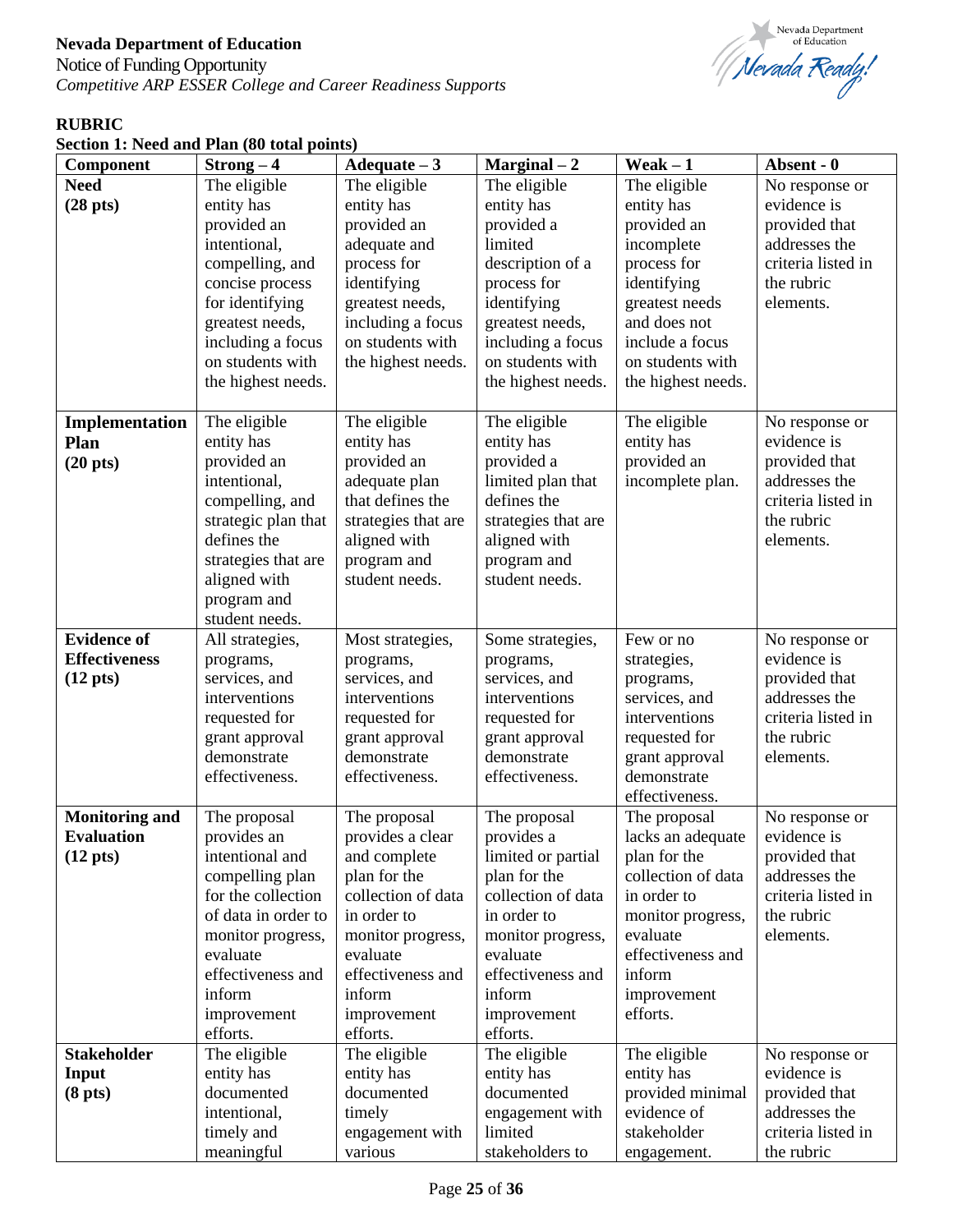# Notice of Funding Opportunity *Competitive ARP ESSER College and Career Readiness Supports*



| <b>Component</b> | $Strong-4$        | Adequate $-3$     | $Marginal-2$      | Weak $-1$ | Absent - 0 |
|------------------|-------------------|-------------------|-------------------|-----------|------------|
|                  | engagement with   | stakeholders to   | develop the needs |           | elements.  |
|                  | various           | develop the needs | assessment and    |           |            |
|                  | stakeholders to   | assessment and    | implementation    |           |            |
|                  | develop the needs | implementation    | plan.             |           |            |
|                  | assessment and    | plan.             |                   |           |            |
|                  | implementation    |                   |                   |           |            |
|                  | plan.             |                   |                   |           |            |

#### **Section 2: Budget (20 total points)**

| Component           | $Strong-4$            | $A dequate - 3$       | $Marginal-2$          | $Weak - 1$            | $ Absent – 0$      |
|---------------------|-----------------------|-----------------------|-----------------------|-----------------------|--------------------|
| <b>Alignment</b> to | The budget            | The budget            | The budget            | The budget            | No response or     |
| Plan                | narrative is          | narrative is clear    | narrative             | narrative             | evidence is        |
| (8 <sub>pts</sub> ) | intentional and       | and includes          | provides a            | provides little or    | provided that      |
|                     | compelling and        | most proposed         | limited or partial    | no justification      | addresses the      |
|                     | includes all          | grant                 | justification for     | for proposed          | criteria listed in |
|                     | proposed grant        | expenditures          | proposed grant        | grant                 | the rubric         |
|                     | expenditures          | outlined in the       | expenditures          | expenditures or       | elements.          |
|                     | outlined in the       | plan; most            | outlined in the       | many aspects of       |                    |
|                     | plan; all             | expenditures are      | plan; a few           | the proposed          |                    |
|                     | expenditures are      | aligned,              | aspects of the        | budget are not        |                    |
|                     | aligned,              | reasonable,           | proposed budget       | reasonable,           |                    |
|                     | reasonable,           | necessary, and        | may not be            | necessary, or         |                    |
|                     | necessary, and        | allowable to          | reasonable,           | allowable.            |                    |
|                     | allowable to          | support the           | necessary, or         |                       |                    |
|                     | support the           | implementation        | allowable.            |                       |                    |
|                     | implementation        | of the grant          |                       |                       |                    |
|                     | of the grant          | requirements and      |                       |                       |                    |
|                     | requirements and      | application.          |                       |                       |                    |
|                     | application.          |                       |                       |                       |                    |
| <b>Specific</b>     | An intentional        | An adequate and       | A limited             | The explanation       | No response or     |
| <b>Narrative</b>    | and compelling        | concise               | explanation of        | of expenditures       | evidence is        |
| (8 <sub>pts</sub> ) | well-written and      | explanation of        | expenditures is       | provides little or    | provided that      |
|                     | concise               | expenditures is       | provided; aspects     | no breakdown of       | addresses the      |
|                     | explanation of        | provided; a           | of the breakdown      | proposed              | criteria listed in |
|                     | expenditures is       | breakdown of          | of proposed           | spending,             | the rubric         |
|                     | provided; a           | proposed              | spending are          | <i>(intervention)</i> | elements.          |
|                     | breakdown of          | spending,             | limited,              | strategies and        |                    |
|                     | proposed              | <i>(intervention)</i> | <i>(intervention)</i> | programs) and         |                    |
|                     | spending,             | strategies and        | strategies and        | are not aligned to    |                    |
|                     | <i>(intervention)</i> | programs)             | programs) and         | identify action       |                    |
|                     | strategies and        | aligned to            | somewhat              | steps and lacks an    |                    |
|                     | programs)             | identified action     | aligned to            | equation to           |                    |
|                     | intentionally         | steps, and an         | identified action     | demonstrate the       |                    |
|                     | aligned to            | equation the          | steps, and an         | use of funds.         |                    |
|                     | identified action     | demonstrates that     | equation that         |                       |                    |
|                     | steps, and an         | use of funds.         | demonstrates the      |                       |                    |
|                     | equation that         |                       | use of funds may      |                       |                    |
|                     | clearly               |                       | require               |                       |                    |
|                     | demonstrates the      |                       | clarification.        |                       |                    |
|                     | use of funds.         |                       |                       |                       |                    |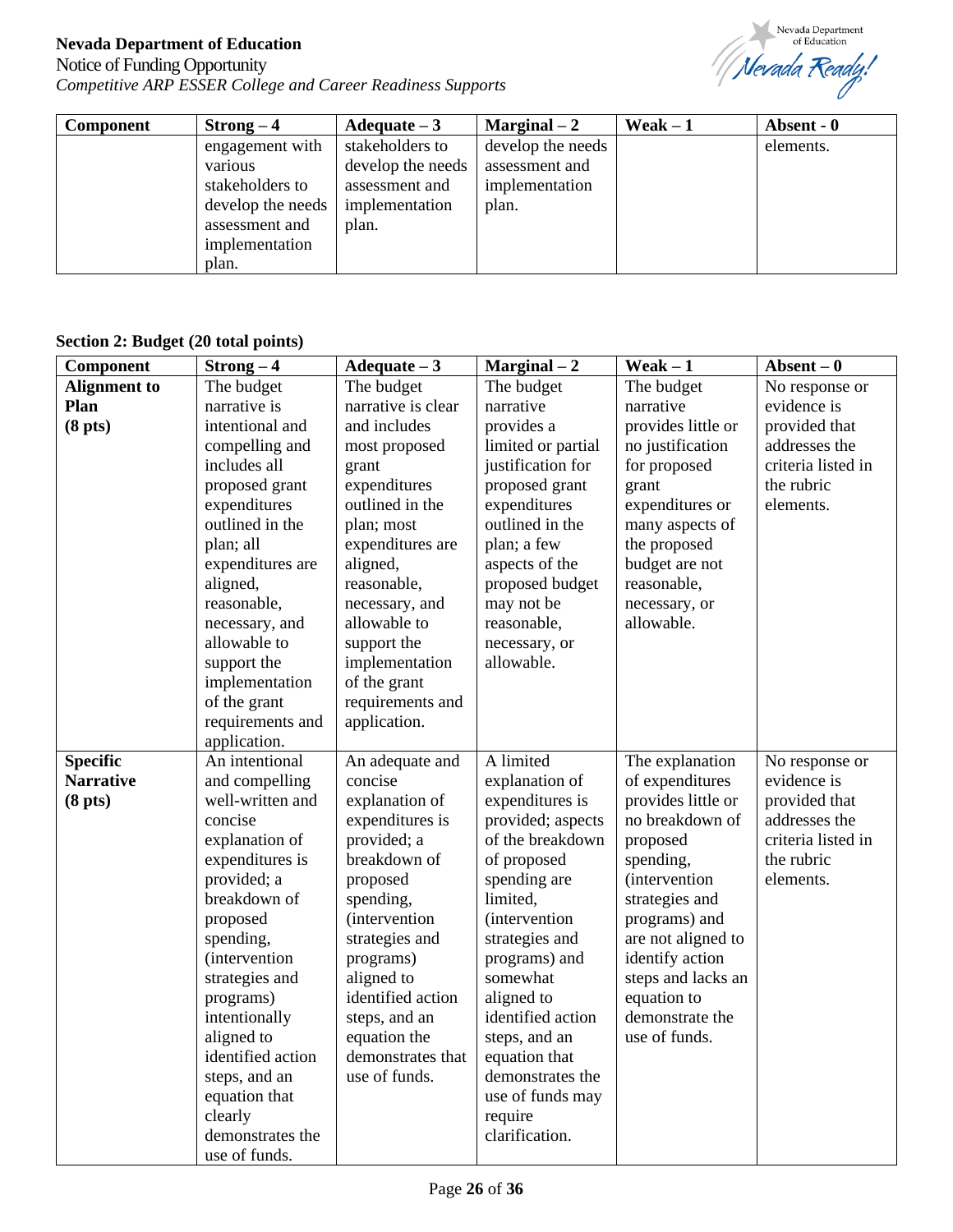# Notice of Funding Opportunity *Competitive ARP ESSER College and Career Readiness Supports*



| <b>Component</b>  | $Strong-4$         | Adequate $-3$      | Marginal $-2$      | Weak $-1$          | Absent $-0$        |
|-------------------|--------------------|--------------------|--------------------|--------------------|--------------------|
| <b>Accuracy</b>   | All proposed       | Most proposed      | Some proposed      | Proposed           | No response or     |
| $(4 \text{ pts})$ | spending           | spending           | spending           | spending           | evidence is        |
|                   | indicated in the   | indicated in the   | indicated in the   | indicated in the   | provided that      |
|                   | action plan is     | action plan is     | action plan;       | action plan is not | addresses the      |
|                   | included and       | included and       | included and       | included and       | criteria listed in |
|                   | identified by      | identified by      | identified by      | identified by      | the rubric         |
|                   | correct object     | correct object     | correct object     | correct object     | elements.          |
|                   | codes; all line-   | codes; all line-   | codes; all line-   | codes; line-item   |                    |
|                   | item totals        | <i>item totals</i> | item totals        | totals do not      |                    |
|                   | balance with total | balance with total | balance with total | balance with total |                    |
|                   | funding request.   | funding request.   | funding request.   | funding request.   |                    |

#### **Section 3: Pre-Award Assessment**

| <b>PAA Score - Subrecipient</b> | <b>PAA Score - Grant</b> | <b>Criteria</b>        | <b>NOFO Rubric Score</b> |
|---------------------------------|--------------------------|------------------------|--------------------------|
| <b>Debarred</b>                 | N/A                      | Not eligible for funds |                          |
| 16-26                           | $6-10$                   | High Risk              |                          |
| $6 - 15$                        | $3-5$                    | Medium Risk            |                          |
| $0 - 5$                         | $0 - 2$                  | Low Risk               |                          |

A complete rubric for the Pre-Award Assessment is available in the Appendix.

# **SCORING SHEET**

**Applicant Name: Category: Review Team:**

| <b>Section</b> | <b>Component</b>                 | <b>Rubric</b><br><b>Score</b> | <b>Multiplier</b> | <b>Total</b><br><b>Points</b><br>Awarded | <b>Total</b><br><b>Points</b><br><b>Possible</b> |
|----------------|----------------------------------|-------------------------------|-------------------|------------------------------------------|--------------------------------------------------|
|                | Need                             |                               | $x \, 7$          |                                          | 28                                               |
|                | <b>Implementation Plan</b>       |                               | $\rm x 5$         |                                          | 20                                               |
|                | <b>Evidence of Effectiveness</b> |                               | x <sub>3</sub>    |                                          | 12                                               |
|                | Monitoring and Evaluation        |                               | x <sub>3</sub>    |                                          | 12                                               |
|                | Stakeholder Input                |                               | x <sub>2</sub>    |                                          | 8                                                |
| $\gamma$       | Alignment to Plan                |                               | x <sub>2</sub>    |                                          | 8                                                |
|                | Specific Narrative               |                               | x2                |                                          |                                                  |
|                | Accuracy                         |                               | x 1               |                                          |                                                  |
| ◠              | Pre-Award Assessment             |                               | x l               |                                          |                                                  |

|                                | <b>Total Score</b> | <b>Total Points Possible</b> |
|--------------------------------|--------------------|------------------------------|
| <b>APPLICATION TOTAL SCORE</b> |                    | 103                          |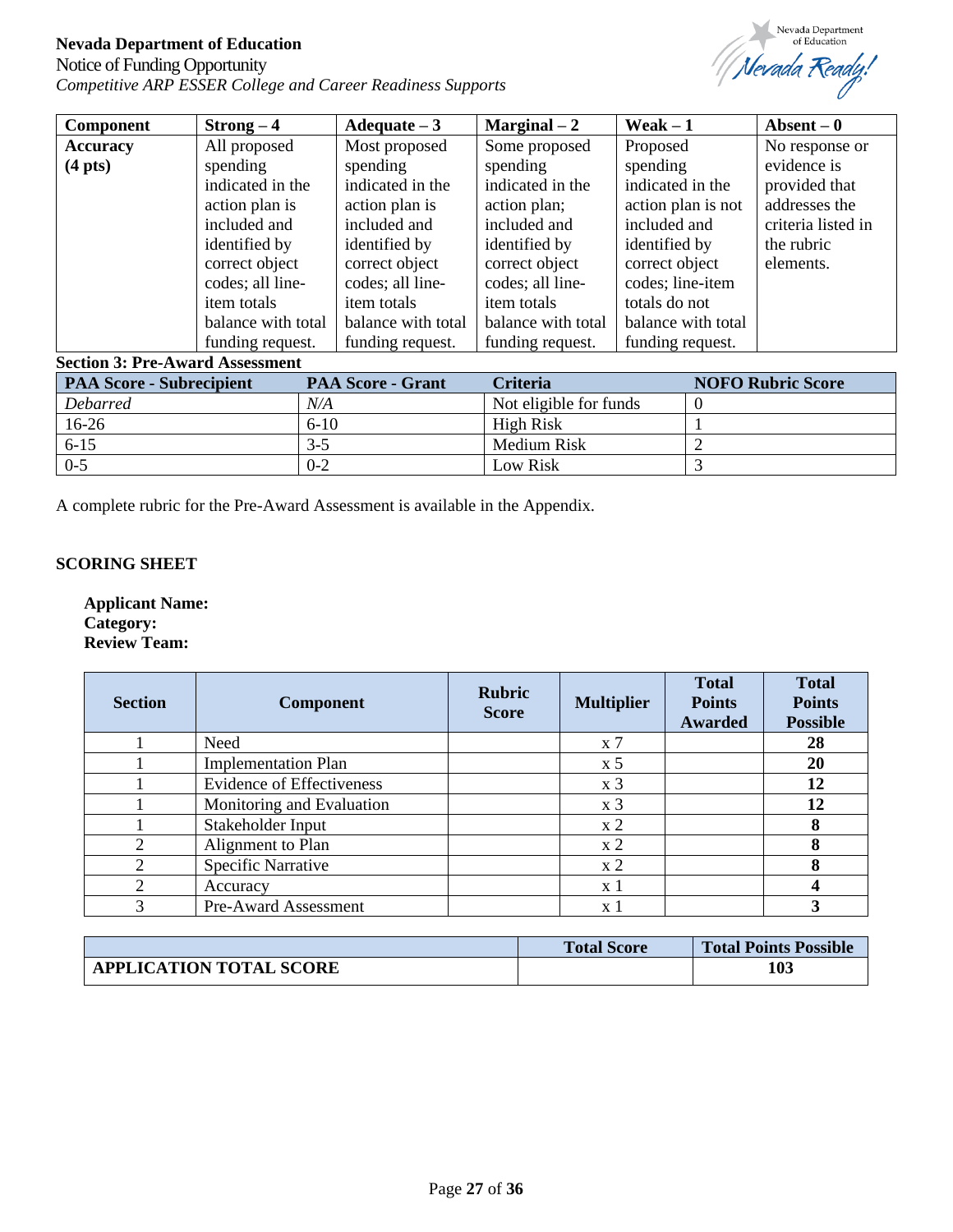Nevada Department Nevada Department

# **Appendix A: NDE Contact Information for Technical Assistance and Support**

<span id="page-27-0"></span>Please contact the Nevada Department of Education Office of Student and School Supports and/or Grants team members for more information about the grant application process.

#### *Program Technical Assistance from the Office of Student and School Supports*

| <b>Name</b>         | Email                   |
|---------------------|-------------------------|
| Lori Botelho        | $Lbotelho @$ doe.nv.gov |
| <b>Blakely Hume</b> | Bhume@doe.nv.gov        |

#### *Grant Technical Assistance from the Office of District Support Services, Grant Management Unit*

| <b>Name</b>        | Email                 |
|--------------------|-----------------------|
| Catherine Balcon   | grantsinfo@doe.nv.gov |
| Deb Aquino (ePAGE) | grantsinfo@doe.nv.gov |

#### *Financial Risk Assessment from the Office of Division Compliance*

| <br><b>Name</b>     | $\bullet$<br>⊿`m∩∩i`<br>nan |
|---------------------|-----------------------------|
| l'hibault<br>Amelia | thibault@doe.nv.gov:<br>act |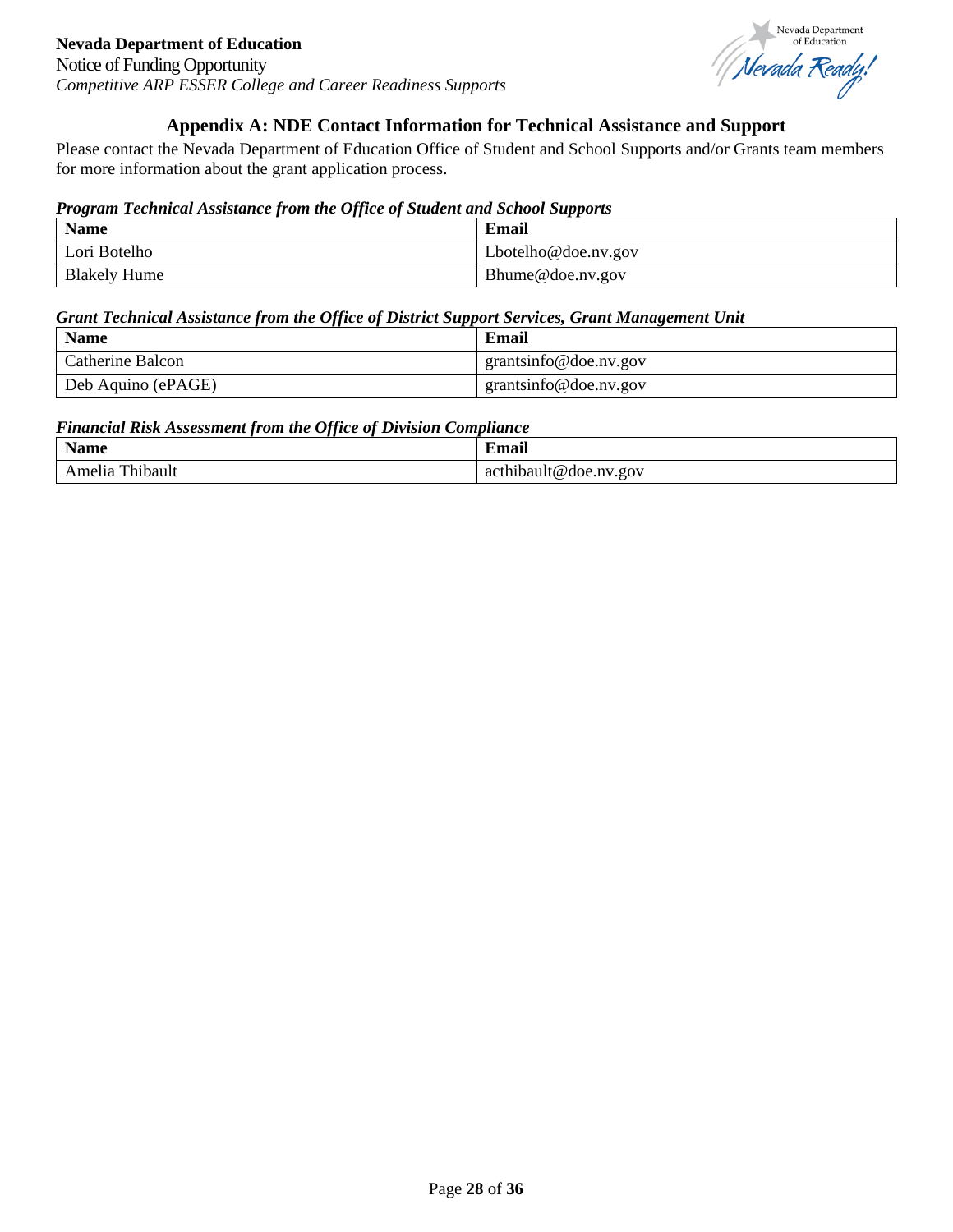Notice of Funding Opportunity *Competitive ARP ESSER College and Career Readiness Supports*



# **Appendix B: ESSA Levels of Evidence**

<span id="page-28-0"></span>

| <b>Demonstration Type</b>                                                                                                                                                                             | <b>Levels of Evidence</b>                          | <b>Evidence-Based Citation</b>                                                                                                                                                                                     |
|-------------------------------------------------------------------------------------------------------------------------------------------------------------------------------------------------------|----------------------------------------------------|--------------------------------------------------------------------------------------------------------------------------------------------------------------------------------------------------------------------|
| An activity, strategy, or<br>intervention that demonstrates a<br>statistically significant effect on<br>improving student outcomes or<br>other relevant outcomes                                      | <b>LEVEL 1:</b><br><b>STRONG EVIDENCE</b>          | Evidence cited is based on:<br>at least 1 well-designed and<br>well-implemented experimental<br>study                                                                                                              |
| An activity, strategy, or<br>intervention that demonstrates a<br>statistically significant effect on<br>improving student outcomes or<br>other relevant outcomes                                      | <b>LEVEL 2:</b><br><b>MODERATE EVIDENCE</b>        | Evidence cited is based on:<br>at least 1 well-designed and<br>well-implemented quasi-<br>experimental study                                                                                                       |
| An activity, strategy, or<br>intervention that demonstrates a<br>statistically significant effect on<br><i>improving student outcomes or</i><br>other relevant outcomes                               | <b>LEVEL 3:</b><br><b>PROMISING EVIDENCE</b>       | Evidence cited is based on:<br>at least 1 well-designed and<br>well-implemented correlational<br>study with statistical controls<br>for selection bias                                                             |
| An activity, strategy, or<br>intervention that demonstrates a<br>rationale that such activity,<br>strategy, or intervention is<br>likely to improve student<br>outcomes or other relevant<br>outcomes | <b>LEVEL 4:</b><br><b>DEMONSTRATES A RATIONALE</b> | Evidence cited is based on:<br>high-quality research findings<br>or positive evaluation, and<br>includes ongoing efforts to<br>examine the effects of such<br><i>activity, strategy, or</i><br><i>intervention</i> |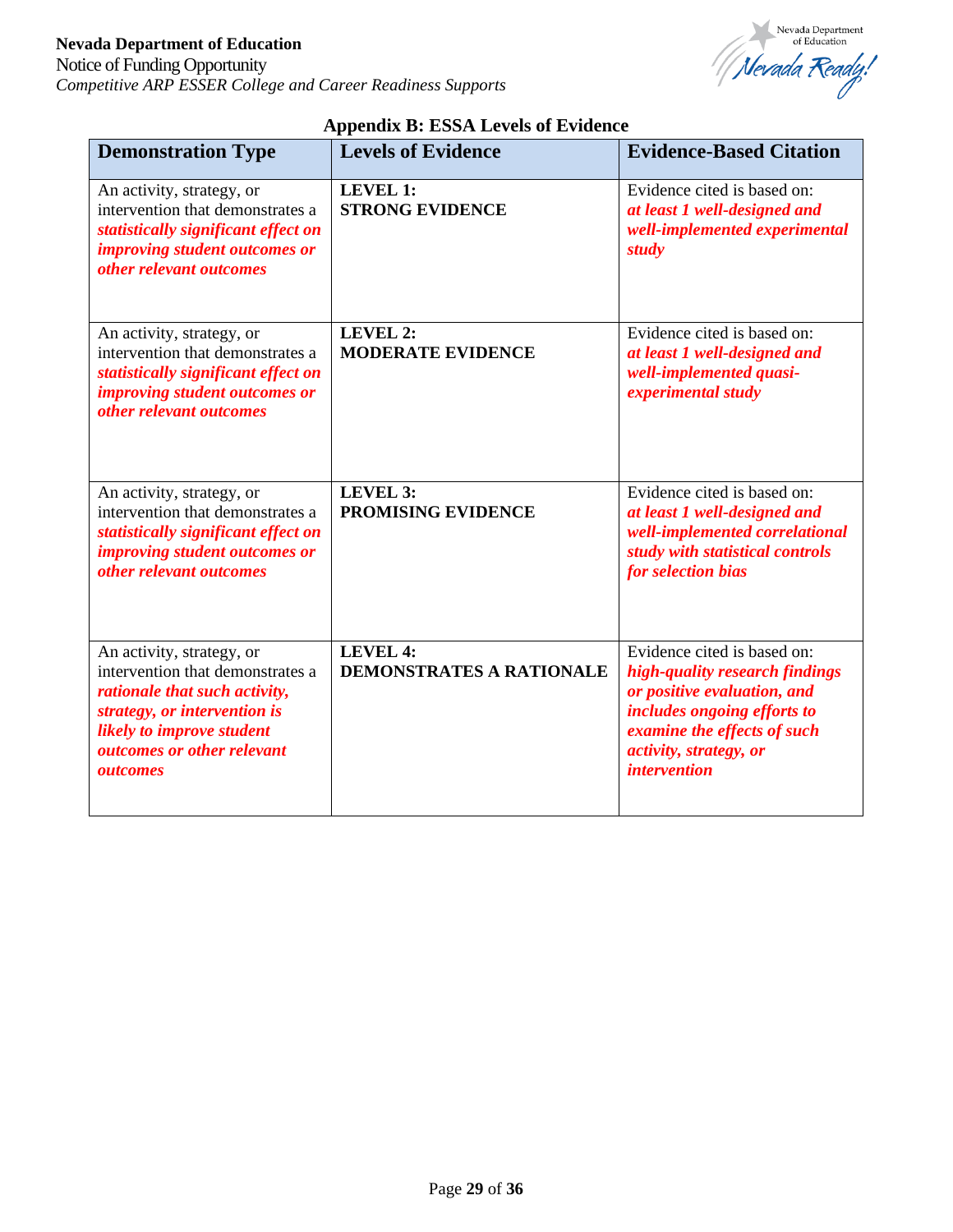

# **Appendix C: Notice of Intent to Apply**

#### **Notice of Intent to Apply**

#### **Competitive ARP ESSER College and Career Readiness Supports Funding**

<span id="page-29-0"></span>This Notice of Intent to Apply must be submitted by entities who wish to apply for the ARP ESSER College and Career Readiness Supports competitive funding.

This form must be submitted to the Department of Education by **May 3 June 2 at 5 P.M. PST** to: Lori Botelho, [lbotelho@doe.nv.gov](mailto:lbotelho@doe.nv.gov) and Blakely Hume, [bhume@doe.nv.gov.](mailto:bhume@doe.nv.gov) Only one needs to be submitted per entity. We understand that entities are still planning and may not yet know exactly which categories and/or how much funding they will ultimately apply for. However, please note that we are asking entities to be as accurate as possible on this form. This does not prevent your entity from applying for more/less or for different funding categories. NDE will use the information you provide for planning purposes and to create an account for your organization for NDE's electronic plans, applications, grants and expenditures online management system, ePAGE. The contact information your entity provides should be of the individual who will manage the grant funding, should your entity be awarded funding.

| <b>Entity's Legal Name</b>                  | Click or tap here to enter text. |                      |
|---------------------------------------------|----------------------------------|----------------------|
| <b>Employer Identification Number</b>       | Click or tap here to enter text. |                      |
| <b>Unique Entity Identifier/DUNS Number</b> | Click or tap here to enter text. |                      |
| <b>Nevada Vendor Identification Number</b>  | Click or tap here to enter text. |                      |
| <b>SAM Number</b>                           | Click or tap here to enter text. |                      |
| <b>CAGE Number</b>                          | Click or tap here to enter text. |                      |
| Category that best describes your entity    | $LEA$ $\square$                  | Non-profit $\square$ |
| <b>Description of Entity</b>                | Click or tap here to enter text. |                      |

| <b>Contact Person</b> | Click or tap here to enter text. |
|-----------------------|----------------------------------|
| <b>Title</b>          | Click or tap here to enter text. |
| Email                 | Click or tap here to enter text. |
| <b>Phone Number</b>   | Click or tap here to enter text. |

| Please list the amount of funding your organization anticipates applying for in each funding category: |                                  |  |
|--------------------------------------------------------------------------------------------------------|----------------------------------|--|
| High quality professional development and teacher training                                             | Click or tap here to enter text. |  |
| Evidence-based College and Career Readiness learning supports,                                         | Click or tap here to enter text. |  |
| activities, and interventions for K-12 students                                                        |                                  |  |
| Evidence-based interventions to build College and Career Readiness                                     | Click or tap here to enter text. |  |
| capacity and strengthen the College and Career Readiness transition                                    |                                  |  |
| between elementary, middle, and high school grade levels                                               |                                  |  |
| Expanded access to College and Career Readiness enrichment                                             | Click or tap here to enter text. |  |
| opportunities and rigorous coursework                                                                  |                                  |  |

| Does your organization plan to subcontract the award? | $\mathbf{V}$ es $\Box$ | No $\Box$    |
|-------------------------------------------------------|------------------------|--------------|
| If match or maintenance of effort are required, has   | Yes $\Box$             | No $\square$ |
| your organization identified an allowable source?     |                        |              |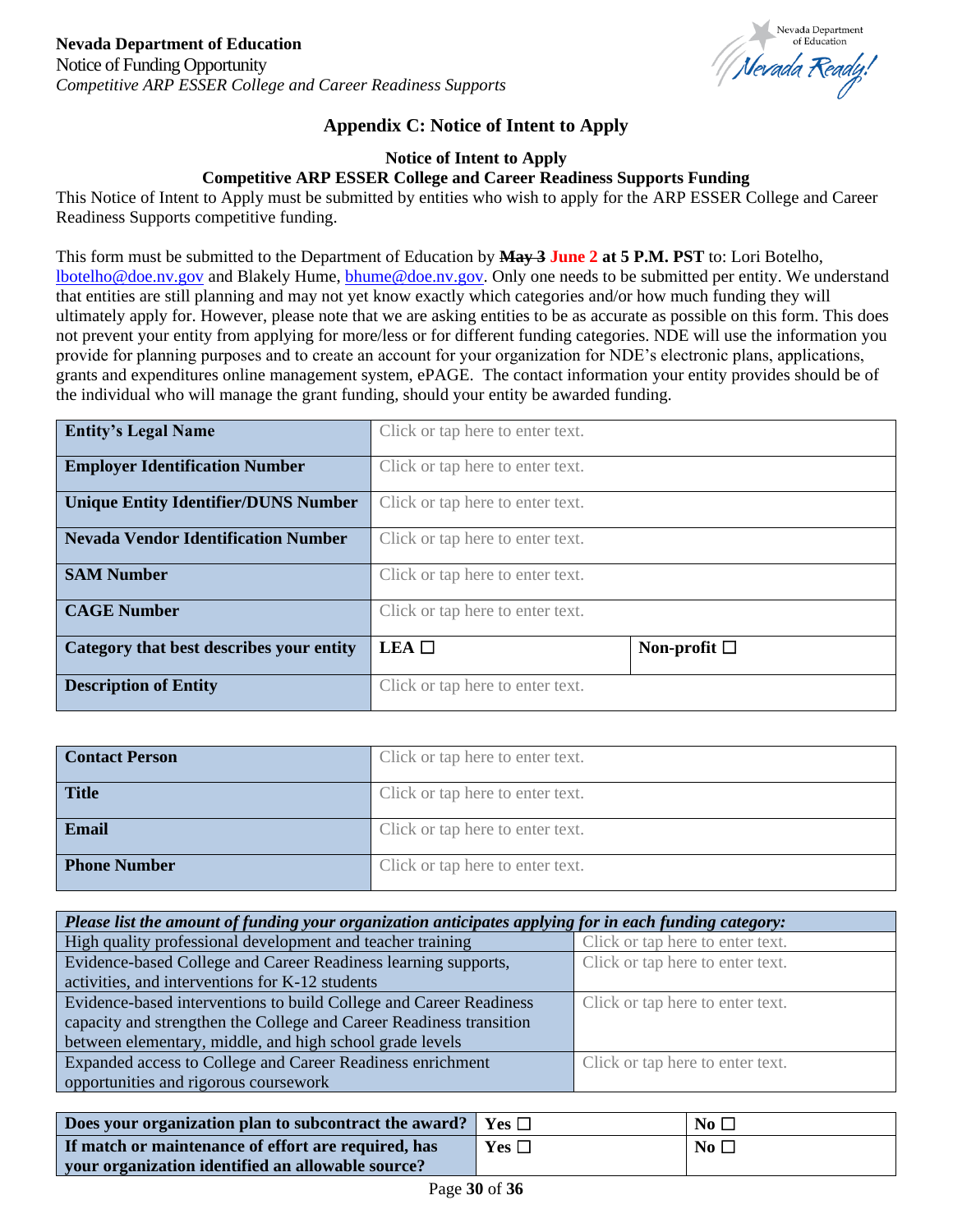

| If yes, what source has been identified?               | Click or tap here to enter text. |               |                         |
|--------------------------------------------------------|----------------------------------|---------------|-------------------------|
| Does your organization believe that it will be able to | Yes $\Box$                       | Unsure $\Box$ | $\overline{N_0}$ $\Box$ |
| comply with the assurances as written?                 |                                  |               |                         |

| Entities have the ability to add 1-2 other users from its organization into NDE's online grant<br>Yes $\Box$<br>management system, ePAGE. Will the contact person be responsible for adding additional<br>ePAGE users on behalf of its entity? |  |  | $\overline{N_0}$ $\Box$ |  |
|------------------------------------------------------------------------------------------------------------------------------------------------------------------------------------------------------------------------------------------------|--|--|-------------------------|--|
| Please include the name, title, email, and phone number for the<br>Click or tap here to enter text.<br>person who will have this responsibility:                                                                                               |  |  |                         |  |

| <b>Person Completing Form</b> | Click or tap here to enter text. |
|-------------------------------|----------------------------------|
| <b>Title</b>                  | Click or tap here to enter text. |
| <b>Date</b>                   | Click or tap here to enter text. |
| <b>Signature</b>              |                                  |
|                               |                                  |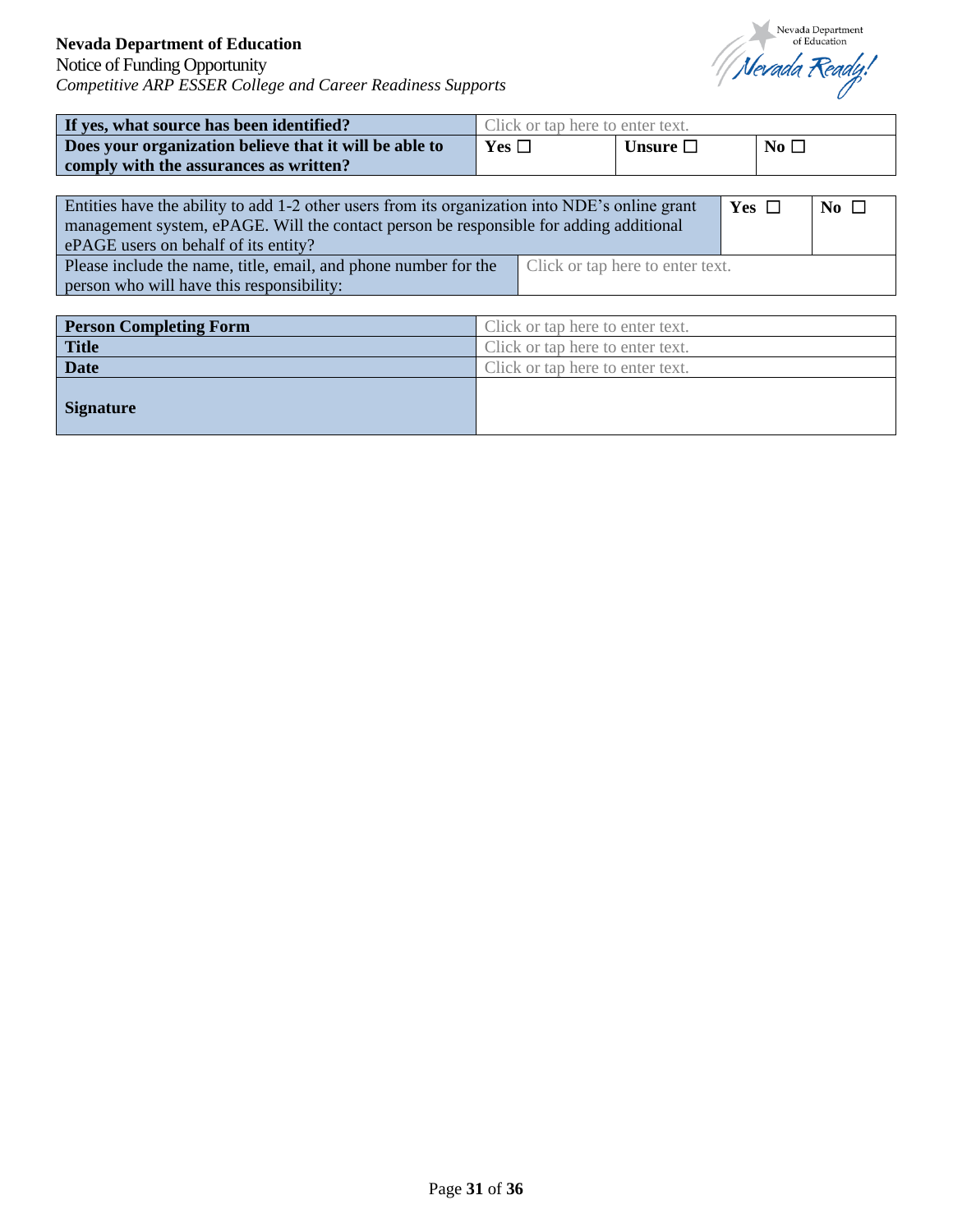

# **Appendix D: Statement of Certification STATEMENT OF CERTIFICATION**

#### <span id="page-31-0"></span>**American Rescue Plan and Elementary and Secondary School Emergency Relief (ARP ESSER) Funds**

#### **SECTION A: APPLICATION FOR A GRANT/SUBGRANT CERTIFICATION**

I HEREBY CERTIFY that, to the best of my knowledge, the information in this application is correct.

The applicant designated below hereby applies for federal American Rescue Plan and Elementary and Secondary School Emergency Relief (ARP ESSER) Funds. The local Board of Trustees/Organization has authorized me to file this application and such action is recorded in the minutes of the board meeting held on Date., if applicable.

| <b>Authorized Representative:</b> Click or tap here to enter text. |  | <b>Date:</b> Click or tap here to enter text. |
|--------------------------------------------------------------------|--|-----------------------------------------------|
| <b>Signature:</b>                                                  |  |                                               |

#### **PART I – APPLICANT**

| <b>Applicant - Legal Name of Agency</b>         | Click or tap here to enter text. |
|-------------------------------------------------|----------------------------------|
| <b>Mailing Address</b>                          | Click or tap here to enter text. |
| <b>Authorized Representative Name and Title</b> | Click or tap here to enter text. |
| <b>Authorized Representative Phone #</b>        | Click or tap here to enter text. |
| <b>Fiscal Representative Name and Title</b>     | Click or tap here to enter text. |
| <b>Fiscal Representative Phone #</b>            | Click or tap here to enter text. |
| <b>Amount of Application</b>                    | Click or tap here to enter text. |

#### **PART II – STATE DEPARTMENT OF EDUCATION USE**

| <b>Date Received</b>      | Click or tap here to enter text. |
|---------------------------|----------------------------------|
| <b>Obligation Amount</b>  | Click or tap here to enter text. |
| <b>Reviewer Name</b>      | Click or tap here to enter text. |
| Date of Review            | Click or tap here to enter text. |
| <b>Reviewer Signature</b> |                                  |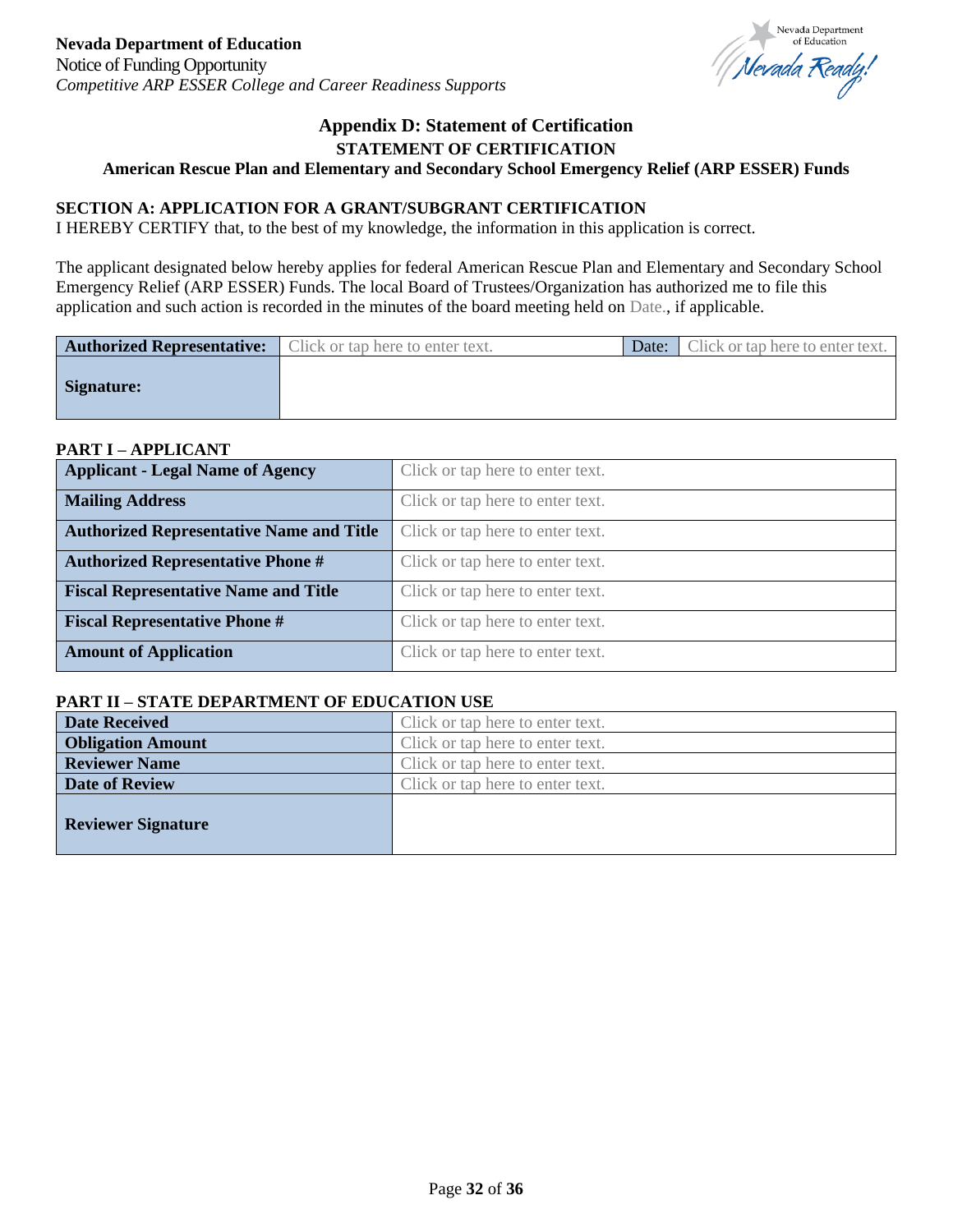

# **Appendix E: Additional Application Questions**

<span id="page-32-0"></span>**Does your organization have a time and effort accounting system in place?** *May state N/A if previously submitted for FY23.*  Click or tap here to enter text.

**What accounting system does your organization use?** *May state N/A if previously submitted for FY23.*

Click or tap here to enter text.

**Does your organization have previous experience managing similar grants?** *Please provide an example/describe in 3- 4 sentences.*  Click or tap here to enter text.

**Please list any relevant licenses or accreditations that your organization may have relative to the grant and indicate if they in good standing.**

Click or tap here to enter text.

**Does your organization have adequate financial staffing and experience to implement and manage the grant?** (*e.g., are you currently hiring or training new employees, planning for retirements, etc.) Please describe in 3-4 sentences.* Click or tap here to enter text.

| <b>Document Requests</b>                                                                                              |                                      |                               |                                   |
|-----------------------------------------------------------------------------------------------------------------------|--------------------------------------|-------------------------------|-----------------------------------|
| Please submit up-to-date copies of the following documents as applicable to your organization. If you do not have any |                                      |                               |                                   |
| of the below documents, please mark it accordingly and attach a brief written response related to its absence.        |                                      |                               |                                   |
| <b>Internal Controls</b>                                                                                              | Attached                             | $\Box$ No applicable document | $\Box$ Already Submitted for FY23 |
| <b>Financial Management Policies</b>                                                                                  | Attached<br>$\Box$                   | $\Box$ No applicable document | $\Box$ Already Submitted for FY23 |
| <b>Conflict of Interest Policy</b>                                                                                    | Attached<br>$\overline{\phantom{a}}$ | $\Box$ No applicable document | $\Box$ Already Submitted for FY23 |
| <b>Civil Rights Policy</b>                                                                                            | Attached<br>$\overline{\phantom{a}}$ | $\Box$ No applicable document | $\Box$ Already Submitted for FY23 |
| <b>Student Privacy Policy</b>                                                                                         | Attached                             | $\Box$ No applicable document | $\Box$ Already Submitted for FY23 |
| Ledger of Expenditures                                                                                                | Attached                             | $\Box$ No applicable document | $\Box$ Already Submitted for FY23 |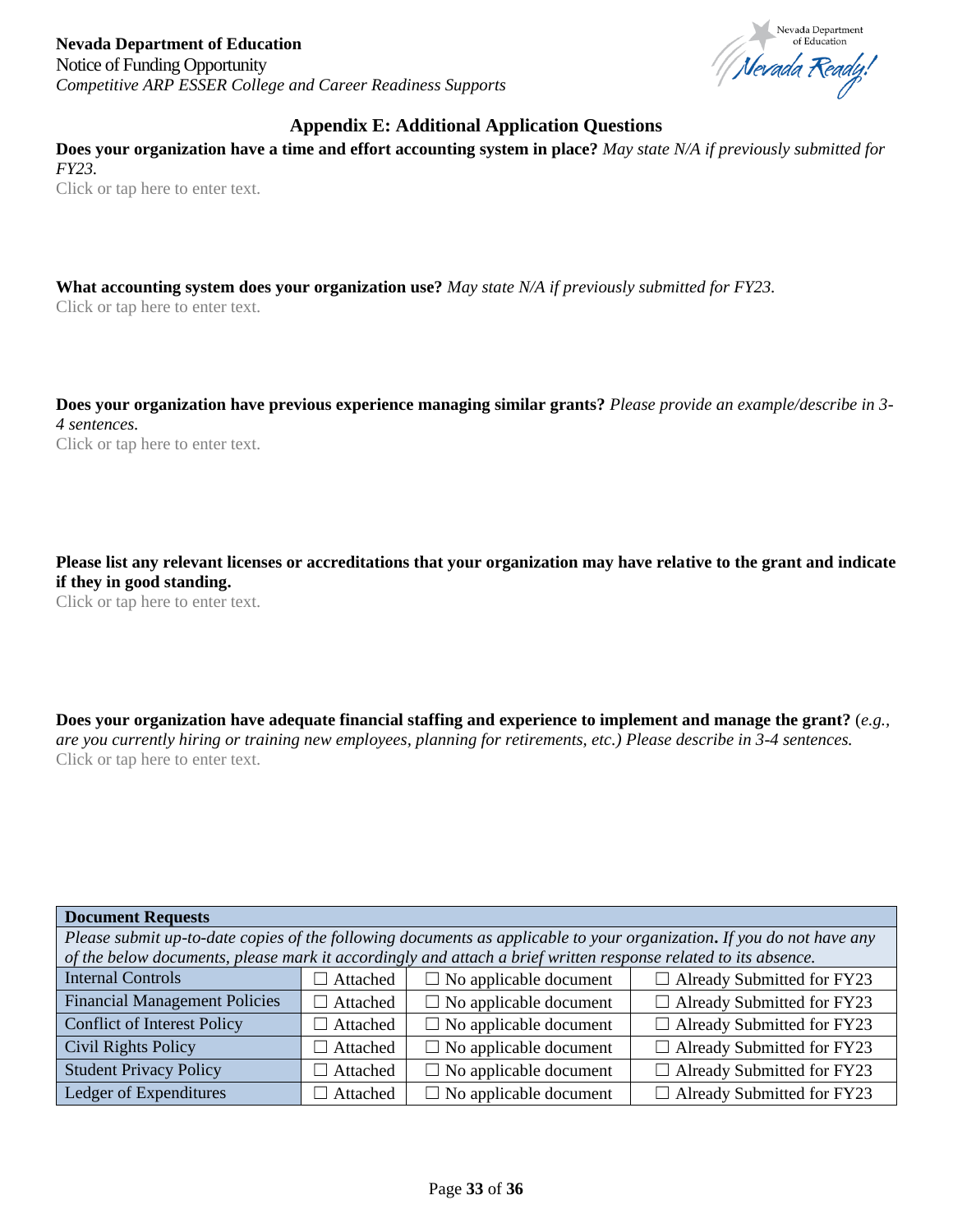

<span id="page-33-0"></span>

| <b>Risk Factor</b>                                                               | Least Risk (0)                                               | High Risk $(1)$                                                              |
|----------------------------------------------------------------------------------|--------------------------------------------------------------|------------------------------------------------------------------------------|
| Is the applicant currently in receivership?                                      | N <sub>o</sub>                                               | Yes                                                                          |
| Is the applicant currently debarred?                                             | N <sub>o</sub>                                               | Yes: not eligible to receive funds                                           |
| What is the applicant's SAM.gov status?                                          | Clear and active status in                                   | Inactive status on SAM.gov                                                   |
|                                                                                  | SAM.gov                                                      |                                                                              |
| What is the applicant's Unique Entity                                            | Has an active UEI number                                     | No UEI number                                                                |
| Identifier (UEI) status?                                                         |                                                              |                                                                              |
| What is the applicant's Nevada Vendor                                            | Has an active Nevada Vendor                                  | Does not have an active Nevada                                               |
| status?                                                                          | number                                                       | Vendor number                                                                |
| What is the status of the applicant in                                           | Has a clear status in FAPIIS                                 | Has one or more findings in FAPIIS                                           |
| FAPIIS?                                                                          |                                                              |                                                                              |
| Did the applicant have and submit their                                          | Has and submits internal                                     | Does not submit internal controls /                                          |
| Internal Controls?                                                               | controls                                                     | Does not have internal controls                                              |
|                                                                                  |                                                              | document                                                                     |
|                                                                                  | Has and submits financial                                    |                                                                              |
| Did the applicant have and submit their<br><b>Financial Management Policies?</b> | management policies                                          | Does not submit financial management<br>policies / Does not have a financial |
|                                                                                  |                                                              | management policy                                                            |
| Did the applicant have and submit their                                          | Has and submits conflict-of-                                 | Does not submit conflict of interest                                         |
| Conflict-of-Interest Policy?                                                     | interest policy                                              | policy / Does not have a conflict-of-                                        |
|                                                                                  |                                                              | interest policy                                                              |
| Did the applicant have and submit their                                          | Has and submits civil rights                                 | Does not submit civil rights policy /                                        |
| Civil Rights Policy?                                                             | policy/statement                                             | Does not have a civil rights policy                                          |
| Did the applicant have and submit their                                          | Has and submits a policy                                     | Does not submit student privacy                                              |
| <b>Student Privacy Policy?</b>                                                   | related to protection of student                             | statement / Does not have a policy                                           |
|                                                                                  | privacy/data                                                 |                                                                              |
| Did the applicant have and submit their                                          | Has and submits ledger of                                    | Does not submit ledger of expenditures                                       |
| Ledger of Expenditures?                                                          | expenditures                                                 | / Does not have a ledger of                                                  |
|                                                                                  |                                                              | expenditures                                                                 |
| What is the status of any relevant<br>accreditations and/or licenses for the     | The applicant holds the<br>relevant accreditation status     | The applicant has recently lost<br>accreditation and/or relevant licenses    |
| applicant?                                                                       | and/or licenses                                              |                                                                              |
| Does the applicant plan to subcontract their                                     | The applicant will not be                                    | The applicant will be subcontracting                                         |
| awarded funds?                                                                   | subcontracting the awarded                                   | the awarded funds                                                            |
|                                                                                  | funds                                                        |                                                                              |
| Does the applicant's project align with one                                      | The applicant's project clearly                              | The applicant's project does not                                             |
| or more of NDE's 2020 STIP goal                                                  | aligns with one or more of                                   | clearly align with any of NDE's 2020                                         |
| strategies?                                                                      | NDE's 2020 STIP goal                                         | STIP goal strategies                                                         |
|                                                                                  | strategies                                                   |                                                                              |
| Does the applicant have previous                                                 | Applicant has previous history                               | Applicant is new to working with                                             |
| experience working with similar grants?                                          | working with similar grants                                  | grants of similar size and/or                                                |
| (e.g., federal or state, amount of funding,                                      |                                                              | complexity                                                                   |
| $etc.$ )<br>Does the applicant have adequate financial                           |                                                              | 20% or more of positions are vacant or                                       |
| staffing and experience to implement and                                         | 80% or more of positions are<br>filled and have the training | hiring and will need training to                                             |
| manage the grant?                                                                | needed to effectively manage                                 | effectively manage the grant                                                 |
|                                                                                  | the grant                                                    |                                                                              |
| Is the applicant able to segregate indirect                                      | Applicant is able to segregate                               | Applicant is unable to segregate                                             |
| costs from other funds?                                                          | indirect costs from other funds                              | indirect costs from other funds                                              |
| What accounting system does the applicant                                        | Accounting system in place                                   | Accounting system does not identify                                          |
| use, and can it identify receipts and                                            | identifies receipts and                                      | receipts and expenditures separately                                         |

# **Appendix F: Pre-Award Assessment Rubric**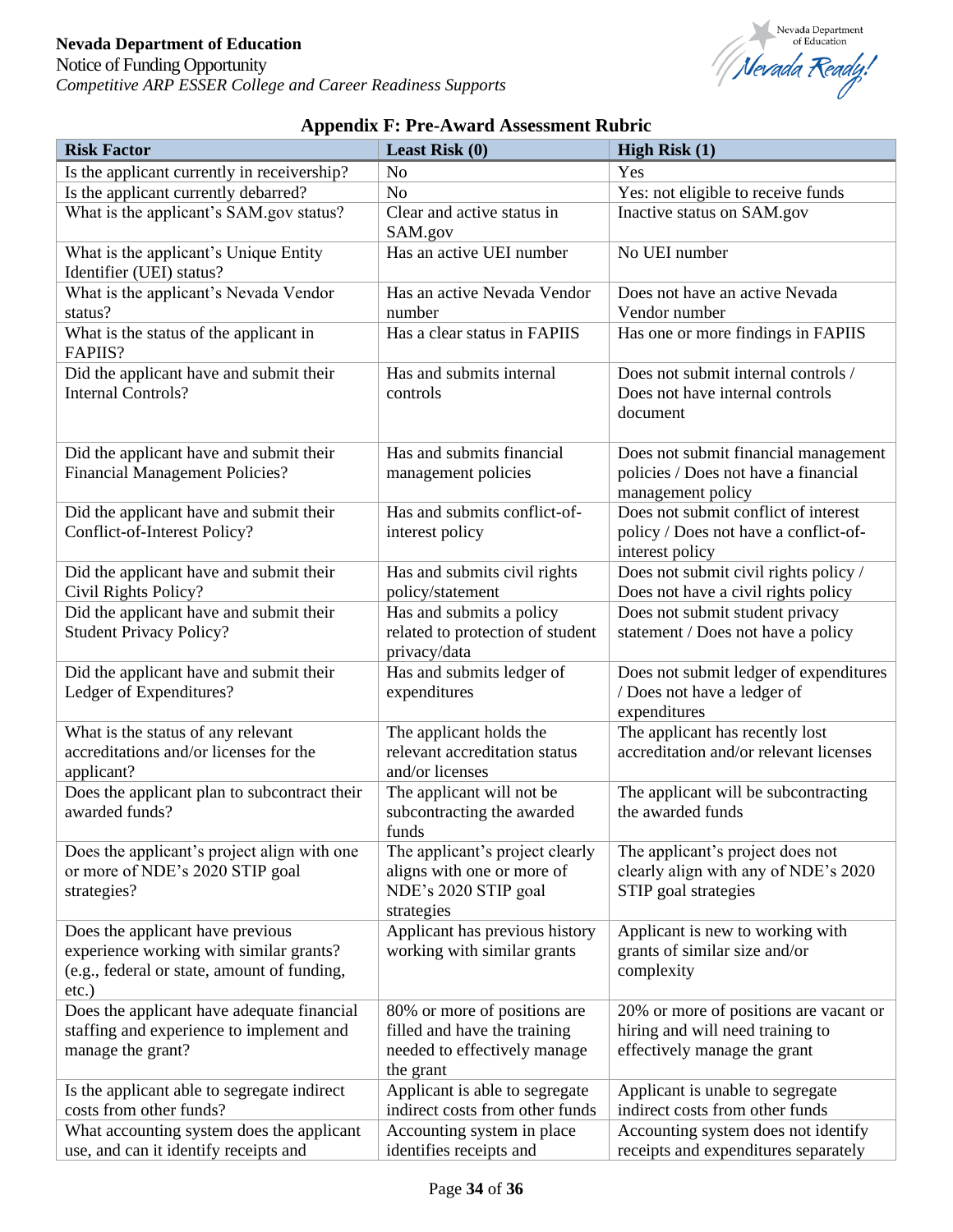Notice of Funding Opportunity *Competitive ARP ESSER College and Career Readiness Supports*



| expenditures of program funds separately<br>and by budget categories? | expenditures of program funds<br>separately for each award and<br>by budget cost categories | for each award and by budget cost<br>categories |
|-----------------------------------------------------------------------|---------------------------------------------------------------------------------------------|-------------------------------------------------|
| Does the applicant have a time and effort                             | Has a time and effort                                                                       | Does not have a time and effort                 |
| accounting system in place?                                           | accounting system in place                                                                  | accounting system in place                      |

| <b>Risk Factor</b>                   | Least Risk $(0)$      | <b>Medium Risk (1)</b>                    | High Risk (2)                  |
|--------------------------------------|-----------------------|-------------------------------------------|--------------------------------|
| If match or maintenance of           | There are no          | There are match or MOE                    | There are match or MOE         |
| effort is required, has applicant    | matching/MOE          | requirements for the                      | requirements for the applicant |
| identified an allowable and          | requirements for the  | applicant and they have                   | and they have identified       |
| sustainable source?                  | applicant             | identified a single<br>sustainable source | fragmented sources             |
| What is the status of recent state   | No findings on the    | No recent state or federal                | One or more findings on the    |
| or federal financial audits for      | most recent state or  | audits were conducted                     | most recent state or federal   |
| the applicant?                       | federal audits        |                                           | audit                          |
| Is the applicant's Single Audit      | No findings in the    | No Single Audit                           | One or more findings in the    |
| clear of any significant findings    | previous three fiscal | conducted in the previous                 | previous three fiscal years.   |
| in the past three years?             | years.                | three fiscal years.                       |                                |
| What was the Financial               | Low                   | Medium                                    | High; alternatively, has not   |
| <b>Subrecipient Monitoring score</b> |                       |                                           | previously received an FSM     |
| for the applicant in the previous    |                       |                                           |                                |
| fiscal year?                         |                       |                                           |                                |
| What was the PAA score for the       | Low                   | Medium                                    | High; alternatively, has not   |
| applicant in the previous fiscal     |                       |                                           | previously received a PAA      |
| year?                                |                       |                                           |                                |
| What was the last reported           | Low                   | Medium                                    | High; alternatively, has not   |
| <b>Organizational Assessment</b>     |                       |                                           | previously receive an OA       |
| score for the applicant?*            |                       |                                           |                                |
| What is the assigned Program         | Low                   | Medium                                    | High                           |
| Complexity Score?*                   |                       |                                           |                                |
| What is the assigned Reporting       | Low                   | Medium                                    | High                           |
| Complexity Score?*                   |                       |                                           |                                |

\*These questions are effective for FY24 grants, and for FY23 applications will be automatically scored "0"